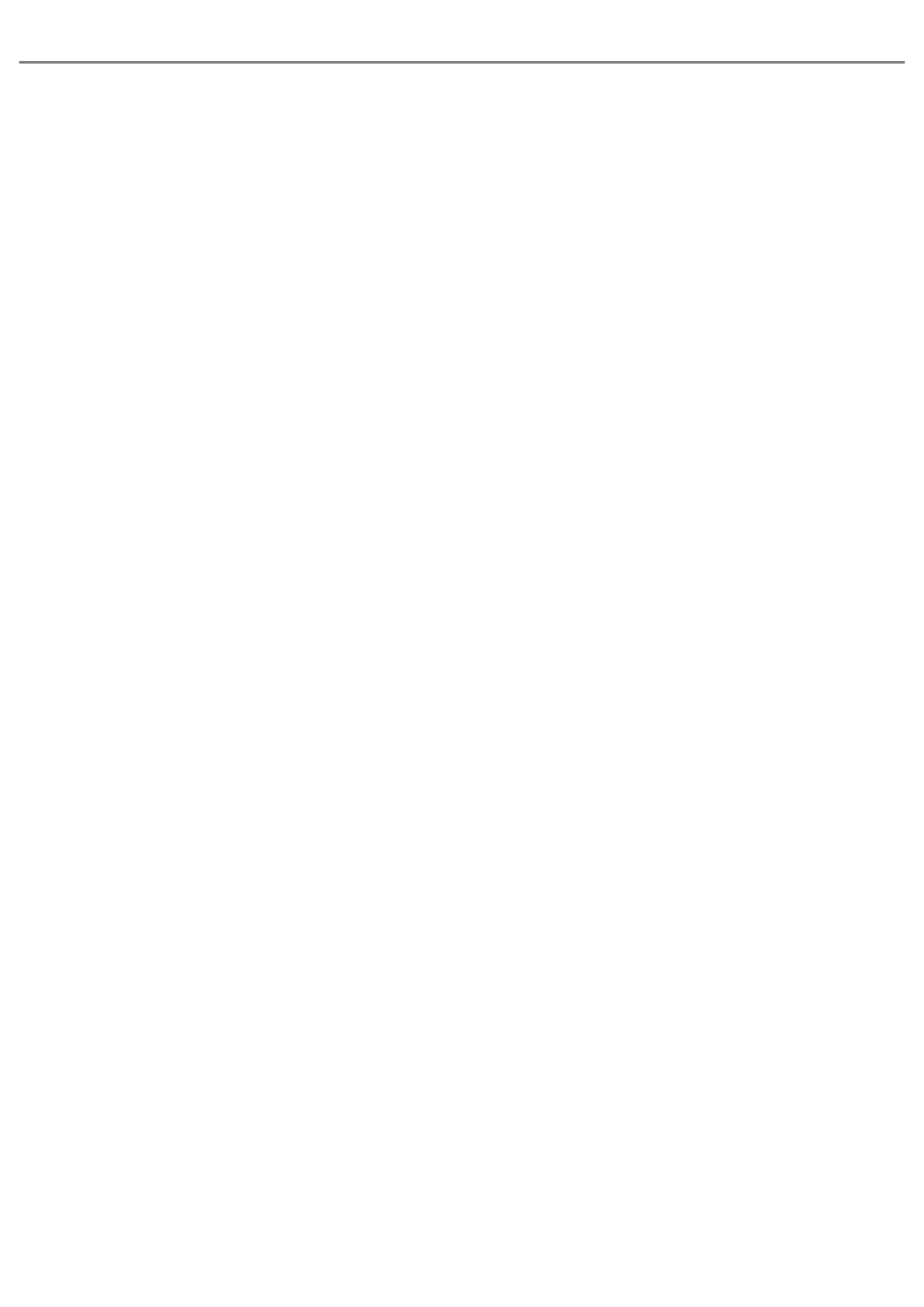

# **BIODRAIN MEDICAL, INC. 2060 Centre Pointe Boulevard, Suite 7 Mendota Heights, Minnesota 55120 Telephone: (651) 389-4800**

# **NOTICE OF ANNUAL MEETING OF SHAREHOLDERS To Be Held on June 22, 2010**

Dear Shareholder:

You are cordially invited to attend the Annual Meeting of Shareholders (the "Annual Meeting") of BioDrain Medical, Inc. (the "Company") on June 22, 2010, at 3:30 p.m. (Central Daylight Time) at the Company's offices, located at 2060 Centre Pointe Boulevard, Suite 7, Mendota Heights, Minnesota 55120, for the following purposes:

- 1. To elect seven directors of the Company to hold office until the next annual meeting or until their successors are duly elected and qualified.
- 2. To ratify the appointment of Olsen Thielen & Co., Ltd. as the independent registered public accounting firm of the Company for its fiscal year ending December 31, 2010.
- 3. To approve the amendment of the Company's Articles of Incorporation to increase the number of authorized shares of common stock from 40,000,000 to 80,000,000.
- 4. To approve the amendment of the Company's 2008 Equity Incentive Plan to increase the number of shares of common stock authorized for issuance thereunder from 975,405 to 3,000,000.
- 5. To conduct any other business properly brought before the meeting or any adjournment thereof.

These items of business are more fully described in the proxy statement accompanying this Notice.

The record date for the Annual Meeting is May 27, 2010. Only shareholders of record at the close of business on that date may vote at the meeting or any adjournment thereof.

By Order of the Board of Directors,

Sincerely,

Kevin R. Davidson *President, Chief Executive Of icer, Chief Financial Of icer and Director*

Mendota Heights, Minnesota June 10, 2010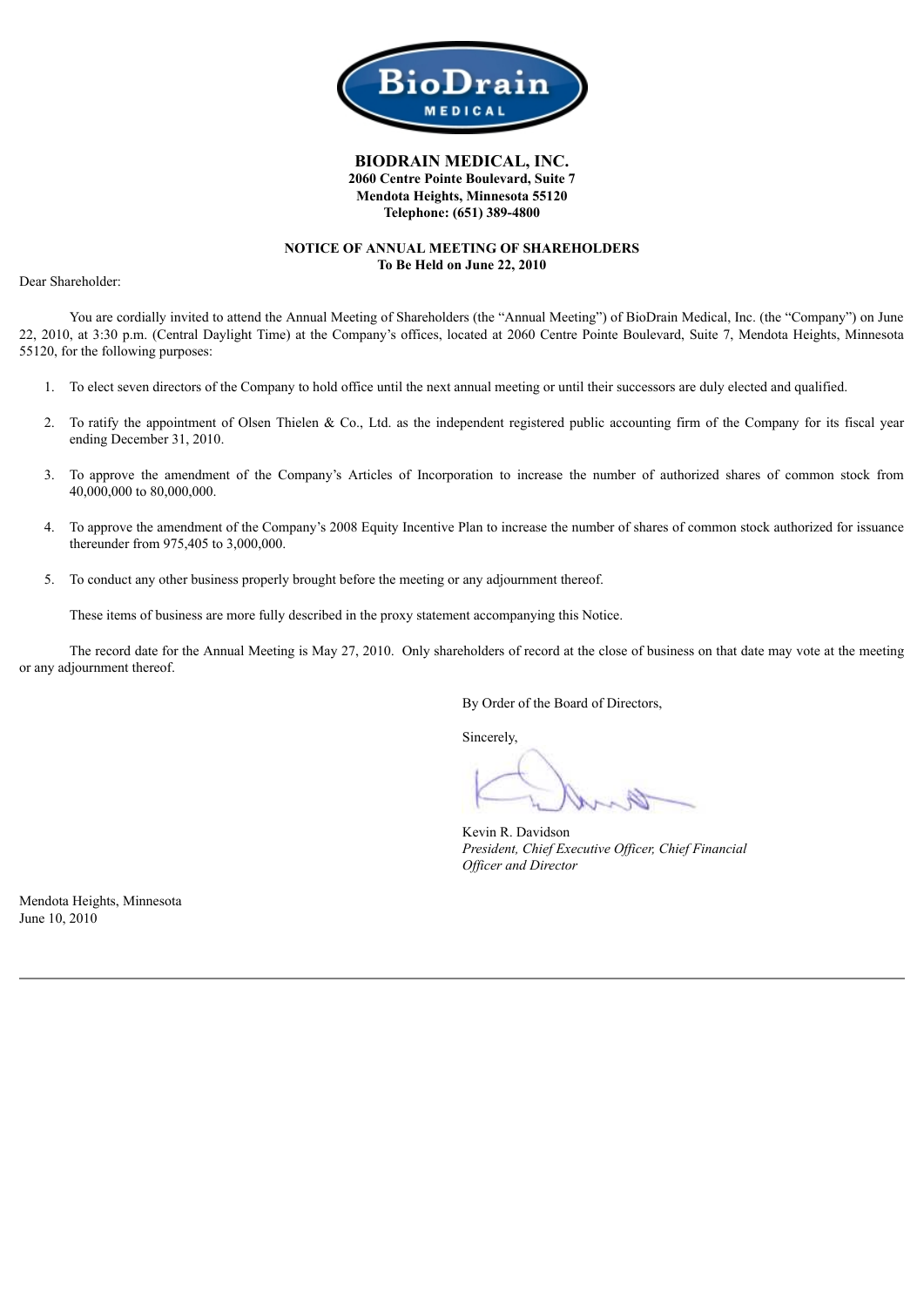You are cordially invited to attend the meeting in person. Whether or not you expect to attend the meeting, please vote your shares. You may submit your proxy card or voting instruction card by completing, signing, dating and mailing your proxy card or voting instruction card in the envelope provided or vote by facsimile, email or over the Internet as instructed in the proxy statement. Any shareholder attending the meeting may vote in person, even if you already returned a proxy card or voting instruction card. Please note, however, that if your shares are held of record by a broker, bank or other nominee and you wish to vote at the meeting, you must obtain a proxy issued in your name from that record holder.

### **IMPORTANT NOTICE REGARDING THE AVAILABILITY OF PROXY MATERIALS FOR THE SHAREHOLDER MEETING TO BE HELD ON JUNE 22, 2010:**

**The Proxy Statement and Fiscal 2009 Annual Report to Shareholders are available at www.Biodrainmedical.investorroom.com.**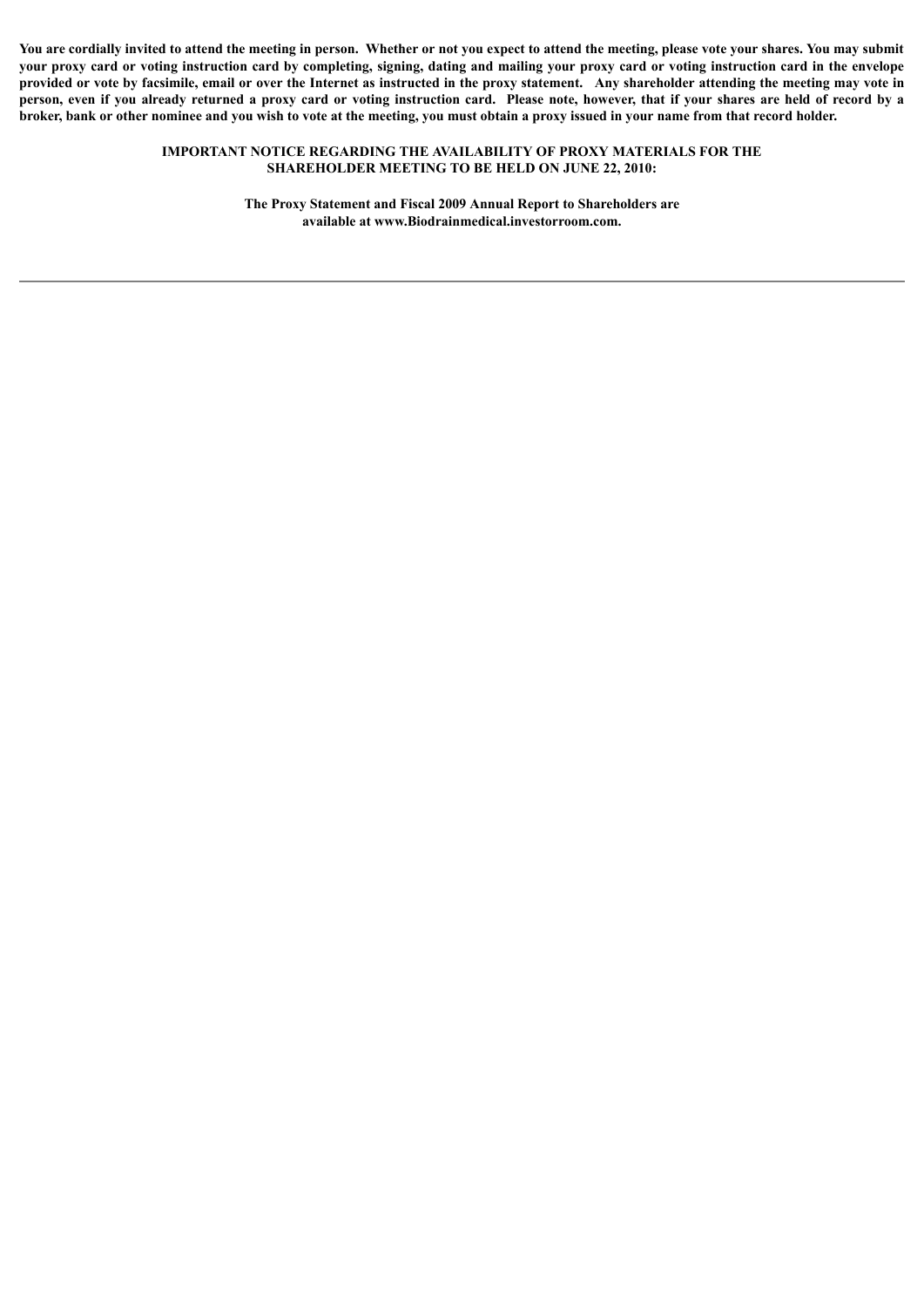### **TABLE OF CONTENTS**

|                                                                                           | Page         |
|-------------------------------------------------------------------------------------------|--------------|
| <b>Questions and Answers about this Proxy Material and Voting</b>                         | $\mathbf{1}$ |
| <b>Proposal 1 — Election of Directors</b>                                                 | 6            |
| Nominees for Election                                                                     | 6            |
| <b>Information Regarding the Board of Directors and Corporate Governance</b>              | $\,$ 8 $\,$  |
| Independence of the Board of Directors                                                    | $\,$ 8 $\,$  |
| Leadership Structure                                                                      | 8            |
| Oversight of Risk Management                                                              | 9            |
| Code of Ethics and Business Conduct                                                       | 9            |
| Shareholder Communications with the Board of Directors                                    | 9            |
| Meetings of the Board of Directors                                                        | 9            |
| Information Regarding Committees of the Board of Directors                                | 9            |
| <b>Audit Committee</b>                                                                    | 10           |
| <b>Audit Committee Financial Expert</b>                                                   | 10           |
| Report of the Audit Committee of the Board of Directors                                   | 10           |
| <b>Compensation Committee</b>                                                             | 11           |
| Compensation Committee Interlocks and Insider Participation                               | 11           |
| Governance/Nominating Committee                                                           | 11           |
| Proposal 2 - Ratification of Selection of Independent Auditors                            | 13           |
| Principal Accountant Fees and Services                                                    | 13           |
| Pre-Approval Policies and Procedures                                                      | 14           |
| Proposal 3 - Amendment of the Articles of Incorporation                                   | 15           |
| Proposal 4 — Increase Authorized Shares Under 2008 Equity Incentive Plan                  | 16           |
| Description of 2008 Equity Incentive Plan                                                 | 16           |
| Administration of the 2008 Plan                                                           | 16           |
| Incentive Stock Options & Non-Qualified Stock Options                                     | 17           |
| <b>Stock Appreciation Rights</b>                                                          | 17           |
| <b>Restricted Stock</b>                                                                   | 17           |
| Change in Control                                                                         | 17           |
| Amendment of the 2008 Plan                                                                | 17           |
| Federal Income Tax Information                                                            | 18           |
| <b>Plan Benefits</b>                                                                      | 19           |
| <b>Equity Compensation Plan Information</b>                                               | 19           |
| <b>Executive Compensation</b>                                                             | 21           |
| Overview                                                                                  | 21           |
| Executive Compensation Components for Fiscal 2009                                         | 21           |
| Potential Payments Upon Termination or Change of Control                                  | 22           |
| Summary Compensation Table for Fiscal 2009 and 2008                                       | 22           |
| Outstanding Equity Awards at Fiscal Year-end for Fiscal 2009                              | 23           |
| <b>Director Compensation</b>                                                              | 23           |
| Director Compensation Table for Fiscal 2009                                               | 23           |
| <b>Transactions with Related Persons</b>                                                  | 24           |
| <b>Security Ownership of Certain Beneficial Owners and Management</b>                     | 24           |
| <b>Section 16(a) Beneficial Ownership Reporting Compliance</b>                            | 27           |
| Form 10-K Information                                                                     | 27           |
| <b>Other Matters</b>                                                                      | 27           |
| Appendix A — Articles of Amendment of Articles of Incorporation of BioDrain Medical, Inc. | A-1          |
| Appendix B — Amendment No. 1 to BioDrain Medical, Inc. 2008 Equity Incentive Plan         | $B-1$        |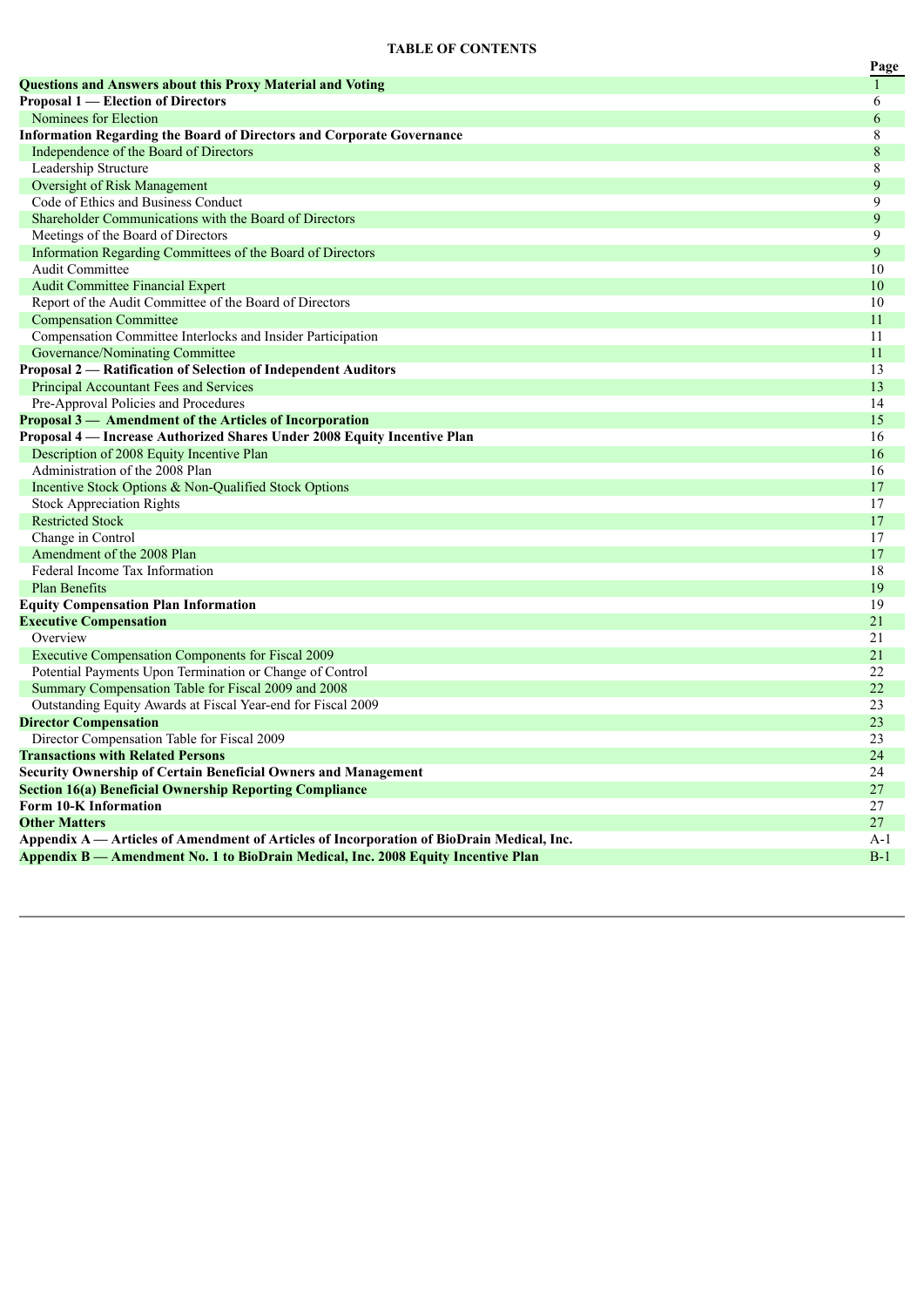### **BIODRAIN MEDICAL, INC. 2060 Centre Pointe Boulevard, Suite 7 Mendota Heights, Minnesota 55120 Telephone: (651) 389-4800**

### **PROXY STATEMENT FOR THE ANNUAL MEETING OF SHAREHOLDERS**

#### **TO BE HELD ON JUNE 22, 2010**

#### **QUESTIONS AND ANSWERS ABOUT THIS PROXY MATERIAL AND VOTING**

### **Why am I receiving these materials?**

We have sent you this proxy statement and the enclosed proxy card because the Board of Directors (the "Board") of BioDrain Medical, Inc. (the "Company") is soliciting your proxy to vote at the Annual Meeting of Shareholders (the "Annual Meeting") to be held at the Company's offices, located at 2060 Centre Pointe Boulevard, Suite 7, Mendota Heights, Minnesota 55120 on June 22, 2010, at 3:30 p.m. (Central Daylight Time), including any adjournments or postponements of the Annual Meeting. You are invited to attend the Annual Meeting to vote on the proposals described in this proxy statement. However, you do not need to attend the meeting to vote your shares. Instead, you may simply complete, sign and return the enclosed proxy card, or follow the instructions below to submit your proxy by facsimile, email or on the Internet.

The Company intends to mail this proxy statement and accompanying proxy card on or about June 10, 2010, to all shareholders of record entitled to vote at the Annual Meeting.

### **Who can vote at the Annual Meeting?**

Only shareholders of record at the close of business on May 27, 2010, will be entitled to vote at the Annual Meeting. On the record date, there were 12,834,859 shares of common stock of the Company outstanding and entitled to vote.

### *Shareholder of Record: Shares Registered in Your Name*

If on May 27, 2010, your shares were registered directly in your name with the Company's transfer agent, Corporate Stock Transfer, Inc., then you are a shareholder of record. As a shareholder of record, you may vote in person at the meeting or vote by proxy. Whether or not you plan to attend the meeting, we urge you to vote your shares by completing, signing, dating and mailing your proxy card in the envelope provided or vote by proxy via facsimile, email or on the Internet as instructed below to ensure your vote is counted.

#### *Beneficial Owner: Shares Registered in the Name of a Broker or Bank*

If on May 27, 2010, your shares were held, not in your name, but rather in an account at a brokerage firm, bank, dealer, or other similar organization, then you are the beneficial owner of shares held in "street name" and these proxy materials are being forwarded to you by that organization. The organization holding your account is considered to be the shareholder of record for purposes of voting at the Annual Meeting. As a beneficial owner, you have the right to direct your broker or other agent regarding how to vote the shares in your account. You are also invited to attend the Annual Meeting. However, since you are not the shareholder of record, you may not vote your shares in person at the meeting unless you request and obtain a valid proxy from your broker or other agent.

#### **What am I voting on?**

There are four (4) matters scheduled for a vote:

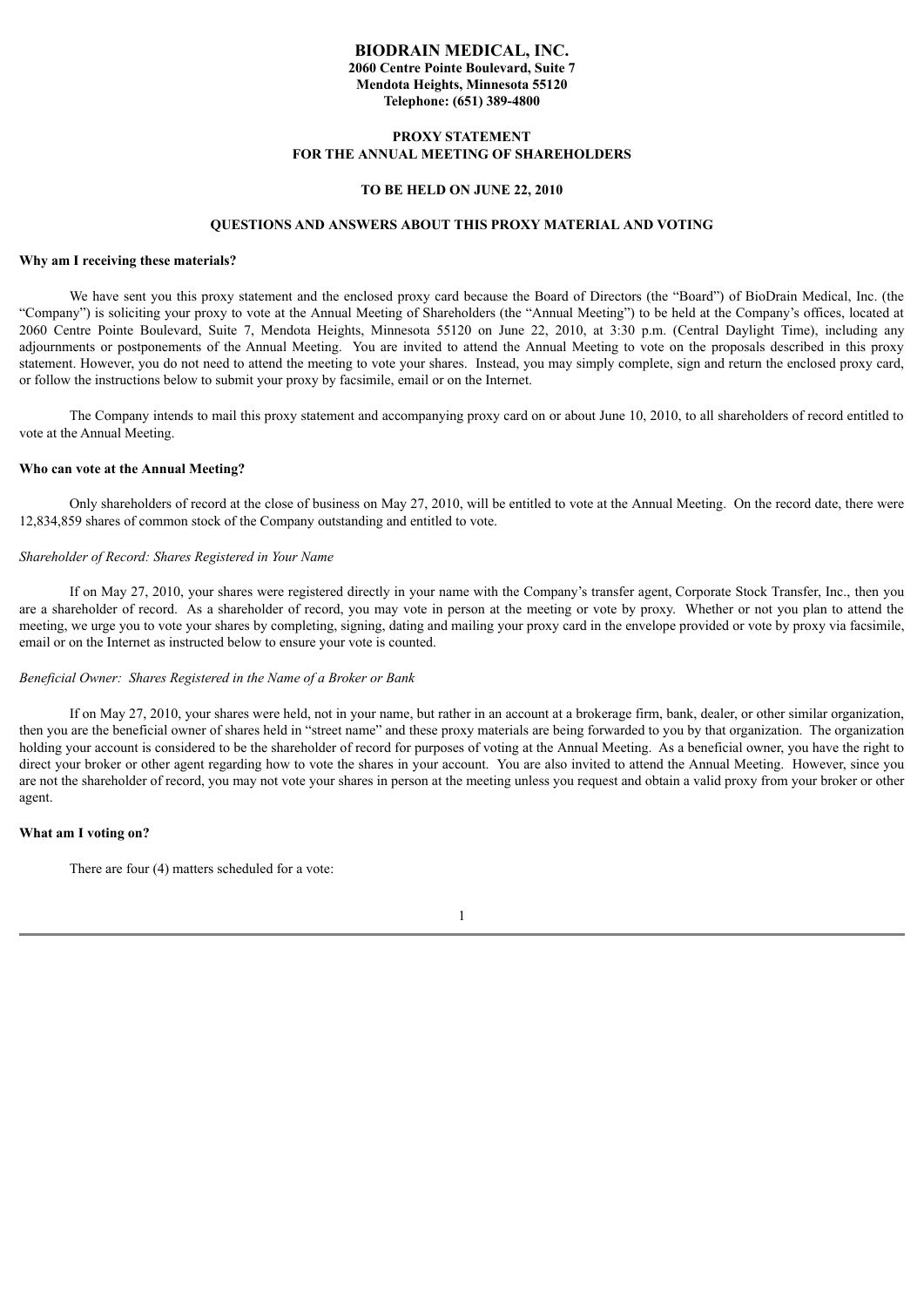- To elect seven directors of the Company to hold office until the next annual meeting or until their successors are duly elected and qualified.
- To ratify the appointment of Olsen Thielen & Co., Ltd. as the independent registered public accounting firm of the Company for its fiscal year ending December 31, 2010.
- To approve the amendment of the Company's Articles of Incorporation to increase the number of authorized shares of common stock from 40,000,000 to 80,000,000.
- To approve the amendment of the Company's 2008 Equity Incentive Plan to increase the number of shares of common stock authorized for issuance thereunder from 975,405 to 3,000,000.

#### **How do I vote?**

You may either vote "For" all the nominees to the Board of Directors or you may "Withhold" your votes for any nominee you specify. For ratification of the Board of Director's selection of Olsen Thielen & Co., Ltd. as the Company's independent registered public accounting firm for the fiscal year ending December 31, 2010, the amendment of the Company's Articles of Incorporation to increase the number of authorized shares and the amendment of the Company's 2008 Equity Incentive Plan to increase the shares authorized for issuance, you may vote "For" or "Against" or abstain from voting. The procedures for voting are as follows:

### *Shareholder of Record: Shares Registered in Your Name*

If you are a shareholder of record, you may vote in person at the Annual Meeting, vote by proxy using the enclosed proxy card, vote by proxy via facsimile, email or on the Internet. Whether or not you plan to attend the meeting, we urge you to vote by proxy to ensure your vote is counted. You may still attend the meeting and vote in person even if you have already voted by proxy.

- To vote in person, come to the Annual Meeting and we will give you a ballot when you arrive. If you would like directions to our offices, please call (651) 389-4800.
- To vote using the proxy card, simply complete, sign and date the enclosed proxy card and return it promptly in the envelope provided. If you return your signed proxy card to us before the Annual Meeting, we will vote your shares as you direct.
- To vote by facsimile, complete, sign and date the enclosed proxy card and fax it to 303-282-4806. Your vote must be received by 11:59 PM Eastern Time (10:59 PM Central Time) on June 21, 2010, to be counted.
- To vote by email, complete, sign and date the enclosed proxy card and scan and email it to rsingleton@corporatestock.com. Your vote must be received by 11:59 PM Eastern Time (10:59 PM Central Time) on June 21, 2010, to be counted.
- To vote on the Internet, go to http://secure.corporatestock.com/vote/php to complete an electronic proxy card. Please have the enclosed proxy card available. Your vote must be received by 11:59 PM Eastern Time (10:59 PM Central Time) on June 21, 2010, to be counted.

### We are providing Internet proxy voting to allow you to vote your shares online, with procedures designed to ensure the authenticity and correctness of your proxy vote instructions. However, please be aware that you must bear any costs associated with your Internet access, such as **usage charges from Internet access providers and telephone companies.**

#### *Beneficial Owner: Shares Registered in the Name of Broker or Bank*

If you are a beneficial owner of shares registered in the name of your broker, bank, or other agent, you should have received a proxy card and voting instructions with these proxy materials from that organization rather than from us. Simply complete and mail the proxy card to ensure that your vote is submitted to your broker or bank. Alternatively, you may vote by facsimile, email or over the Internet as instructed by your broker or bank. To vote in person at the Annual Meeting, you must obtain a valid proxy from your broker, bank, or other agent. Follow the instructions from your broker or bank included with these proxy materials, or contact your broker or bank to request a proxy form.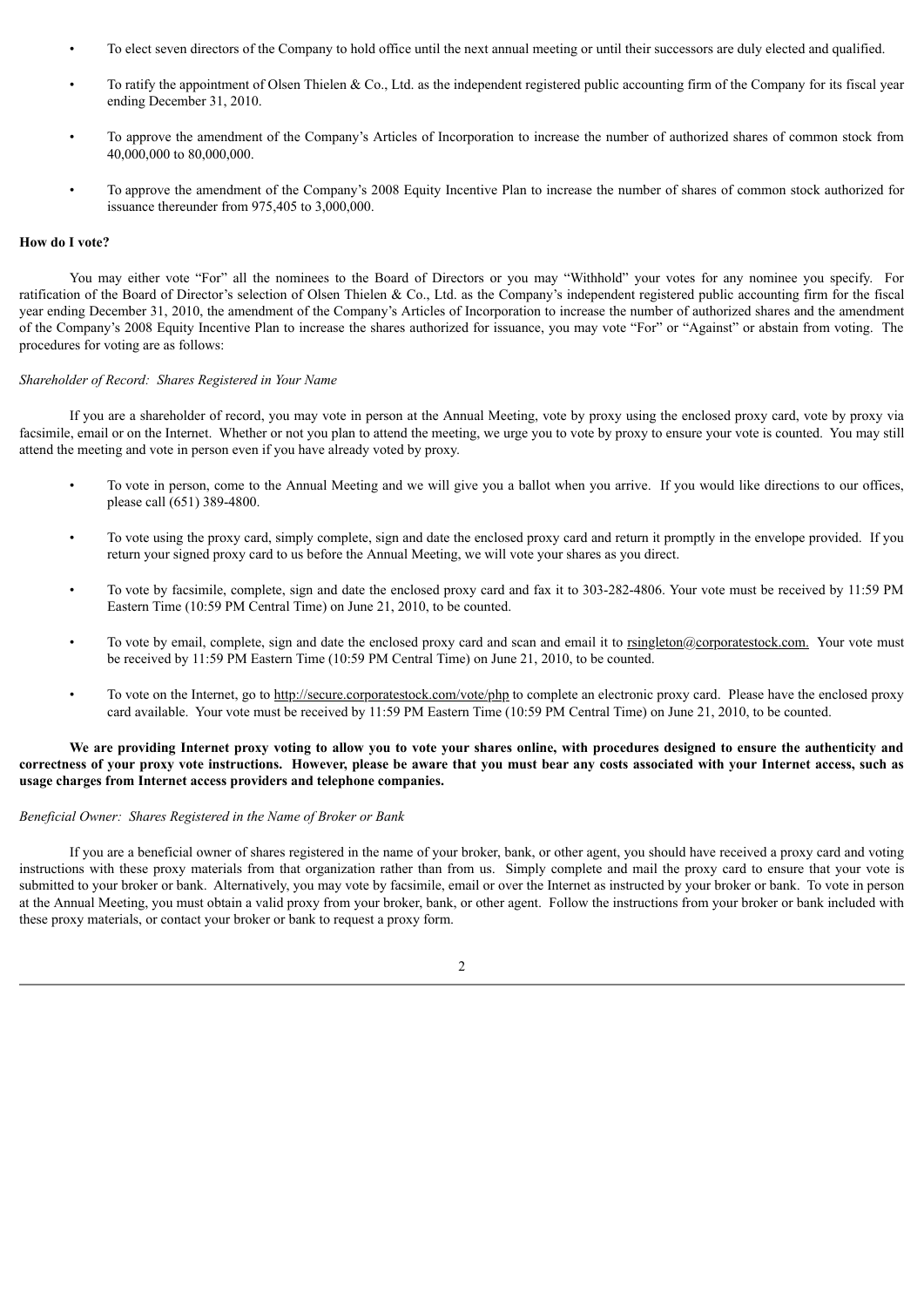### **How many votes do I have?**

Except as set forth below regarding cumulative voting for directors, on each matter to be voted upon, you have one vote for each share of common stock you own as of May 27, 2010.

#### **What if I return a proxy card but do not make specific choices?**

If you return a signed and dated proxy card without marking any voting selections, your shares will be voted "For" the election of the nominees for director, "For" the ratification of the selection of Olsen Thielen & Co., Ltd. as the Company's independent auditors for the fiscal year ending December 31, 2010, "For" the amendment to the Articles of Incorporation to increase the authorized shares of common stock to 80,000,000 and "For" the increase of the amount of shares authorized under 2008 Equity Incentive Plan to 3,000,000 shares of common stock. If any other matter is properly presented at the meeting, your proxyholder (one of the individuals named on your proxy card) will vote your shares using its best judgment.

#### **Who is paying for this proxy solicitation?**

The Company will pay for the entire cost of soliciting proxies. In addition to these mailed proxy materials, our directors and employees may also solicit proxies in person, by telephone, email or by other means of communication. Directors and employees will not be paid any additional compensation for soliciting proxies. We may also reimburse brokerage firms, banks and other agents for the cost of forwarding proxy materials to beneficial owners.

#### **What does it mean if I receive more than one proxy card?**

If you receive more than one proxy card, your shares are registered in more than one name or are registered in different accounts. Please complete, sign and return **each** proxy card to ensure that all of your shares are voted.

#### **Are proxy materials available on the Internet?**

This proxy statement and our Fiscal 2009 Annual Report to Shareholders are available at www.Biodrainmedical.investorroom.com.

# **Can I change my vote after submitting my proxy?**

Yes. You can revoke your proxy at any time before the final vote at the Annual Meeting. If you are the record holder of your shares, you may revoke your proxy in any one of three ways:

- You may submit another properly completed proxy card with a later date.
- You may send a timely written notice that you are revoking your proxy to our Secretary at 2060 Centre Pointe Boulevard, Suite 7, Mendota Heights, Minnesota 55120.
- You may attend the Annual Meeting and vote in person. Simply attending the meeting will not, by itself, revoke your proxy.

If your shares are held by your broker or bank as a nominee or agent, you should follow the instructions provided by your broker or bank.

#### **How are votes counted?**

Votes will be counted by the inspector of election appointed for the meeting, who will separately count "For" and "Withhold" and, with respect to proposals other than the election of directors, "Against" votes, abstentions and broker non-votes. Abstentions will be counted towards the vote total for each proposal, and will have the same effect as "Against" votes. Broker non-votes have no effect and will not be counted towards the vote total for any proposal.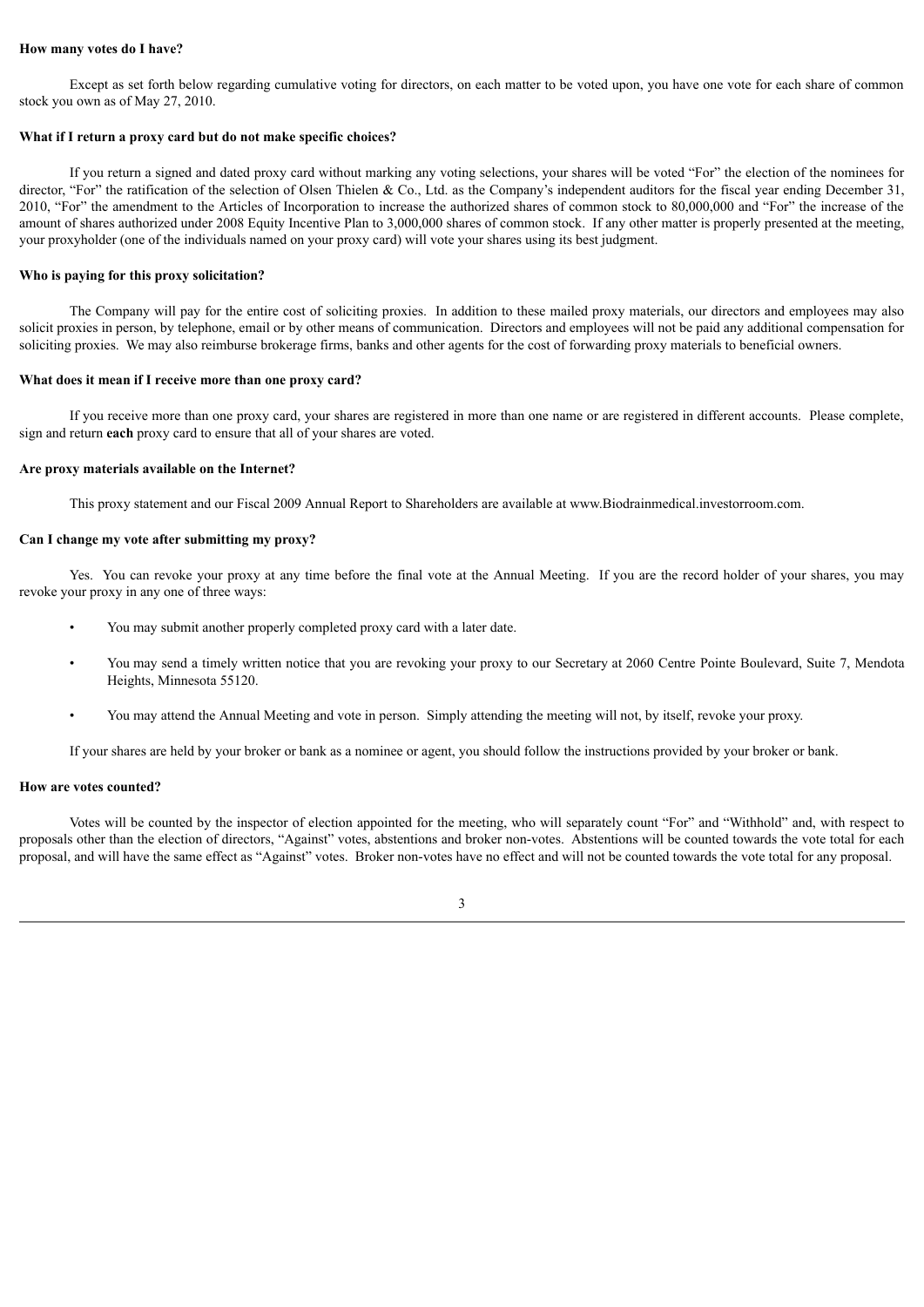#### **Is cumulative voting permitted for the election of directors?**

With respect to the election of directors only, each shareholder may cumulate his or her votes with respect to candidates whose names have been placed in nomination prior to the vote if, but only if, (a) the Company has received written notice before the Annual Meeting of such shareholder's intent to cumulate his or her votes, or (b) such notice is given by a shareholder to the presiding officer at the Annual Meeting before the election of directors occurs. If you are providing written notice prior to the Annual Meeting of your intent to cumulate your votes for the election of directors, please send such notice to our Secretary at 2060 Centre Pointe Boulevard, Suite 7, Mendota Heights, Minnesota 55120. If there is cumulative voting for directors, the votes that you will be able to cast in the election of directors will be equal to the number of shares you hold multiplied by the number of Directors to be elected. You will then be entitled to either 1) give one candidate all such votes or 2) distribute the votes among the director-nominees. For example, if you have 1,000 shares and seven director-nominees are standing for election, you will have 7,000 votes. You may then cast all 7,000 votes for one director-nominee or distribute the 7,000 votes among all or any number of the director-nominees. If there is cumulative voting for the election of directors, the holder of any proxy given pursuant to this solicitation will have the authority to cumulate the votes represented by the shares covered by the proxy and to distribute the votes among the candidates in the proxyholder's discretion, except that none of your votes will be cast for any nominee as to whom you instruct that your votes be withheld. Whether there is cumulative voting or not, directors are elected by a plurality of the votes cast.

#### **What are "broker non-votes"?**

Broker non-votes occur when a beneficial owner of shares held in "street name" does not give instructions to the broker or nominee holding the shares as to how to vote on matters deemed "non-routine." Generally, if shares are held in street name, the beneficial owner of the shares is entitled to give voting instructions to the broker or nominee holding the shares. If the beneficial owner does not provide voting instructions, the broker or nominee can still vote the shares with respect to matters that are considered to be "routine," but not with respect to "non-routine" matters. Under the rules and interpretations of the New York Stock Exchange, the ratification of the appointment of Olsen Thielen & Co., Ltd. as the Company's independent registered public accounting firm is currently considered a routine matter. The amendment of the Articles of Incorporation to increase the number of authorized shares, the proposed increase in the number of shares reserved under the 2008 Equity Incentive Plan, and the uncontested election of nominees for the Board of Directors are currently considered non-routine matters under the rules of the New York Stock Exchange.

#### **How many votes are needed to approve each proposal?**

- For Proposal 1, the election of directors, who are elected by a plurality, the nominees receiving the most "For" votes (from the holders of shares present in person or represented by proxy and entitled to vote on the election of directors) will be elected. Only votes "For" or "Withheld" will affect the outcome.
- To be approved, Proposals 2 through 4, ratification of the selection of Olsen Thielen & Co., Ltd. as our independent auditors for the fiscal year ending December 31, 2010, approval of an amendment to our Articles of Incorporation increasing the amount of authorized shares to 80,000,000 and approval of an amendment increasing the amount of authorized shares under the 2008 Equity Incentive Plan to 3,000,000 shares must receive a "For" vote from the majority of shares present and entitled to vote either in person or by proxy. If you "Abstain" from voting, it will have the same effect as an "Against" vote. Broker non-votes will have no effect.

#### **What is the quorum requirement?**

A quorum of shareholders is necessary to hold a valid meeting. A quorum will be present if shareholders holding at least a majority of the outstanding shares are present at the meeting in person or represented by proxy. On the record date, there were 12,834,859 shares outstanding and entitled to vote. Thus, the holders of 6,417,430 shares must be present in person or represented by proxy at the meeting to have a quorum.

Your shares will be counted towards the quorum only if you submit a valid proxy (or one is submitted on your behalf by your broker, bank or other nominee) or if you vote in person at the meeting. Abstentions and broker non-votes will be counted towards the quorum requirement. If there is no quorum, the holders of a majority of shares present at the meeting in person or represented by proxy, or the chairman of the meeting, may adjourn the meeting to another date.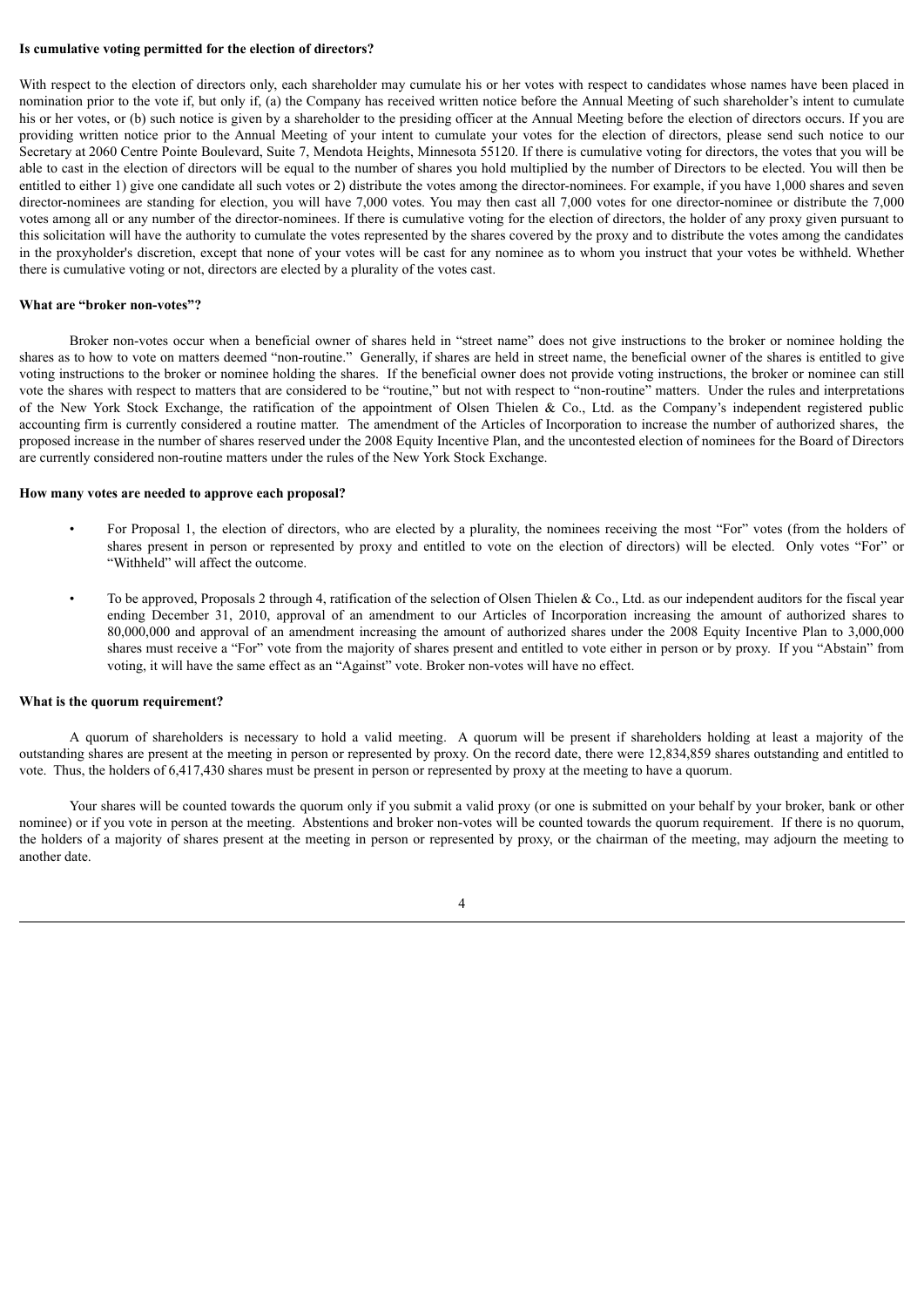### **How can I find out the results of the voting at the Annual Meeting?**

Preliminary voting results will be announced at the Annual Meeting. Final voting results will be published in a Current Report on Form 8-K, which we will file within four business days after the meeting.

### **When are shareholder proposals due for the Fiscal 2010 Annual Meeting?**

Any appropriate proposal submitted by a shareholder and intended to be presented at the Fiscal 2010 Annual Meeting must be submitted in writing to our Secretary at 2060 Centre Pointe Boulevard, Suite 7, Mendota Heights, Minnesota 55120, and received no later than February 10, 2011, to be includable in the Company's proxy statement and related proxy for the Fiscal 2010 Annual Meeting. A shareholder proposal will need to comply with the Securities and Exchange Commission ("SEC") regulations under Rule 14a-8 of the Securities Exchange Act of 1934, as amended (the "Exchange Act"), regarding the inclusion of shareholder proposals in company-sponsored proxy materials. Although our Board of Directors will consider shareholder proposals, we reserve the right to omit from our proxy statement, or to vote against, shareholder proposals that we are not required to include under the Exchange Act, including Rule 14a-8.

5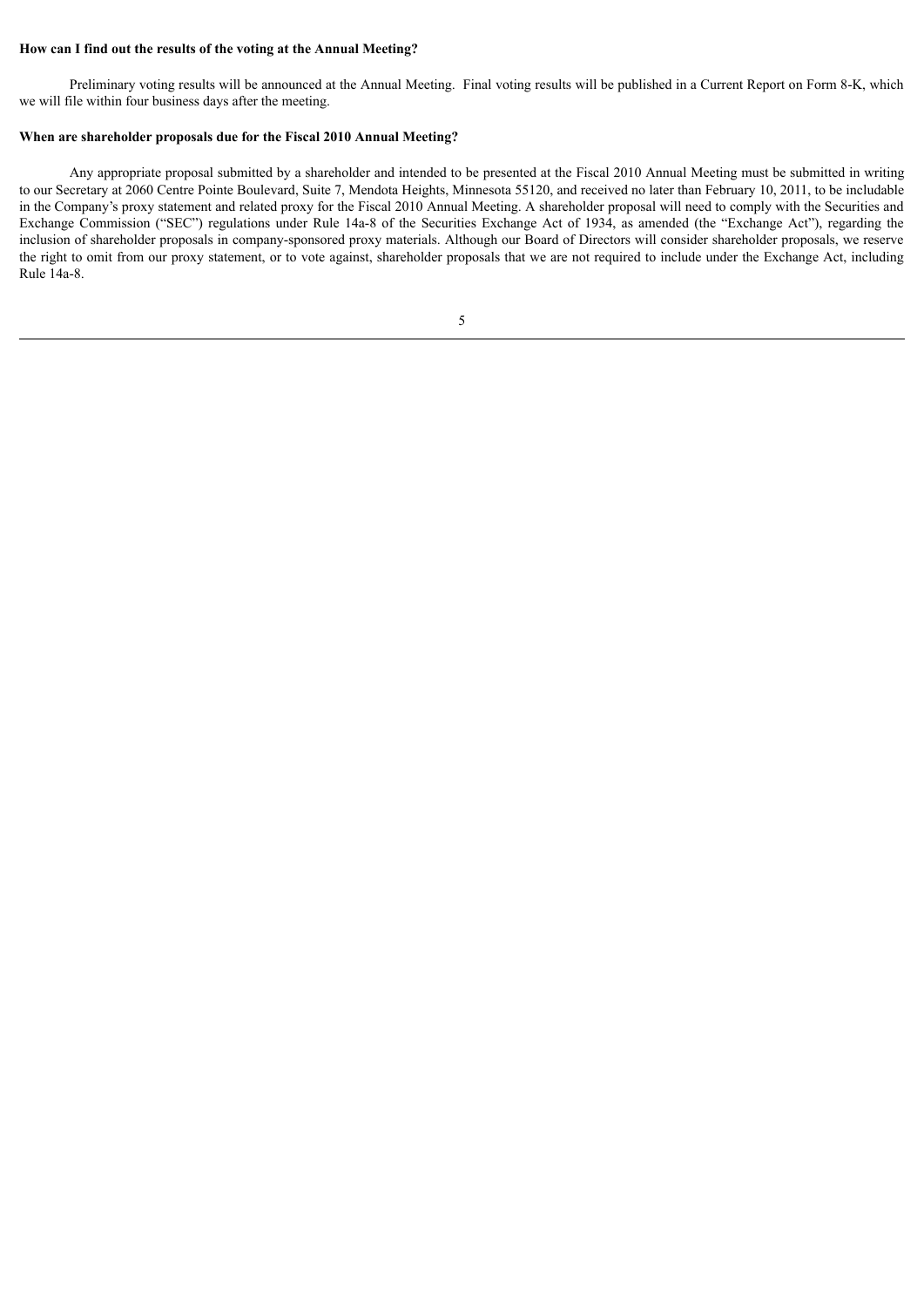#### **PROPOSAL 1**

# **ELECTION OF DIRECTORS**

The Board of Directors may be comprised of not less than three, nor more than seven directors, who need not be shareholders of the Company. Vacancies on the Board of Directors may be filled only by persons elected by a majority of the remaining directors. A director elected by the Board of Directors to fill a vacancy shall serve for the remainder of the full term and until the director's successor is elected and qualified.

The directors of the Company do not have a definite term of office, each director will serve until their successors are elected and have duly qualified. The Company does not have a Governance/Nominating Committee. The entire Board of Directors will consider director candidates recommended by shareholders. The Board does not intend to alter the manner in which it evaluates candidates based on whether or not the candidate was recommended by a shareholder. To nominate a director, shareholders must submit such nomination in writing to our Secretary at 2060 Centre Pointe Boulevard, Suite 7, Mendota Heights, Minnesota 55120. The Board has set the number of directors at seven and has nominated Lawrence W. Gadbaw, Kevin R. Davidson, Chad A. Ruwe, James E. Dauwalter, Peter L. Morawetz, Thomas J. McGoldrick and Andrew P. Reding for re-election at the Annual Meeting.

Directors are elected by a plurality of the votes of the holders of shares present in person or represented by proxy and entitled to vote on the election of directors at the annual meeting at which a quorum is present. The nominees receiving the most "For" votes (among votes properly cast in person or by proxy) will be elected. If no contrary indication is made, shares represented by executed proxies will be voted "For" the election of the nominees named above or, if any nominee becomes unavailable for election as a result of an unexpected occurrence, "For" the election of a substitute nominee designated by our Board of Directors. If there is cumulative voting in the election of directors, as set forth in the "Questions and Answers about this Proxy Material and Voting" section above, such persons may distribute the votes represented by each proxy among such nominees in such proportion as determined in their discretion, unless the person giving the proxy specifically instructed otherwise. Each nominee has agreed to serve as a director if elected, and we have no reason to believe that any nominee will be unable to serve.

The following is a brief biography for each nominee for director.

| Name                     | Age(1) | <b>Position</b>                                                          |
|--------------------------|--------|--------------------------------------------------------------------------|
| Directors:               |        |                                                                          |
| Lawrence W. Gadbaw (3)   | 72     | Chairman of the Board of Directors                                       |
| Kevin R. Davidson        | 50     | President, Chief Executive Officer, Chief Financial Officer and Director |
| Chad A. Ruwe             | 45     | Chief Operating Officer and Director                                     |
| James E. Dauwalter       | 58     | Director                                                                 |
| Peter L. Morawetz (2)    | 82     | Director                                                                 |
| Thomas J. McGoldrick (2) | 68     | Director                                                                 |
| Andrew P. Reding (3)     | 40     | Director                                                                 |

(1) As of the date of this Report

- (2) Member of the Compensation Committee
- (3) Member of the Audit Committee

### **NOMINEES FOR ELECTION**

*Lawrence W. Gadbaw.* Mr. Gadbaw has served as a director and Chairman of the Board since our inception in 2002. He served as our President and Chief Executive Officer from 2002 to 2006 and Executive Vice President Business Development from 2006 to 2008. Mr. Gadbaw has also been Chairman of Health Care Marketing, Inc., a manufacturer and marketer of health care products, since 1992. From 1990 to 1992, he was President, Chief Operating Officer and Director of Augustine Medical, Inc., a manufacturer of hypothermia treatment products. Mr. Gadbaw was President, Chief Executive Officer, Treasurer and Director of Bio-Vascular, Inc., a manufacturer of tissue and biosynthetic-based medical devices and grafts for cardiovascular surgery, from 1985 to 1989. From 1979 to 1981, he was Director of Sales and Marketing for Medical Incorporated, a manufacturer of cardiovascular products. Mr. Gadbaw was General Manager of Sween Corporation, a manufacturer of health care products, from 1977 to 1979. He held numerous positions in marketing and sales with Medtronic, Inc., a manufacturer and distributor of cardiovascular products from 1967 to 1977, including the position of Director of U.S. Sales. We believe Mr. Gadbaw's experience in the healthcare and medical device industries as well as being a co-founder of BioDrain makes him a valuable member of the Board.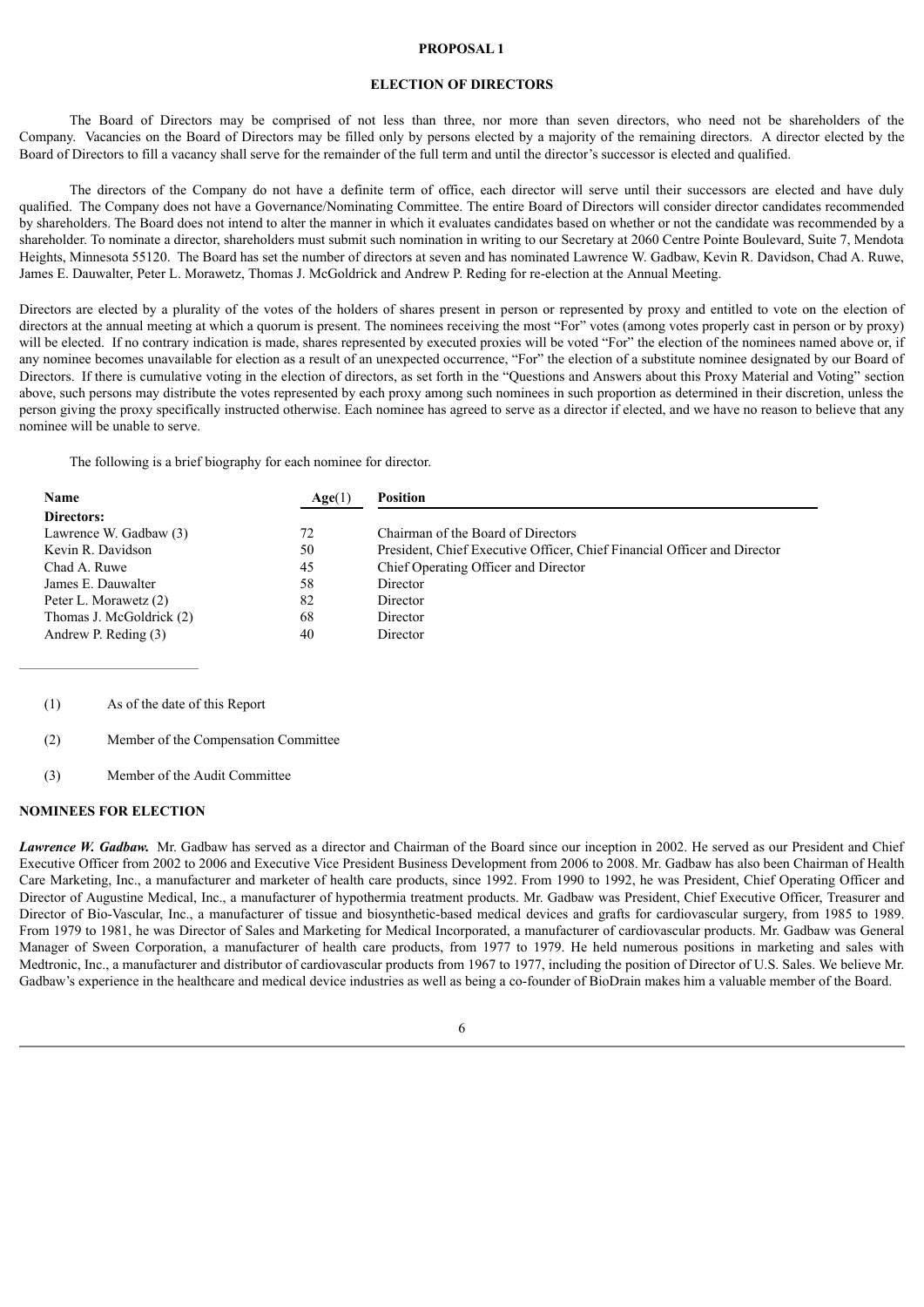*Kevin R. Davidson.* Mr. Davidson has served as our President, Chief Executive Officer and a director since 2006 and Chief Financial Officer since January 2009. He has over 20 years of experience in the medical technology sector. He has been the Chief Financial Officer of three medical technology companies including his most recent position beginning in 2003 as Chief Financial Officer, Vice President of Business Development at OrthoRehab, Inc., where he led the successful sale of the organization to Otto Bock GmbH. In addition to his Chief Financial Officer experience, Mr. Davidson was an investment banker in the medical technology sector as a Managing Director with the Arthur Andersen Global Corporate Finance Group from 1998 to 2002, where he led and closed several transactions in this sector. Mr. Davidson also has experience in the corporate development function in the medical area, including holding positions at St. Jude Medical, Inc. from 1989 to 1992. In addition, he has extensive domestic and international experience as a management consultant in this area. Mr. Davidson received a BA in Economics from Gustavus Adolphus College in 1982 and an MBA from The Colgate Darden Graduate School of Business Administration at the University of Virginia in 1986.

*Chad A. Ruwe***.** Mr. Ruwe became our Executive Vice President of Operations in 2008 and was promoted to Chief Operating Officer and a director in 2009. He has over 20 years experience in global business leadership in critical fluid management industries focused on containment, management, and delivery of highly toxic and corrosive fluids. From 2002 to 2007, he held several senior management positions with Entegris, Inc., including General Manager of NT International, a wholly-owned subsidiary of Entegris, Vice President of the Fluid Handling Systems business, Vice President of the Semiconductor business and Vice President & General Manager of the Liquid Micro-Contamination business. From 1996 to 2002, Mr. Ruwe was with Tescom Corporation (now part of Emerson's Climate Technologies Group) serving as Vice President & General Manager of the High Purity Controls Division and Hankuk Tescom, Ltd., an assembly and test facility in South Korea. Mr. Ruwe held several management level positions at Parker Hannifin Corporation from 1987 to 1996. Mr. Ruwe has previously served on the board of directors for two early stage venture start-ups. He holds a Master of Science degree in Management, specializing in Operations Research, from the University of Alabama, Huntsville, and he received his Bachelor of Science degree in Mechanical Engineering, specializing in Fluid Dynamics, from The Ohio State University in Columbus, Ohio.

*James E. Dauwalter.* Mr. Dauwalter has served as a director of the Company since July 2009. Mr. Dauwalter served as a director of VeraSun Energy Corporation from April 2008 to May 2009. He served as a director of US BioEnergy from July 2006 until April 2008, and served as chairman of the board from November 2007 until April 2008. Mr. Dauwalter also served, from August 2005 until May 2008, as the chairman of the board of directors of Entegris, Inc., a materials integrity management company. Prior to his appointment as chairman of Entegris in August 2005, he served as the chief executive officer of Entegris since January 2001. Mr. Dauwalter joined Entegris in 1972 and held a variety of positions prior to his first executive appointment in March 2000 as chief operating officer. Mr. Dauwalter was also instrumental in founding Metron Technology, B.V., a supplier of semiconductor products in Europe, and served on their board of directors from their date of formation until May 2008, and served on the boards of several subsidiaries and affiliates of Fluoroware, Inc., a predecessor company to Entegris, Inc. Mr. Dauwalter holds a bachelors degree in business management from Bemidji State University. We believe that Mr. Dauwalter's experience as CEO and board member of public companies is a very important contribution to our Board.

*Peter L. Morawetz, PhD.* Dr. Morawetz is a consultant to development-stage companies in the medical and high technology field. He has served as a director of the Company since its inception in 2002. From 1985 to 2002, he provided consulting services in the fields of technology and product positioning for a large number of U.S. and foreign corporations. Notable clients included Medtronic, EMPI, Hutchinson Technologies, Minntech, Bauer Biopsy Needles, American Medical, Lectec and Walker Reading Technologies. In the course of a thirty-year career, he covered progressively important positions in engineering and R&D management. His contributions include development of neurological devices at Medtronic, Inc. from 1971 to 1981 and EMPI, Inc. from 1981 to 1985, as well as magnetic-storage devices at Univac from 1958 to 1961 and again from 1965 to 1967 and Fabri-Tek from 1961 to 1965. He has seven patents and has been active in market planning and corporate development. We believe that Dr. Morawetz's extensive consulting experience with development-stage companies and role as a co-founder of BioDrain are strong endorsements for membership on our Board.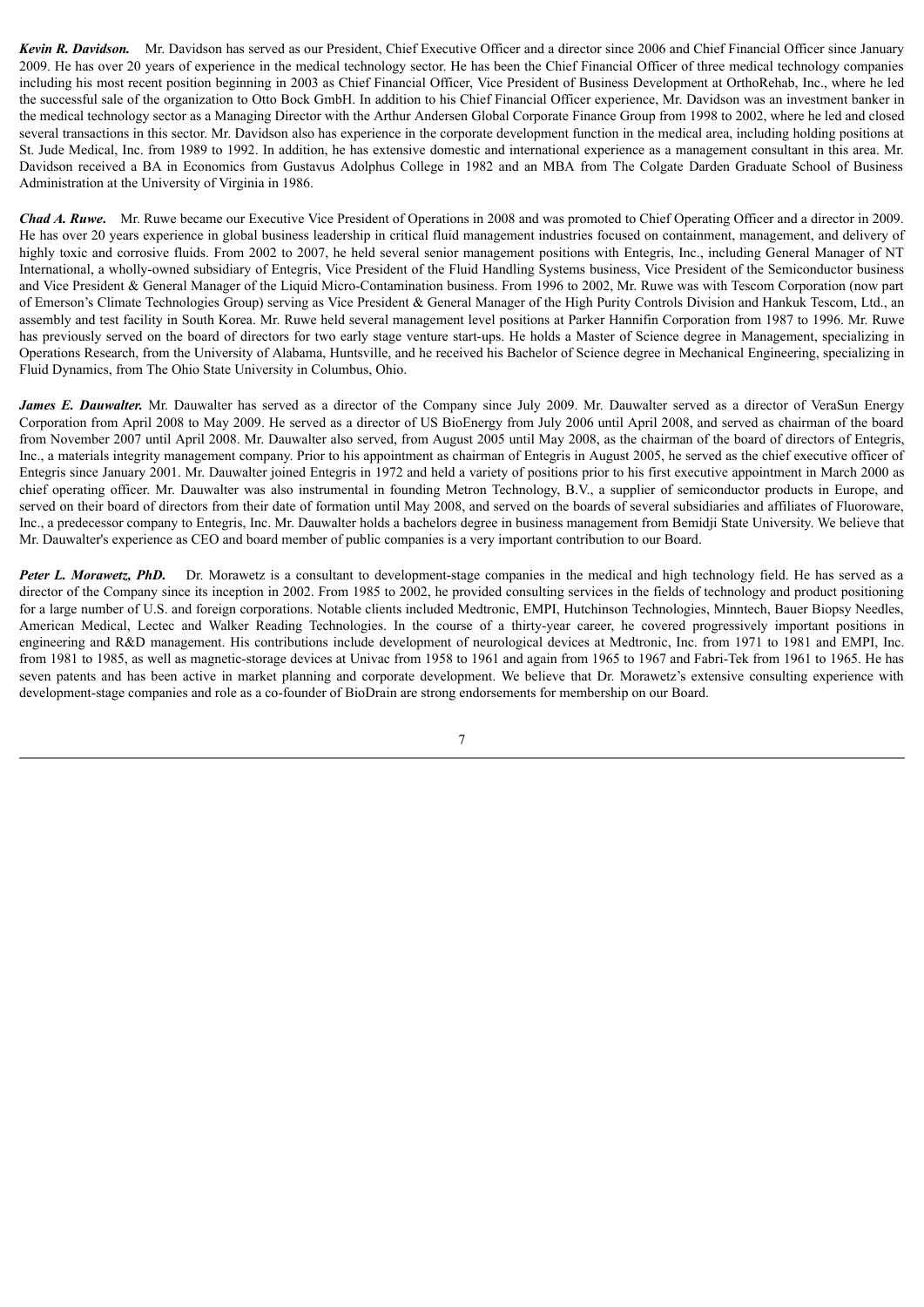*Thomas J. McGoldrick.* Mr. McGoldrick has served as a director of the Company since 2005. Prior to that, he served as Chief Executive Officer of Monteris Medical Inc. from November 2002 to November 2005. He has been in the medical device industry for over thirty years and was co-founder and Chief Executive Officer of Fastitch Surgical in 2000. Fastitch is a startup medical device company with unique technology in surgical wound closure. Prior to Fastitch, Mr. McGoldrick was President and Chief Executive Officer of Minntech from 1997 to 2000. Minntech was a \$75 million per year publicly traded (Nasdaq-MNTX) medical device company offering services for the dialysis, filtration, and separation markets. Prior to employment at Minntech from 1970 to 1997, he held senior marketing, business development and international positions at Medtronic, Cardiac Pacemakers, Inc. and Johnson & Johnson. Mr. McGoldrick is on the board of directors of two other startup medical device companies. We believe Mr. McGoldrick's experience as CEO of a public company and extensive experience in the medical device industry provide valuable insight on our Board.

*Andrew P. Reding.* Mr. Reding is an executive with extensive experience in sales and marketing of capital equipment for the acute care markets. He has served as a director of the Company since 2006 and he is currently the President and Chief Executive Officer of TRUMPF Medical Systems, Inc., a position he has held since April 2007. Prior to that, he was Director of Sales at Smith & Nephew Endoscopy and prior to that, he served as Vice President of Sales and Director of Marketing with Berchtold Corporation from 1994 to 2006. His experience is in the marketing and sales of architecturally significant products for the operating room, emergency department and the intensive care unit. Mr. Reding has successfully developed high quality indirect and direct sales channels, implemented programs to interface with facility planners and architects and developed GPO and IDN portfolios. Mr. Reding holds a bachelors degree from Marquette University and an MBA from The University of South Carolina. We believe Mr. Reding's strong experience in sales and marketing of capital equipment to hospital operating rooms provides unique insight into the industry we serve and makes him a valued member of the Board.

# **THE BOARD OF DIRECTORS RECOMMENDS A VOTE IN FAVOR OF EACH NOMINEE NAMED ABOVE.**

### **INFORMATION REGARDING THE BOARD OF DIRECTORS AND CORPORATE GOVERNANCE**

#### **INDEPENDENCE OF THE BOARD OF DIRECTORS**

Although we are not required to comply with the Nasdaq Stock Market ("Nasdaq") listing standards, we use these listing standards as our guide toward determining independence of our directors and other areas of corporate governance. Under Nasdaq listing standards, a majority of the members of a listed company's board of directors must qualify as "independent," as affirmatively determined by the board of directors. The Board of Directors consults with the Company's counsel to ensure that the Board of Directors' determinations are consistent with relevant securities and other laws and regulations regarding the definition of "independent," including those set forth in pertinent listing standards of the Nasdaq, as in effect from time to time.

Consistent with these considerations, after review of all relevant transactions or relationships between each director, or any of his or her family members, and the Company, its senior management and its independent registered public accounting firm, the Board of Directors has affirmatively determined that the following directors and nominees are independent directors within the meaning of the Nasdaq listing standards: Messrs. Dauwalter, Gadbaw, McGoldrick and Reding and Dr. Morawetz. In making this determination, the Board of Directors found that none of these directors and nominees had a material or other disqualifying relationship with the Company. Mr. Davidson, the Company's President, Chief Executive Officer, and Chief Financial Officer, and Mr. Ruwe, the Company's Chief Operating Officer, are not independent directors by virtue of their employment with the Company.

# **LEADERSHIP STRUCTURE**

We have separate individuals serving as Chairman of the Board and as President and Chief Executive Officer. The President and CEO is responsible for setting the strategic direction of the Company and managing the day-to-day leadership and performance of the Company, while the Chairman provides guidance to the President and CEO, sets the agenda for meetings of the Board and presides over meetings of the full Board. The Company believes this structure strengthens the role of the board in fulfilling its oversight responsibility and fiduciary duties to the Company's shareholders while recognizing the day-to-day management direction of the Company by its President and CEO, Kevin R. Davidson.

8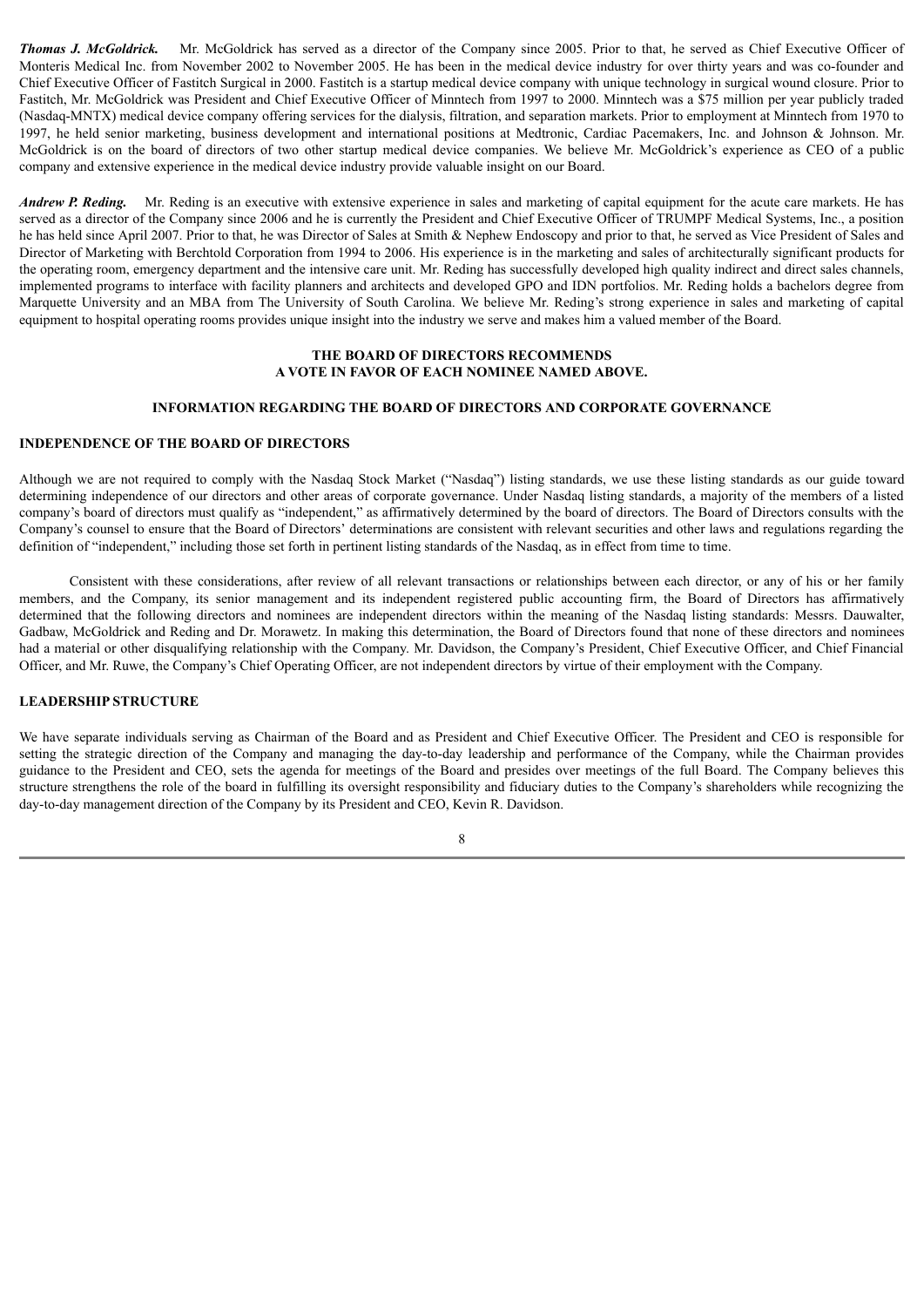#### **OVERSIGHT OF RISK MANAGEMENT**

Board-level risk oversight is primarily performed by our full Board, although the Audit Committee oversees our internal controls and regularly assesses financial and accounting processes and risks. Our risk oversight process includes an ongoing dialogue between management and the Board and the Audit Committee, intended to identify and analyze risks that face the Company. Through these discussions with management and their own business experience and knowledge, our directors are able to identify material risks for which a full analysis and risk mitigation plan are necessary. The Board (or the Audit Committee, with respect to risks related to internal controls, financial and accounting matters) monitors risk mitigation action plans developed by management, in order to ensure such plans are implemented and are effective in reducing the targeted risk.

### **CODE OF ETHICS AND BUSINESS CONDUCT**

On November 14, 2008, the Board adopted the Code of Ethics of BioDrain Medical, Inc. that applies to all officers, directors and employees of the Company. We intend to maintain the highest standards of ethical business practices and compliance with all laws and regulations applicable to our business. The Code of Ethics was filed as Exhibit 14 to the Company's Registration Statement on Form S-1/A filed with the SEC on January 12, 2009.

### **SHAREHOLDER COMMUNICATIONS WITH THE BOARD OF DIRECTORS**

Shareholders may communicate directly with the Board of Directors. All communications should be directed to the Company's Secretary at the address below and should prominently indicate on the outside of the envelope that it is intended for the Board of Directors or for non-management directors, and the Company's Secretary will forward the communications to all specified directors. If no director is specified, the communication will be forwarded to the entire Board. Shareholder communications to the Board should be sent to:

BioDrain Medical, Inc. Board of Directors Attention: Secretary 2060 Centre Pointe Boulevard, Suite 7 Mendota Heights, Minnesota 55120

#### **MEETINGS OF THE BOARD OF DIRECTORS**

The Board of Directors met four times during the fiscal year ended December 31, 2009. All directors attended at least 75% of the aggregate of the meetings of the Board of Directors and of the committees on which they served and which were held during the period for which they were directors or committee members. In addition, the directors often communicate informally to discuss the affairs of the Company and, when appropriate, take formal action by written consent, in accordance with the Company's Articles of Incorporation, as amended, By-Laws and Minnesota law.

### **INFORMATION REGARDING COMMITTEES OF THE BOARD OF DIRECTORS**

During the fiscal year ended December 31, 2009, the Board of Directors maintained two committees: the Audit Committee, and the Compensation Committee. The following table provides membership and meeting information for fiscal 2009 for each of the committees of the Board of Directors in existence through December 31, 2009:

| Name                          | Audit | Compensation |
|-------------------------------|-------|--------------|
| Lawrence W. Gadbaw            | Х     |              |
| Kevin R. Davidson             |       |              |
| Chad A. Ruwe                  |       |              |
| James E. Dauwalter            |       |              |
| Peter L. Morawetz, PhD        |       | X            |
| Thomas J. McGoldrick          |       | X            |
| Andrew P. Reding              | X     |              |
| Total meetings in fiscal 2009 | 4     |              |

Below is a description of each committee of the Board of Directors as such committees are presently constituted. The Board of Directors has determined that each current member of each committee meets the applicable SEC and Nasdaq rules and regulations regarding "independence" and that each member is free of any relationship that would impair his individual exercise of independent judgment with regard to the Company.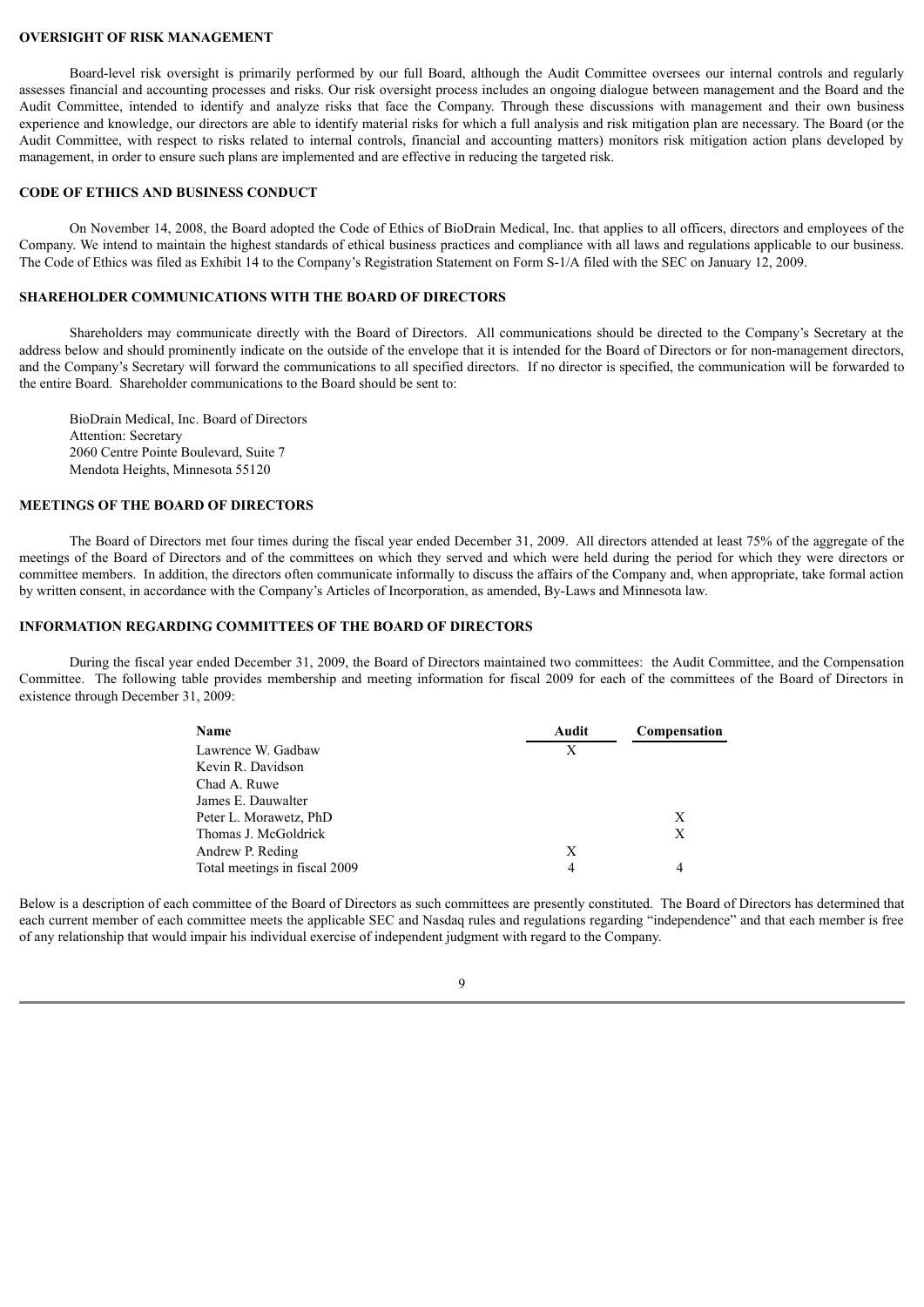### **Audit Committee**

The Audit Committee of our Board of Directors was established by the Board in accordance with Section  $3(a)(58)(A)$  of the Exchange Act to oversee the Company's corporate accounting and financial reporting processes and audits of its financial statements.

The functions of the Audit Committee include, among other things:

- serving as an independent and objective party to monitor the Company's financial reporting process and internal control system;
- · coordinating, reviewing and appraising the audit efforts of the Company's independent auditors and management and, to the extent the Company has an internal auditing or similar department or persons performing the functions of such department ("internal auditing department" or "internal auditors"), the internal auditing department; and
- communicating directly with the independent auditors, the financial and senior management, the internal auditing department, and the Board of Directors regarding the matters related to the committee's responsibilities and duties.

Both our independent registered public accounting firm and management periodically meet privately with the Audit Committee.

Our Audit Committee currently consists of Mr. Gadbaw, as the chairperson, and Mr. Reding. Each Audit Committee member is a non-employee director of our Board. The Board of Directors reviews the Nasdaq listing standards definition of independence for Audit Committee members on an annual basis and has determined that all current members of our Audit Committee are independent (as independence is currently defined in Rule 5605(a)(2) of the Nasdaq listing standards). The Audit Committee met four times in fiscal 2009.

#### **Audit Committee Financial Expert**

The Board has determined that neither Mr. Gadbaw nor Mr. Reding is an "audit committee financial expert," as defined in Item 407(d)(5)(ii) of Regulation S-K under the Securities Act of 1933, as amended (the "Securities Act"). As noted above, Mr. Gadbaw and Mr. Reding are independent within the meaning of Nasdaq's listing standards. The Board of Directors is in the process of evaluating the depth of experience of all board members to determine if any would qualify as an audit committee financial expert and, if so, if they would be willing to serve as the financial expert on the Audit Committee. In the meantime, the Company is not required to meet Nasdaq listing standards and the full board accepts responsibility for oversight of the Audit Committee.

### **Report of the Audit Committee of the Board of Directors**

The Audit Committee assists the Board of Directors with fulfilling its oversight responsibility regarding the quality and integrity of the accounting, auditing and financial reporting practices of the Company. In discharging its oversight responsibilities regarding the audit process, the Audit Committee:

(1) reviewed and discussed the audited financial statements with management and the independent auditors;

(2) discussed with the independent auditors the material required to be discussed by Statement on Auditing Standards No. 61, as amended (AICPA, Professional Standards, Vol. 1, AU section 380), as adopted by the Public Company Accounting Oversight Board in Rule 3200T, with and without management present; and

(3) received the written disclosures and the letter from the independent auditors required by applicable requirements of the Public Company Accounting Oversight Board regarding the independent accountant's communications with the Audit Committee concerning independence, and discussed with the independent accountant the independent accountant's independence.

Based upon the review and discussions referred to above, the Audit Committee recommended to the Board of Directors that the audited financial statements be included in the Company's Annual Report on Form 10-K for the fiscal year ended December 31, 2009, as filed with the Securities and Exchange Commission.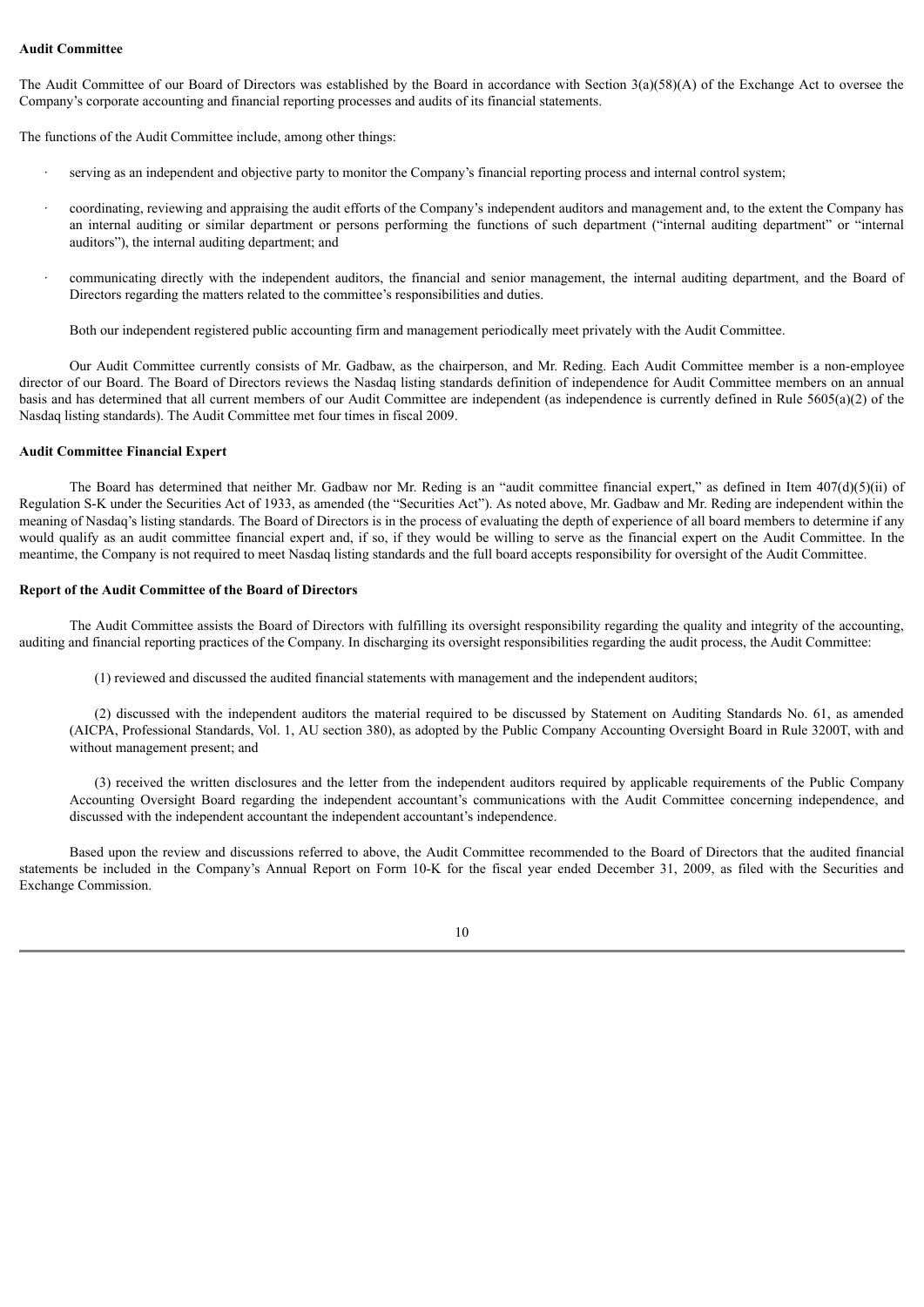# **Compensation Committee**

The Compensation Committee of our Board of Directors currently consists of two directors, Dr. Morawetz, as the chairperson, and Mr. McGoldrick. All members of the Compensation Committee were appointed by the Board of Directors, and consist entirely of directors who are "outside directors" for purposes of Section 162(m) of the Internal Revenue Code of 1986, as amended (the "Code"), "non-employee directors" for purposes of Rule 16b-3 under the Exchange Act and "independent" as independence is currently defined in Rule 4200(a)(15) of the Nasdaq listing standards. In fiscal 2009, the Compensation Committee met four times.

The functions of the Compensation Committee include, among other things:

- recommending the annual compensation packages, including base salaries, incentive compensation, deferred compensation and stock-based compensation, for our executive officers;
- administering our stock incentive plans, and subject to board approval in the case of executive officers, approving grants of stock, stock options and other equity awards under such plans;
- reviewing and making recommendations regarding the terms of employment agreements for our executive officers;
- developing, recommending, reviewing and administering compensation plans for members of the Board of Directors;
- developing, recommending, reviewing and administering compensation plans for members of the Board of Directors;
- reviewing and discussing the compensation discussion and analysis with management; and
- · preparing any compensation committee report required to be included in the annual proxy statement.

All Compensation Committee recommendations regarding compensation to be paid or awarded to our executive officers are subject to approval by a majority of the independent directors serving on the Board of Directors.

Our Chief Executive Officer may not be present during any Board or Compensation Committee voting or deliberations with respect to his compensation. Our Chief Executive Officer may, however, be present during any other voting or deliberations regarding compensation of our other executive officers, but may not vote on such items of business.

#### **Compensation Committee Interlocks and Insider Participation**

As indicated above, the Compensation Committee consists of Dr. Morawetz and Mr. McGoldrick. No member of the Compensation Committee has ever been an executive officer or employee of ours. None of our officers currently serves, or has served during the last completed year, on the compensation committee or the board of directors of any other entity that has one or more officers serving as a member of the Board of Directors or the Compensation Committee.

#### **Governance/Nominating Committee**

The Company does not have a Governance/Nominating Committee. The entire Board of Directors will consider director candidates recommended by shareholders. The Board does not intend to alter the manner in which it evaluates candidates based on whether or not the candidate was recommended by a shareholder. While the Board of Directors has not established specific, minimum qualifications, qualities or skills that a director nominee is required to have and the Board of Directors does not have a formal diversity policy and does not follow any ratio or formula with respect to diversity in order to determine the appropriate composition of the Board, the Board of Directors generally considers: (i) the size of the Board of Directors best suited to fulfill its responsibilities, (ii) the overall composition of the membership of the Board of Directors to ensure that the Board of Directors has the requisite expertise and consists of persons with sufficiently diverse backgrounds and (iii) the reputation, independence, integrity, education, and business, strategic and financial skills of director nominees. Each of the seven nominees for election as a director named in this proxy statement were unanimously recommended by the full Board of Directors for submission to the shareholders of the Company as the Board of Directors' nominees.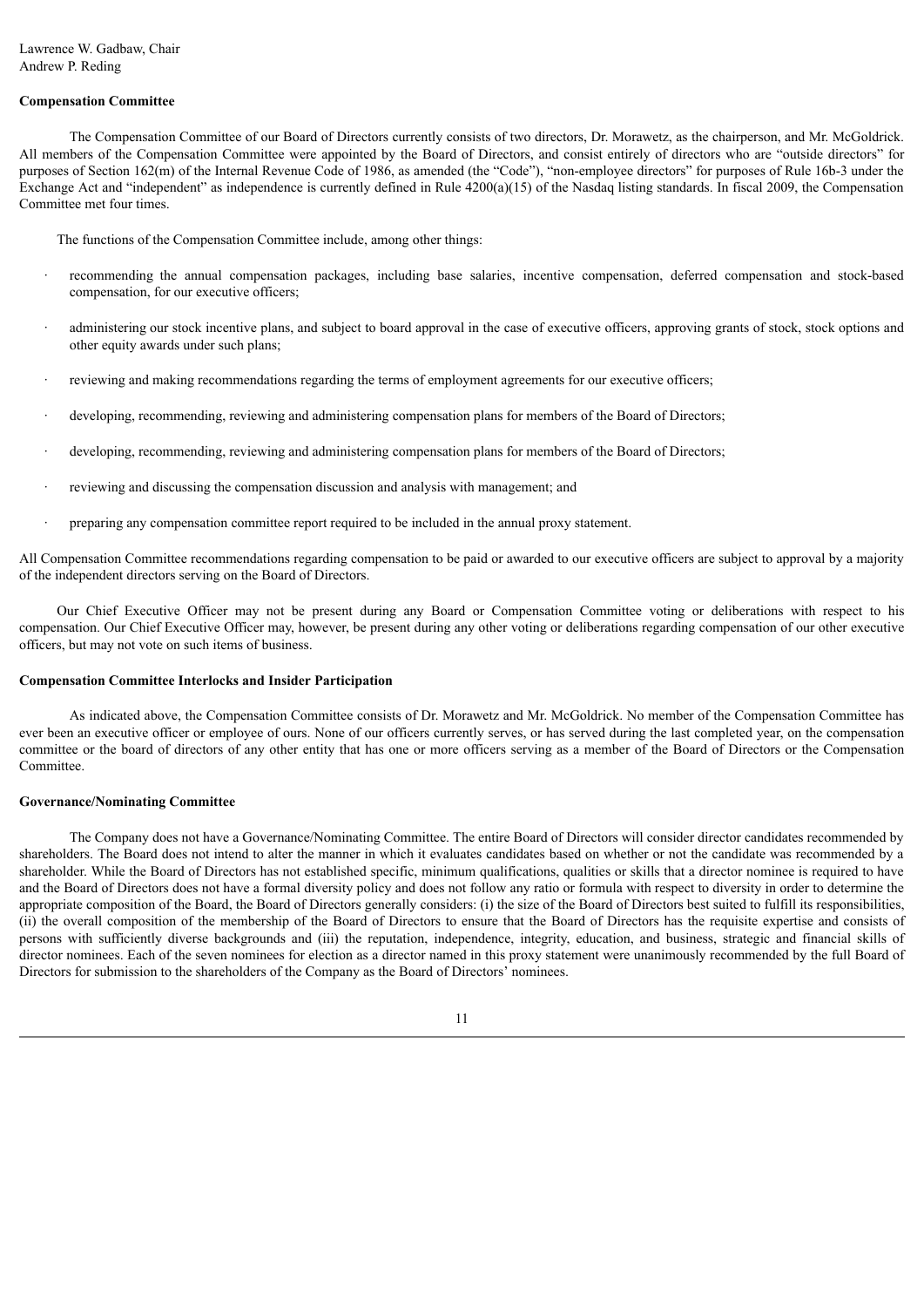# **VOTE REQUIRED**

The Board recommends that you vote **"FOR"** each of the nominees to the Board set forth in this Proposal 1. Under applicable Minnesota law, the election of each nominee requires the affirmative vote by a plurality of the voting power of the shares present and entitled to vote on the election of directors at the Annual Meeting at which a quorum is present.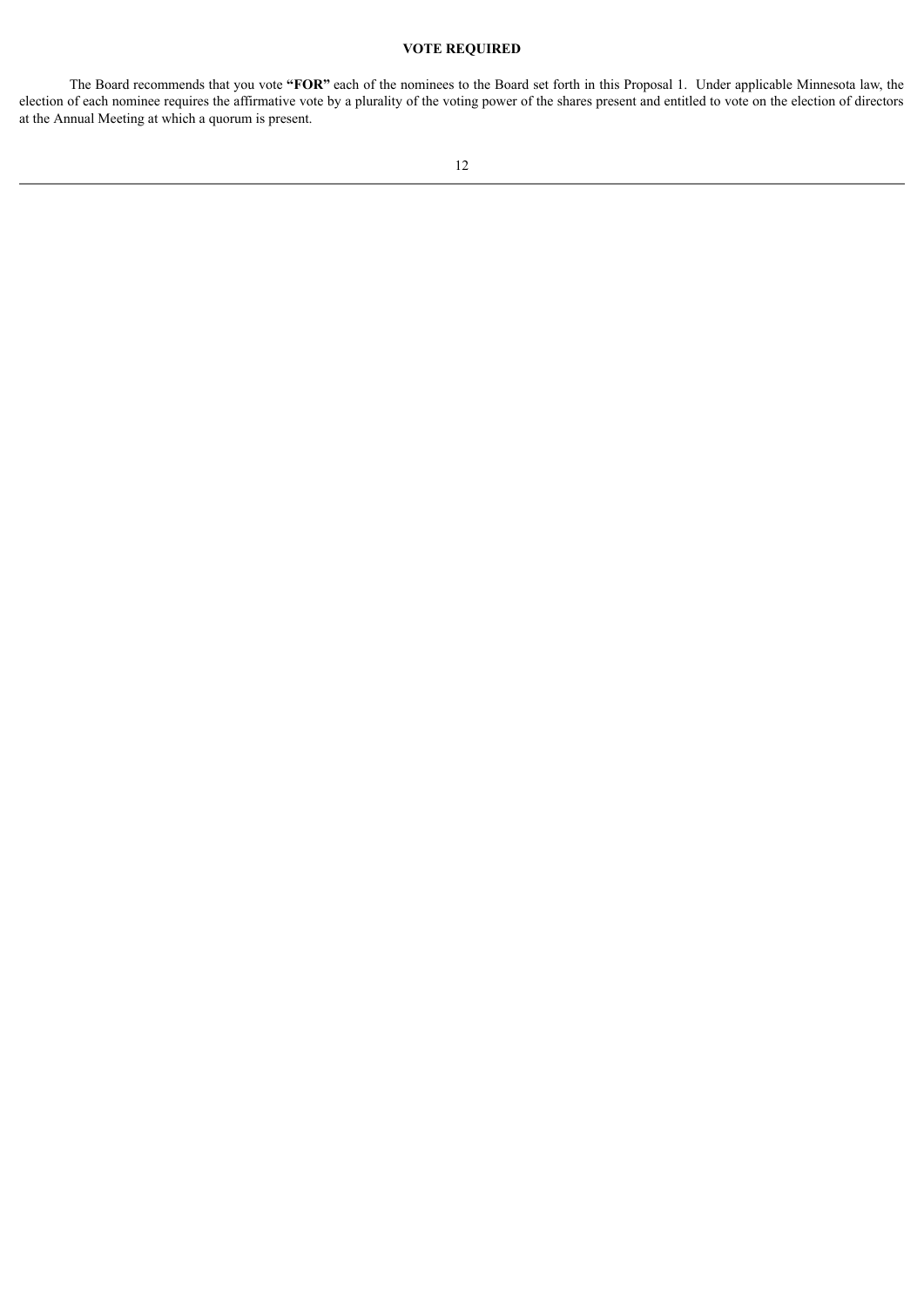#### **PROPOSAL 2**

# **RATIFICATION OF SELECTION OF INDEPENDENT AUDITORS**

The Audit Committee has selected Olsen Thielen & Co., Ltd. as the Company's independent auditors for the fiscal year ending December 31, 2010, and has further directed that management submit the selection of independent auditors for ratification by the shareholders at the Annual Meeting. Olsen Thielen & Co., Ltd. also served as the Company's independent auditors for the fiscal year ended December 31, 2009. Representatives of Olsen Thielen & Co., Ltd. are expected to be present at the Annual Meeting. They will have an opportunity to make a statement if they so desire and will be available to respond to appropriate questions.

Neither the Company's By-Laws nor other governing documents or law require shareholder ratification of the selection of Olsen Thielen & Co., Ltd. as the Company's independent auditors. However, the Audit Committee of the Board of Directors is submitting the selection of Olsen Thielen & Co., Ltd. to the shareholders for ratification as a matter of good corporate practice. If the shareholders fail to ratify the selection, the Audit Committee of the Board of Directors will reconsider whether or not to retain that firm. Even if the selection is ratified, the Audit Committee of the Board of Directors in its discretion may direct the appointment of different independent auditors at any time during the year if they determine that such a change would be in the best interests of the Company and its shareholders.

The affirmative vote of the holders of a majority of the shares present in person or represented by proxy and entitled to vote at the Annual Meeting will be required to ratify the selection of Olsen Thielen & Co., Ltd. Abstentions will be counted toward the tabulation of votes cast on proposals presented to the shareholders and will have the same effect as negative votes. Broker non-votes are counted towards a quorum, but are not counted for any purpose in determining whether this matter has been approved.

### **PRINCIPALACCOUNTANT FEES AND SERVICES**

In connection with the audit of the fiscal 2009 financial statements, the Company entered into an engagement agreement with Olsen Thielen & Co., Ltd., which sets forth the terms by which Olsen Thielen & Co., Ltd. will perform audit services for the Company.

The following table represents aggregate fees billed to the Company for the fiscal years ended December 31, 2009 and December 31, 2008, by Olsen Thielen & Co., Ltd., the Company's principal accountant. All fees described below were approved by the Audit Committee.

|                                                | 2009      | 2008             |
|------------------------------------------------|-----------|------------------|
| Audit Fees $^{(1)}$                            | S.        | 96,198 \$ 67,966 |
| Audit-Related Fees <sup><math>(2)</math></sup> |           |                  |
| Tax Fees $^{(3)}$                              | 1,200     | 1,963            |
| All Other Fees <sup><math>(4)</math></sup>     |           |                  |
|                                                | 97,398 \$ | 69,929           |

- (1) Audit Fees were principally for services rendered for the audit and/or review of our consolidated financial statements. Also includes fees for services rendered in connection with the filing of registration statements and other documents with the SEC, the issuance of accountant consents and comfort letters and assistance in responding to SEC comment letters.
- (2) There were no audit-related fees in 2008 and 2009.
- (3) Tax Fees consist of fees billed in the indicated year for professional services performed by Olsen Thielen & Co., Ltd. with respect to tax compliance, tax advice and tax planning.
- (4) All Other Fees consist of fees billed in the indicated year for other permissible work performed by Olsen Thielen & Co., Ltd. that is not included within the above category descriptions.

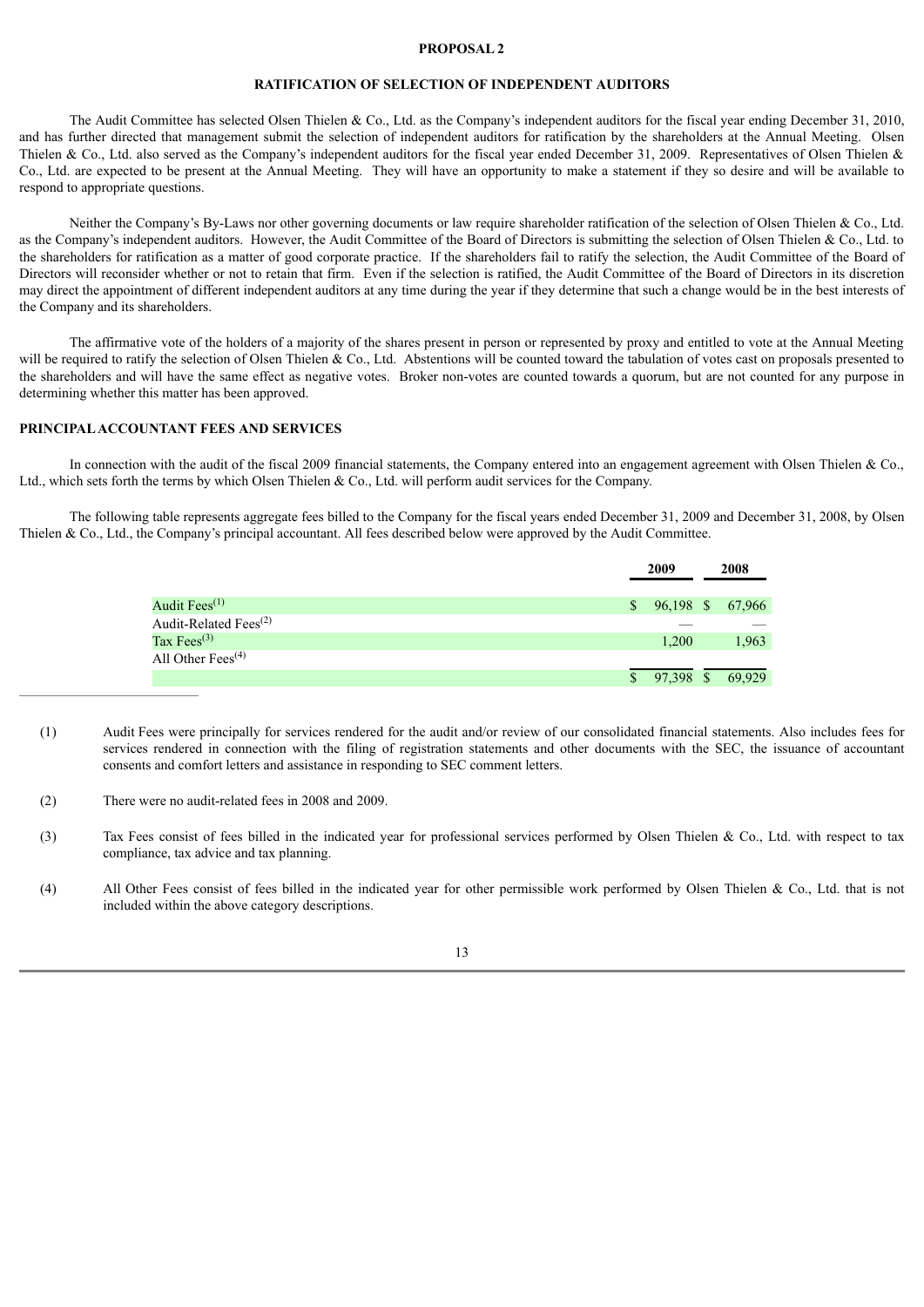# **PRE-APPROVAL POLICIES AND PROCEDURES**

The Audit Committee is required to pre-approve the audit and non-audit services performed by our independent auditors. The Audit Committee may not approve non-audit services prohibited by applicable regulations of the SEC if such services are to be provided contemporaneously while serving as independent auditors. The Audit Committee has delegated authority to the Chairman of the Audit Committee to approve the commencement of permissible non-audit related services to be performed by the independent auditors and the fees payable for such services, provided that the full Audit Committee subsequently ratifies and approves all such services. The Audit Committee has determined that the rendering of the services other than audit services by Olsen Thielen  $\&$  Co., Ltd. is compatible with maintaining the principal accountant's independence.

### **VOTE REQUIRED**

The Board recommends that you vote **"FOR"** the ratification of Olsen Thielen & Co., Ltd. as the independent registered public accounting firm for the Company. Ratification of Olsen Thielen & Co., Ltd. requires the affirmative vote of a majority of the shares present in person or represented by proxy and entitled to vote at the Annual Meeting.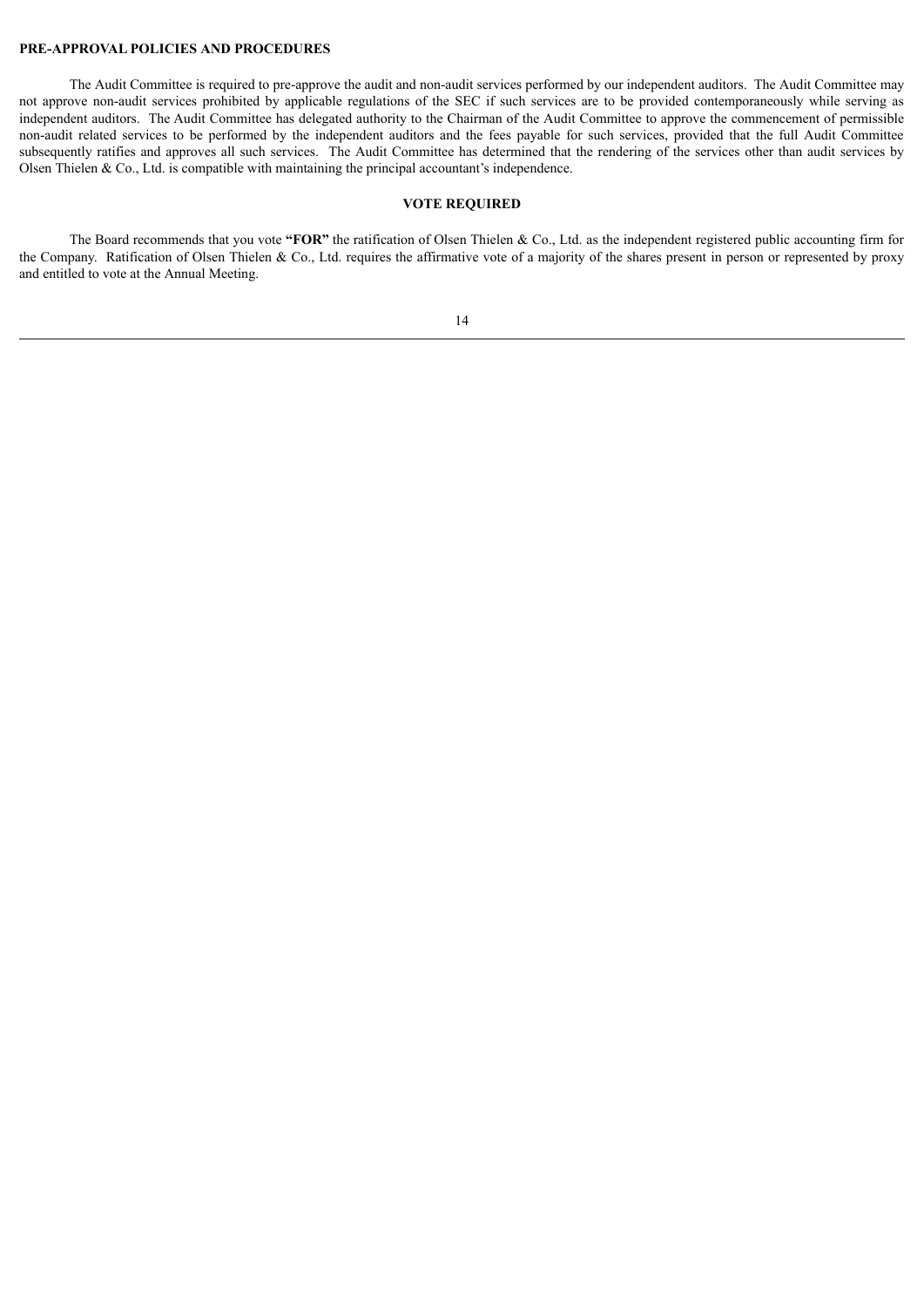#### **PROPOSAL 3**

# **AMENDMENT OF THE ARTICLES OF INCORPORATION**

The Company's Board of Directors has approved an amendment to Article V of the Articles of Incorporation of the Company to increase the authorized number of common stock to 80,000,000. The text of the proposed Articles of Amendment of Articles of Incorporation is attached to this proxy statement as Appendix A. The Company currently is authorized to issue up to 40,000,000 shares. As of the record date for the Annual Meeting, a total of 24,522,682 shares of common stock were outstanding or reserved for issuance. The Board of Directors believes that the increase in the number of authorized shares of common stock will provide the Company with increased flexibility to meet various corporate objectives and is in the best interests of the Company and its shareholders.

Pursuant to proposal #4, described below, the Company intends, subject to shareholder approval, to reserve 3,000,000 shares of common stock for issuance under the 2008 Equity Incentive Plan. The Company may in the future decide to finance its operations through, among other things, and with the proper required authorizations, the issuance from time to time of various equity securities. The Company may also consider the acquisition of other businesses (possibly using common stock as consideration) and to consider the issuance of additional common stock through stock splits and dividends in appropriate circumstances. Accordingly, the continued availability of common stock is necessary to provide the Company with the flexibility to take advantage of opportunities in such situations. There are, at present, no plans, understandings, agreements or arrangements concerning the issuance of additional common stock, except for the reservation of 3,000,000 shares under the 2008 Equity Incentive Plan.

The Board of Directors believes that the proposed increase in the number of authorized common stock will provide the flexibility needed to meet corporate objectives and is in the best interests of the Company and its shareholders. If the proposal is approved, officers of the Company will promptly make the appropriate filings in the State of Minnesota and take any other action necessary to implement the amendment.

The affirmative vote of the holders of a majority of the shares present in person or represented by proxy and entitled to vote at the Annual Meeting will be required to amend the Articles of Incorporation to increase the number of authorized shares of common stock to 80,000,000. Abstentions will be counted toward the tabulation of votes cast on proposals presented to the shareholders and will have the same effect as negative votes. Broker non-votes are counted towards a quorum, but are not counted for any purpose in determining whether this matter has been approved.

### **VOTE REQUIRED**

The Board recommends that you vote **"FOR"** the amendment of the Articles of Incorporation to increase the amount of authorized shares of common stock of the Company to 80,000,000. The amendment of the Articles of Incorporation requires the affirmative vote of a majority of the shares present in person or represented by proxy and entitled to vote at the Annual Meeting.

15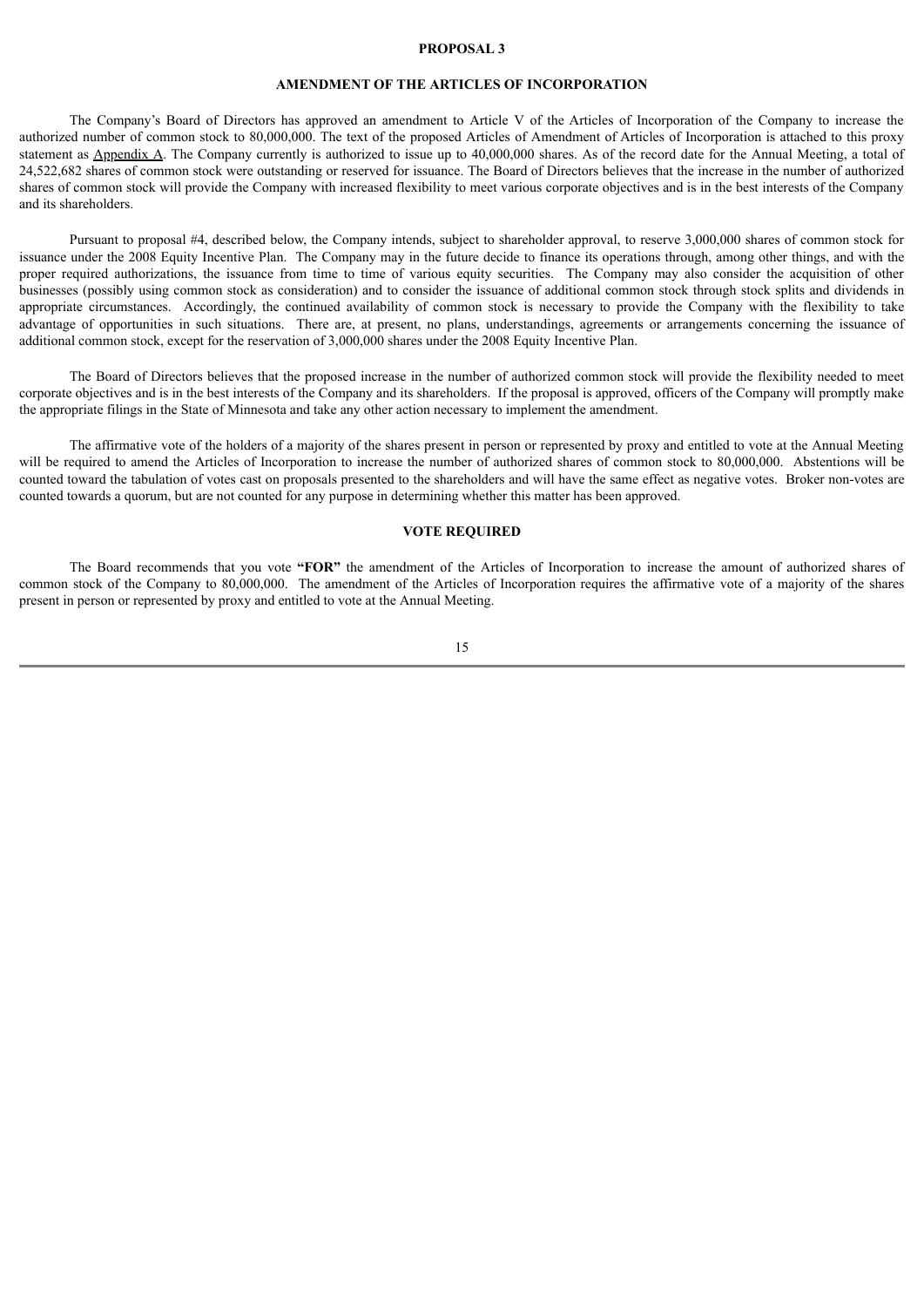#### **PROPOSAL 4**

# **INCREASE AUTHORIZED SHARES UNDER 2008 EQUITY INCENTIVE PLAN**

The Board of Directors believes that the 2008 Equity Incentive Plan (the "2008 Plan") helps us retain and motivate eligible employees and helps align the interests of eligible employees with those of shareholders. The Board of Directors approved the proposed amendment to the 2008 Plan to help ensure that a sufficient reserve of common stock remains available for issuance under the 2008 Plan to allow the Company to continue the plan in the future. The Board of Directors believes that based on the substantial amount of additional outstanding equity in the Company, that in order to make the 2008 Plan effective and to motivate eligible employees, the number of shares authorized to be issued under the 2008 Plan should be adjusted to reflect the substantial additional outstanding equity of the Company.

The affirmative vote of the holders of a majority of the shares present in person or represented by proxy and entitled to vote at the Annual Meeting will be required to increase the authorized shares under the 2008 Plan to 3,000,000. Abstentions will be counted toward the tabulation of votes cast on proposals presented to the shareholders and will have the same effect as negative votes. Broker non-votes are counted towards a quorum, but are not counted for any purpose in determining whether this matter has been approved.

A general description of the basic features of the 2008 Plan is presented below, but such description is qualified in its entirety by reference to the full text of the 2008 Equity Incentive Plan, which was filed as Exhibit 10.35 to the Company's Registration Statement on Form S-1 filed with the SEC on November 12, 2008 and is publicly available at www.sec.gov. The text of the proposed Amendment No. 1 to the 2008 Plan is attached to this proxy statement as Appendix B.

#### **Description of the 2008 Equity Incentive Plan**

The 2008 Plan is intended to promote the success of the Company by providing incentives to the Company's directors, officers, employees and contractors (the "Participants") by linking their personal interests to the long-term financial success of the Company and to growth in shareholder value. Under the 2008 Plan, we may grant stock options, which are intended to qualify as "incentive stock options" under Section 422 of the Internal Revenue Code of 1986, as amended (the "Incentive Stock Options"), non-qualified stock options (the Non-Qualified Stock Options"), stock appreciation rights (the "Stock Appreciation Rights"), and restricted stock awards (the "Restricted Stock", together with the Incentive Stock Options, Non-Qualified Stock Options and Stock Appreciation Rights, the "Awards"). The 2008 Plan commenced on October 31, 2008 and shall remain in effect, subject to the right of the Board of Directors to terminate the 2008 Plan at any time, until all Shares subject to it have been purchased or acquired. No Awards may be granted under the 2008 Plan after the tenth  $(10<sup>th</sup>)$  anniversary of the effective date of the 2008 Plan.

The Awards under the 2008 Plan will be evidenced by an Award agreement, which shall be signed by any officer of the Company and by the Participant, and shall contain such terms and conditions as are approved by the committee appointed by the Board of Directors of the Company to administer the 2008 Plan (the "Committee").

There are currently nine hundred seventy five thousand four hundred five (975,405) shares of common stock reserved for issuance under the 2008 Plan, and we are asking the shareholders to approve an increase in the number of shares authorized for issuance under the 2008 Plan to three million (3,000,000) shares of common stock. If an Award under the 2008 Plan terminates, expires, or lapses for any reason, any stock subject to such Award becomes available for the grant of an Award under the 2008 Plan.

In the event that the outstanding shares of the Company are changed into or exchanged for a different number or kind of shares or other securities of the Company or another company by reason of any reorganization, merger, consolidation, recapitalization, reclassification, stock split, reverse stock split, combination of shares or dividends payable in capital stock, an appropriate adjustment shall be made in the number and kind of shares as to which Awards may be granted under the 2008 Plan and as to which outstanding Incentive Stock Options, Non-Qualified Stock Options and Stock Appreciation Rights or portions thereof then unexercised shall be exercisable, to the end that the proportionate interest of the Participant shall be maintained as before the occurrence of such event.

# **Administration of the 2008 Plan**

The 2008 Plan shall be administered by the Committee, the members of which shall be appointed from time to time by and at the discretion of, the Board of Directors. Subject to the provisions of the 2008 Plan, the Committee shall have full power to construe and interpret the 2008 Plan and to establish; amend or waive rules for its administration; and to amend the terms and conditions of any outstanding Award to the extent such terms and conditions are within the discretion of the Committee. In no event shall the Committee have the right to: (i) cancel outstanding Incentive Stock Options, Non-Qualified Stock Options or Stock Appreciation Rights for the purpose of replacing or re-granting such awards with an exercise price that is less than the original exercise price of such award; or (ii) change the exercise price of an Incentive Stock Option, Non-Qualified Stock Option, or Stock Appreciation Right to an exercise price that is less than the original exercise price without first obtaining the approval of the shareholders of the Company.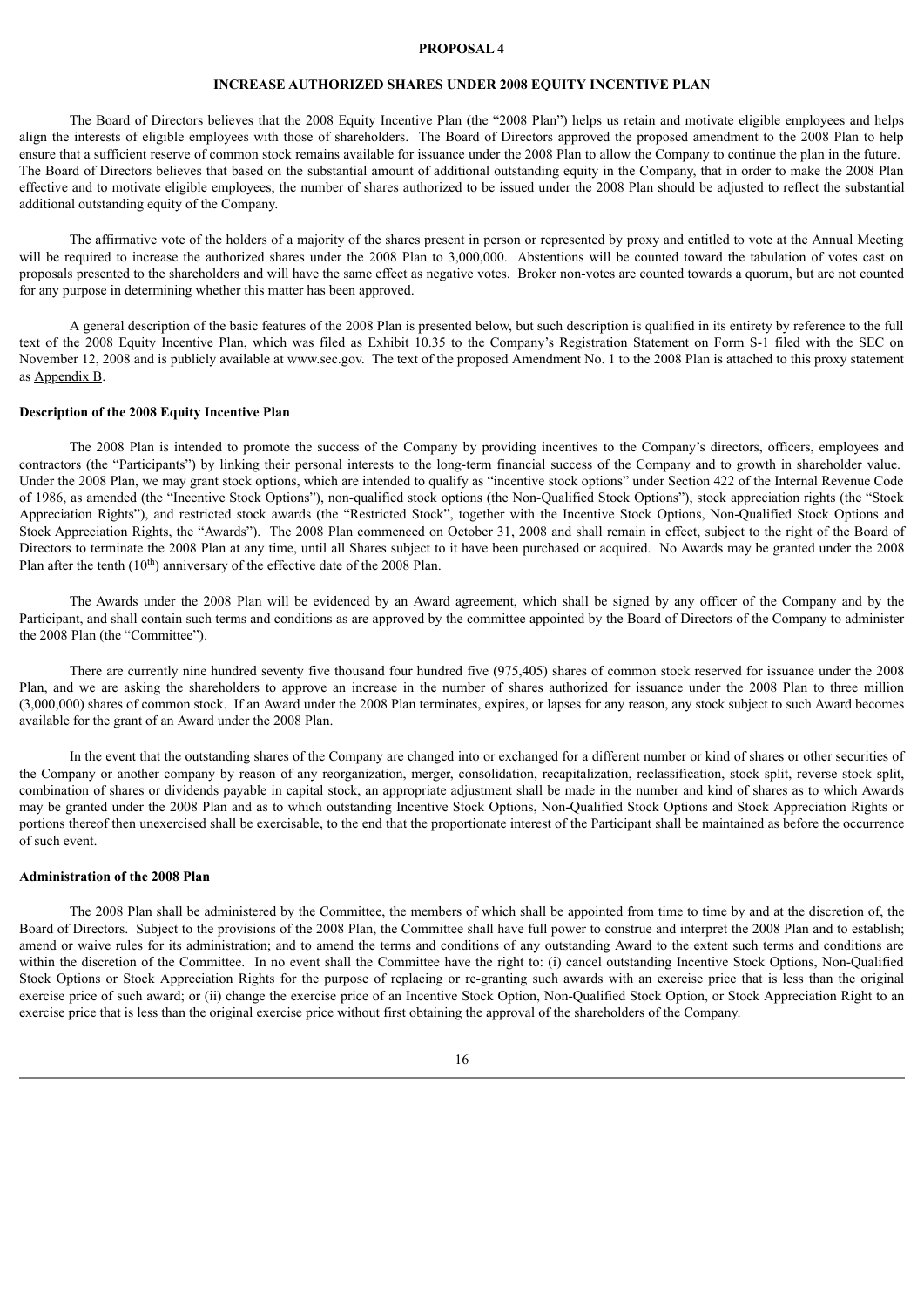### **Incentive Stock Options and Non-Qualified Stock Options**

Options may be granted to Participants at any time and from time to time as shall be determined by the Committee. The Committee shall have the sole discretion, subject to the requirements of the 2008 Plan, to determine the actual number of shares subject to the options granted to any Participant, and to determine whether an option will be granted as an Incentive Stock Option or a Non-Qualified Stock Option. The Committee shall impose such restrictions on any shares acquired pursuant to the exercise of an option under the 2008 Plan as it may deem advisable, including without limitation, restrictions under applicable Federal securities law, under the requirements of any stock exchange upon which such shares are then listed and under any blue sky or state securities laws applicable to such states. Each option granted hereunder shall, by its terms, not be transferable by the Participant and shall be, during the Participant's lifetime, exercisable only by the Participant's guardian or legal representative. Each option granted under the 2008 Plan and the rights and privileges thereby conferred shall not be transferred, assigned or pledged in any way (whether by operation of law or otherwise), and shall not be subject to execution, attachment or similar process, except: (i) each Incentive Stock Option granted under the 2008 Plan shall be transferable only by will or pursuant to the laws of descent and distribution, and shall be during the Participant's lifetime, exercisable only by the Participant or his guardian or legal representative; and (ii) each Non-Qualified Stock Option granted under the 2008 Plan shall be transferable: (a) by the Participant to a Participant's family member by a bona fide gift or pursuant to a domestic relations order in settlement of marital property rights; (b) by will or pursuant to the laws of descent and distribution; or (c) as otherwise permitted pursuant to the rules or regulations adopted by the SEC under the Securities Act.

#### **Stock Appreciation Rights**

Stock Appreciation Rights may be granted to Participants at the discretion of the Committee, exercisable in any of the following forms as designated by the Committee at the time of grant: (a) in lieu of options; (b) in addition to options; (c) independent of options; or (d) in any combination of (a), (b), or (c). No Stock Appreciation Right granted under the 2008 Plan may be sold, transferred, pledged, assigned, or otherwise alienated or hypothecated, and all Stock Appreciation Rights granted to a Participant under the 2008 Plan shall be exercisable during his lifetime only by such Participant.

#### **Restricted Stock**

The Committee, at any time and from time to time, may grant shares of Restricted Stock under the 2008 Plan to such Participants, in such amounts, with such price (if any) and under such other conditions as it shall determine. Restricted Stock shall at all times for purposes of the 2008 Plan be valued at its fair market value without regard to restrictions. The shares of Restricted Stock granted under the 2008 Plan may not be sold, transferred, pledged, assigned, or otherwise alienated or hypothecated until the termination of the applicable restriction. Shares of Restricted Stock granted under the 2008 Plan shall become freely transferable by the Participant after the last day of the period of restriction.

During the period of restriction, Participants holding shares of Restricted Stock granted under the 2008 Plan may exercise full voting rights with respect to those shares, and shall be covered by the provisions of the Company's Shareholder Rights Plan.

### **Change in Control**

Notwithstanding any requirements for vesting, time of exercisability or period of restriction of any Award as set forth in any Award agreement or as otherwise determined by the Committee, any Award granted under the 2008 Plan, to the extent not already terminated, shall become vested and immediately exercisable, and any period of restriction shall terminate, upon a change in control.

#### **Amendment of the 2008 Plan**

No change may be made that increases the total amount of stock which may be issued under the 2008 Plan, changes the class of persons eligible to participate in the 2008 Plan, materially increases the cost of the 2008 Plan or materially increases the benefits to Participants, extends the maximum period after the date of grant during which Incentive Stock Options, Non-Qualified Stock Options or Stock Appreciation Rights may be exercised, or re-prices any previously granted Award by lowering the exercise price or canceling any previously granted Award with a subsequent replacement or re-grant of that same Award with a lower exercise price, unless such change is authorized by our shareholders.

17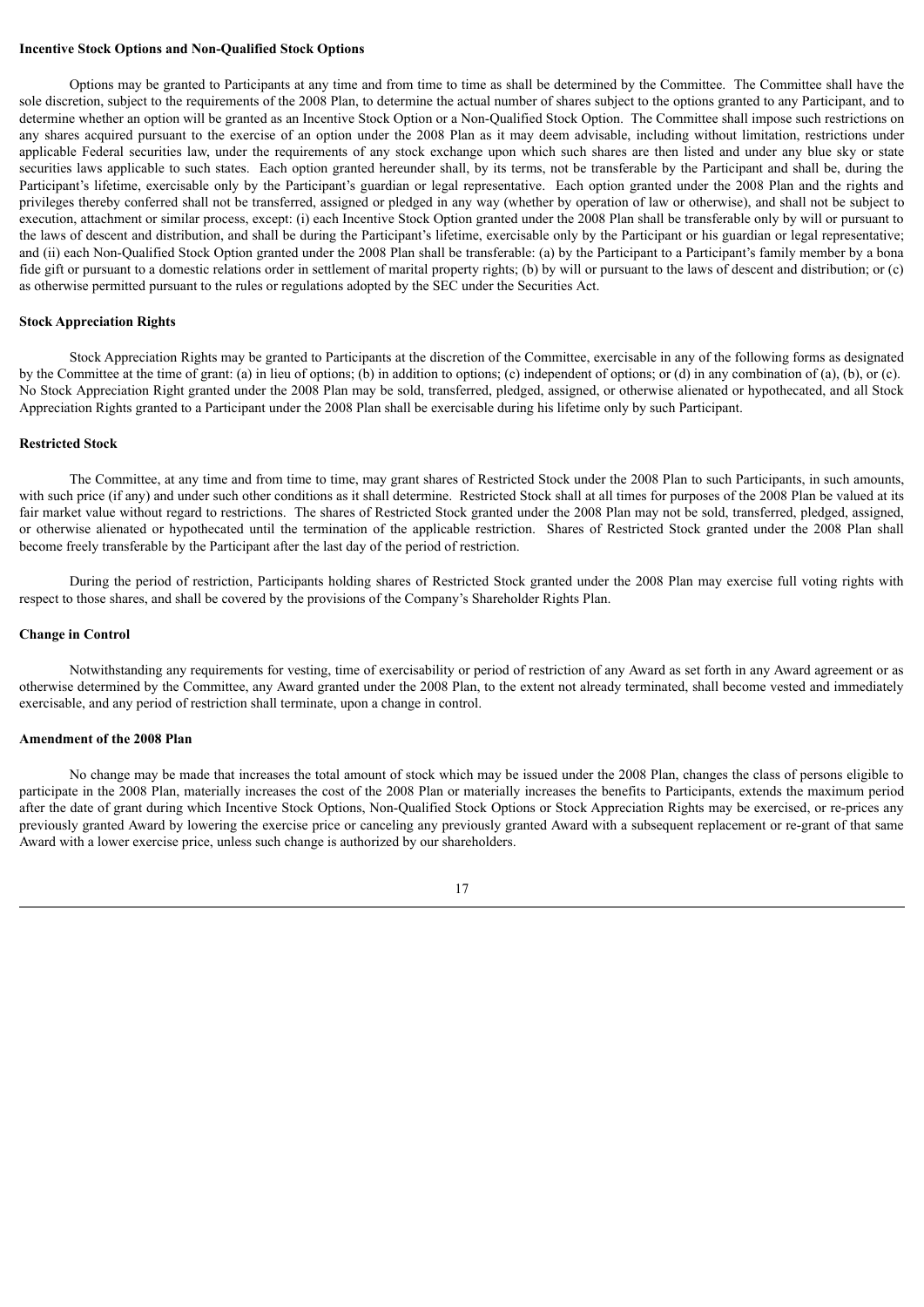### **Federal Income Tax Information**

The following is a general summary of the current federal income tax treatment of the Awards, which are authorized to be granted under the 2008 Plan, based upon the current provisions of the Internal Revenue Code of 1986, as amended (the "Code") and regulations promulgated thereunder. The rules governing the tax treatment of such awards are quite technical, so the following discussion of tax consequences is necessarily general in nature and is not complete. In addition, statutory provisions are subject to change, as are their interpretations, and their application may vary in individual circumstances. Finally, this discussion does not address the tax consequences under applicable state and local law.

#### *Incentive Stock Options*

A participant will not recognize income on the grant or exercise of an Incentive Stock Option. However, the difference between the exercise price and the fair market value of the Common Stock on the date of exercise is an adjustment item for purposes of the alternative minimum tax. If a participant does not exercise an Incentive Stock Option within certain specified periods after termination of employment, the participant will recognize ordinary income on the exercise of an Incentive Stock Option in the same manner as on the exercise of a Non-Qualified Stock Option, as described below. The general rule is that gain or loss from the sale or exchange of shares of Common Stock acquired on the exercise of an Incentive Stock Option will be treated as capital gain or loss. If certain holding period requirements are not satisfied, however, the participant generally will recognize ordinary income at the time of the disposition. Gain recognized on the disposition in excess of the ordinary income resulting therefrom will be capital gain, and any loss recognized will be a capital loss.

#### *Non-Qualified Stock Options; Stock Appreciation Rights; Restricted Stock*

A participant generally is not required to recognize income on the grant of a Non-Qualified Stock Option, a Stock Appreciation Right, or Restricted Stock. Instead, ordinary income generally is required to be recognized on the date the Non-Qualified Stock Option or Stock Appreciation Right is exercised, or in the case of Restricted Stock, upon the issuance of shares and/or the payment of cash pursuant to the terms of the incentive award. In general, the amount of ordinary income required to be recognized is, (a) in the case of a Non-Qualified Stock Option, an amount equal to the excess, if any, of the fair market value of the shares on the exercise date over the exercise price, (b) in the case of a Stock Appreciation Right, the amount of cash and/or the fair market value of any shares received upon exercise plus the amount of taxes withheld from such amounts, and (c) in the case of Restricted Stock, the amount of cash and/or the fair market value of any shares received in respect thereof, plus the amount of taxes withheld from such amounts.

#### *Gain or Loss on Sale or Exchange of Shares*

In general, gain or loss from the sale or exchange of shares of common stock granted or awarded under the 2008 Plan will be treated as capital gain or loss, provided that the shares are held as capital assets at the time of the sale or exchange. However, if certain holding period requirements are not satisfied at the time of a sale or exchange of shares acquired upon exercise of an incentive stock option (a "disqualifying disposition"), a participant generally will be required to recognize ordinary income upon such disposition.

### *Deductibility by Company*

The Company generally is not allowed a deduction in connection with the grant or exercise of an Incentive Stock Option. However, if a participant is required to recognize ordinary income as a result of a disqualifying disposition, we will be entitled to a deduction equal to the amount of ordinary income so recognized. In general, in the case of a Non-Qualified Stock Option (including an Incentive Stock Option that is treated as a Non-Qualified Stock Option), a Stock Appreciation Right, and Restricted Stock, the Company will be allowed a deduction in an amount equal to the amount of ordinary income recognized by a participant, provided that certain income tax reporting requirements are satisfied.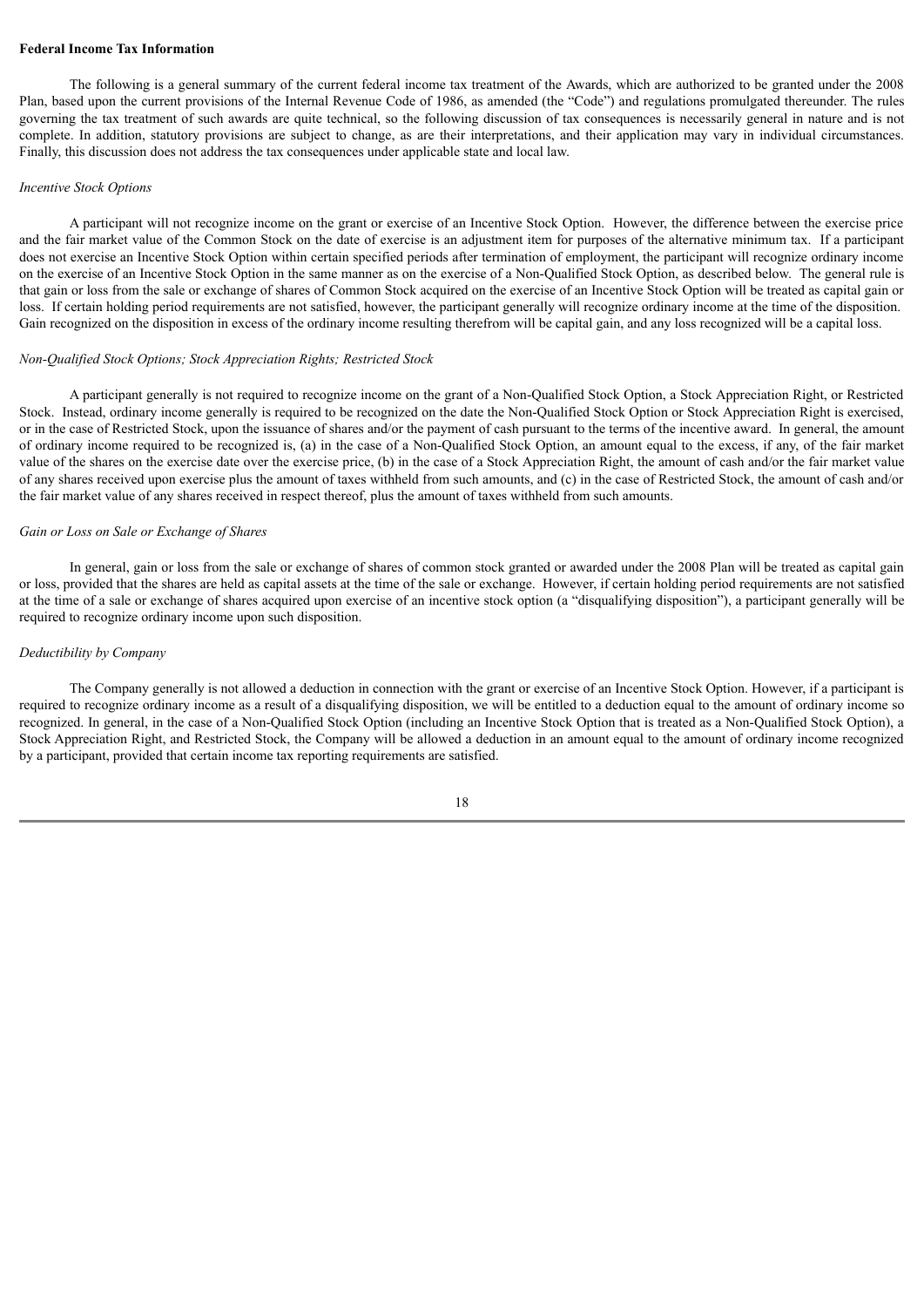### *Parachute Payments*

Where payments to certain employees that are contingent on a change in control exceed limits specified in the Code, the employee generally is liable for a 20 percent excise tax on, and the corporation or other entity making the payment generally is not entitled to any deduction for, a specified portion of such payments. The Compensation Committee may make awards as to which the vesting thereof is accelerated by a change in control of the Company. Such accelerated vesting would be relevant in determining whether the excise tax and deduction disallowance rules would be triggered with respect to certain Company employees.

#### *Performance-Based Compensation*

Subject to certain exceptions, Section 162(m) of the Code disallows federal income tax deductions for compensation paid by a publicly-held corporation to certain executives (generally the five highest paid officers) to the extent the amount paid to an executive exceeds \$1 million for the taxable year. The 2008 Plan has been designed to allow the Compensation Committee to grant Awards that qualify under an exception to the deduction limit of Section  $162(m)$  for performance-based compensation.

#### **Plan Benefits**

The amount and timing of all Awards under the 2008 Plan are determined in the sole discretion of the Committee and therefore cannot be determined in advance. The chart below sets forth the number of shares underlying Options and Restricted Stock that the Company has granted to the following individuals and groups under the 2008 Plan:

| <b>Name and Position</b>                                       | Value of in-the-<br>money options<br>$($ (\$)(1) | <b>Number of Shares</b><br>Underlying<br><b>Options</b> |              | Value<br>$($ ) $(2)$ | Number of shares<br><b>Restricted Stock</b> |  |  |
|----------------------------------------------------------------|--------------------------------------------------|---------------------------------------------------------|--------------|----------------------|---------------------------------------------|--|--|
| Kevin R. Davidson                                              | $\overline{\phantom{0}}$                         | Ψ.                                                      | <sup>S</sup> | 66,000               | 300,000                                     |  |  |
| President, Chief Executive Officer and Chief Financial Officer |                                                  |                                                         |              |                      |                                             |  |  |
| Chad A. Ruwe                                                   | $\overline{\phantom{0}}$                         | $\blacksquare$                                          | S            | 44,000               | 200,000                                     |  |  |
| Chief Operating Officer                                        |                                                  |                                                         |              |                      |                                             |  |  |
| Kirsten Doerfert                                               | $\overline{\phantom{0}}$                         | 100,000                                                 | -S           | 16,500               | 75,000                                      |  |  |
| Vice President, Sales and Marketing                            |                                                  |                                                         |              |                      |                                             |  |  |
| <b>Executive Officer Group</b>                                 | $\overline{\phantom{a}}$                         | 100,000                                                 |              | 126,500              | 575,000                                     |  |  |
| Non-executive Director Group                                   | $\overline{\phantom{0}}$                         | $\sim$                                                  |              | 35,200               | 160,000                                     |  |  |
| Non-executive Officer Employee Group                           |                                                  | 150.000                                                 |              | 11.000               | 50,000                                      |  |  |

(1) The value of in-the-money options is based upon the \$0.22 per share closing price of the Company's stock on the Over-The-Counter Bulletin Board on May 27, 2010. The value is the product of the number of shares underlying the options times the spread between \$0.22 and the exercise price, provided that is a positive value.

(2) The value of restricted stock is based upon the \$.22 per share closing price of the Company's stock on the Over-The-Counter Bulletin Board on May 27, 2010. The value is the product of the number of shares and \$.22.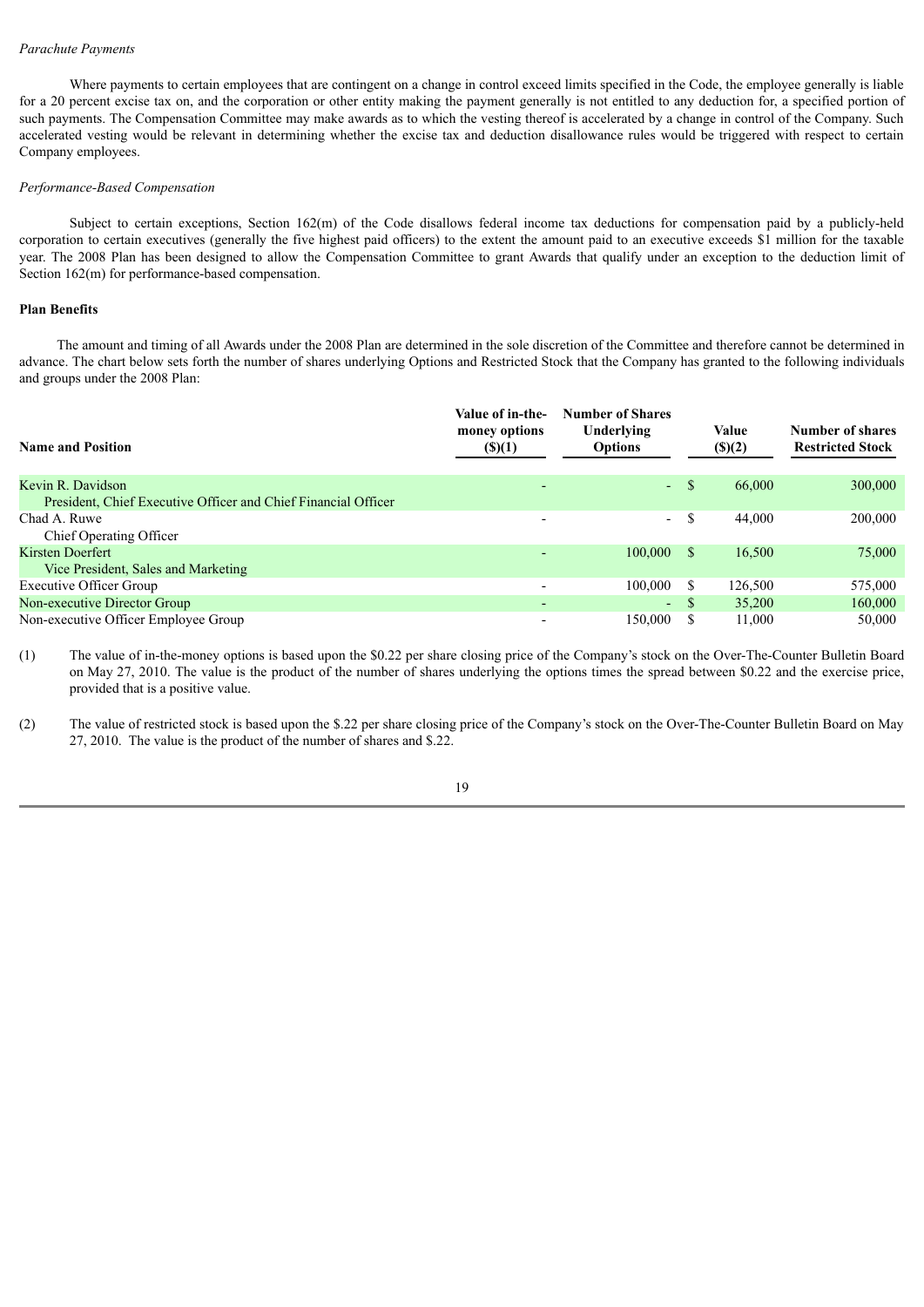# **EQUITY COMPENSATION PLAN INFORMATION**

The following table presents the equity compensation plan information as of December 31, 2009:

|                                                                | Number of<br>securities to be<br>issued upon<br>exercise of<br>outstanding<br>restricted stock,<br>warrants and options<br>(a) |    | Weighted-average<br>exercise price of<br>outstanding<br>options.<br>warrants<br>(b) | Number of<br>securities<br>remaining<br>available for future<br>issuance under<br>equity<br>compensation<br>plans (excluding<br>securities reflected<br>in column $(a)$ )<br>(c) |
|----------------------------------------------------------------|--------------------------------------------------------------------------------------------------------------------------------|----|-------------------------------------------------------------------------------------|----------------------------------------------------------------------------------------------------------------------------------------------------------------------------------|
| Equity compensation plans approved by security holders (1)     | 935,107                                                                                                                        | \$ | 0.367                                                                               | 40,298                                                                                                                                                                           |
| Equity compensation plans not approved by security holders (2) | 1,396,174                                                                                                                      | -S | 0.237                                                                               |                                                                                                                                                                                  |
|                                                                |                                                                                                                                |    |                                                                                     |                                                                                                                                                                                  |
| <b>TOTAL</b>                                                   | 2,331,281                                                                                                                      | \$ | 0.247                                                                               | 40,298                                                                                                                                                                           |

(1) Includes 816,900 shares of restricted stock and 18,207 warrant shares issued under the 2008 Plan.

(2) The Company issued stock options to purchase 1,291,174 shares of common stock to employees and directors prior to the adoption of the 2008 Plan and stock options to purchase 105,000 shares of common stock outside of the 2008 Plan after the plan was adopted.

# **VOTE REQUIRED**

The Board recommends that you vote **"FOR"** the proposal to increase the number of shares of common stock authorized under the 2008 Equity Incentive Plan to 3,000,000. To increase the amount of authorized shares under the 2008 Equity Incentive Plan there must be an affirmative vote of a majority of the shares present in person or represented by proxy and entitled to vote at the Annual Meeting.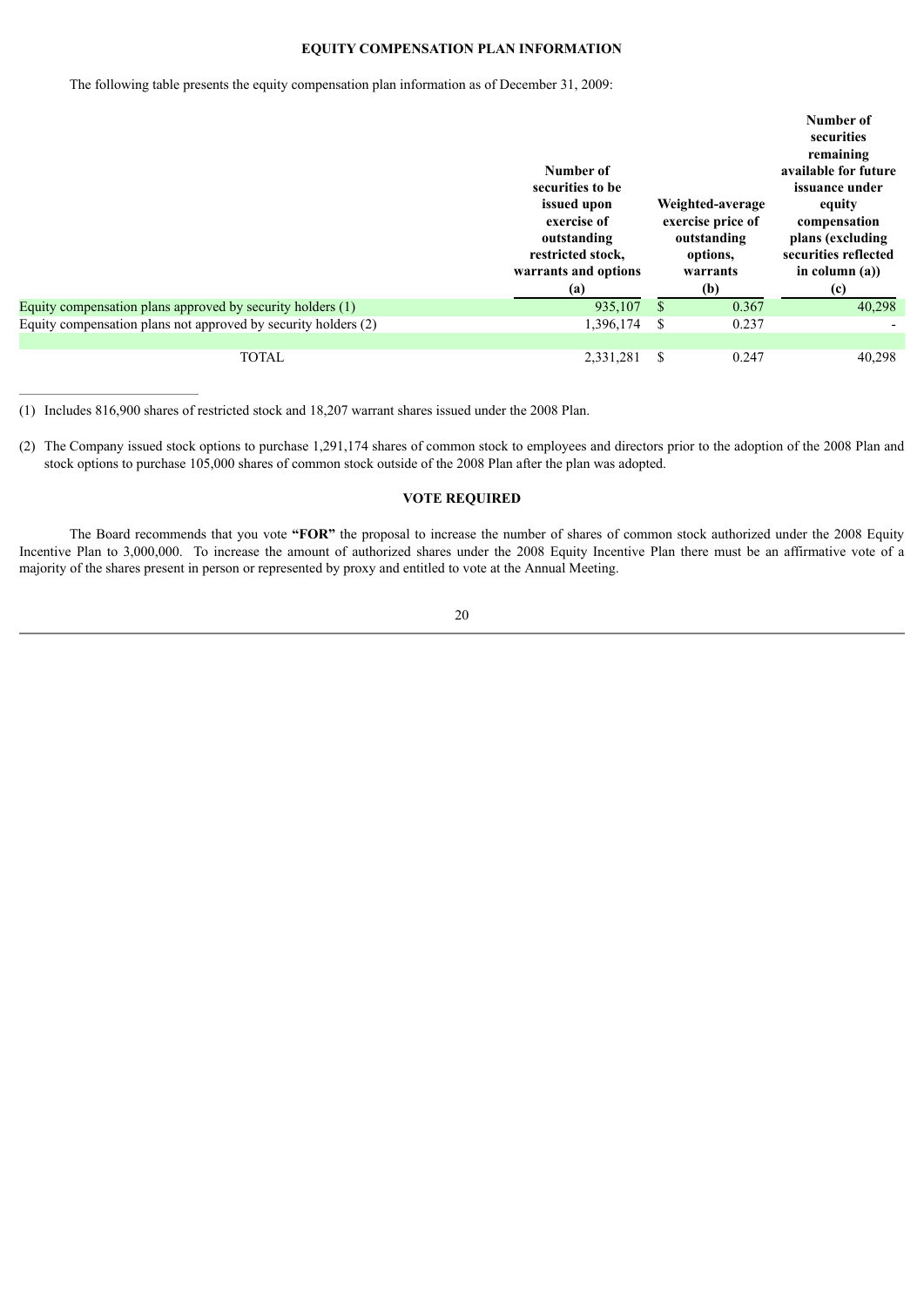#### **EXECUTIVE COMPENSATION**

### **Overview**

This section describes the material elements of the compensation awarded to, earned by or paid to our Chief Executive Officer and the two most highly compensated executive officers as determined in accordance with SEC rules, collectively referred to as the "Named Executive Officers."

#### **Executive Compensation Components for Fiscal 2009**

Base salary is an important element of our executive compensation program as it provides executives with a fixed, regular, non-contingent earnings stream to support annual living and other expenses. As a component of total compensation, we generally set base salaries at levels believed to attract and retain an experienced management team that will successfully grow our business and create shareholder value. We also utilize base salaries to reward individual performance and contributions to our overall business objectives, but seek to do so in a manner that does not detract from the executives' incentive to realize additional compensation through our stock options and restricted stock awards.

The Compensation Committee reviews the Chief Executive Officer's salary at least annually. The Compensation Committee may recommend adjustments to the Chief Executive Officer's base salary based upon the Compensation Committee's review of his current base salary, incentive cash compensation and equity-based compensation, as well as his performance and comparative market data. The Compensation Committee also reviews other executives' salaries throughout the year, with input from the Chief Executive Officer. The Compensation Committee may recommend adjustments to other executives' base salary based upon the Chief Executive Officer's recommendation and the reviewed executives' responsibilities, experience and performance, as well as comparative market data.

In utilizing comparative data, the Compensation Committee seeks to recommend salaries for each executive at a level that is appropriate after giving consideration to experience for the relevant position and the executive's performance. The Compensation Committee reviews performance for both our Company (based upon achievement of strategic initiatives) and each individual executive. Based upon these factors, the Compensation Committee may recommend adjustments to base salaries to better align individual compensation with comparative market compensation, to provide merit-based increases based upon individual or company achievement, or to account for changes in roles and responsibilities.

Our employment agreement, dated October 4, 2006, with Kevin R. Davidson, President and Chief Executive Officer, provided that his initial annual base salary would be \$150,000 and that his base salary for subsequent years is to be determined by the Board. We offered this amount as part of a package of compensation for Mr. Davidson sufficient to induce him to join our Company. The compensation package for Mr. Davidson was designed to provide annual cash compensation, combined with the equity compensation described below, sufficient to induce him to join the Company and continue to incentivize him to create revenue growth and shareholder value. Based upon the recommendation of the Compensation Committee, the Board approved an increase to Mr. Davidson's base salary rate from \$160,000 to \$170,000 for calendar 2009.

#### *Stock Option and Other Equity Awards*

Consistent with our compensation philosophies related to performance-based compensation, long-term shareholder value creation and alignment of executive interests with those of shareholders, we make periodic grants of long-term compensation in the form of stock options or restricted stock to our executive officers, directors and others in the organization.

Stock options provide executive officers with the opportunity to purchase common stock at a price fixed on the grant date regardless of future market price. A stock option becomes valuable only if the common stock price increases above the option exercise price and the holder of the option remains employed during the period required for the option shares to vest. This provides an incentive for an option holder to remain employed by us. In addition, stock options link a significant portion of an employee's compensation to shareholders' interests by providing an incentive to achieve corporate goals and increase shareholder value. Under our 2008 Equity Incentive Plan (the "2008 Plan"), we may also make grants of restricted stock awards, restricted stock units, performance share awards, performance unit awards and stock appreciation rights to officers and other employees. We adopted the 2008 Plan to give us flexibility in the types of awards that we could grant to our executive officers and other employees. As of December 31, 2009 we have made grants of 797,810 shares of restricted stock under the 2008 Plan to directors and management.

#### 21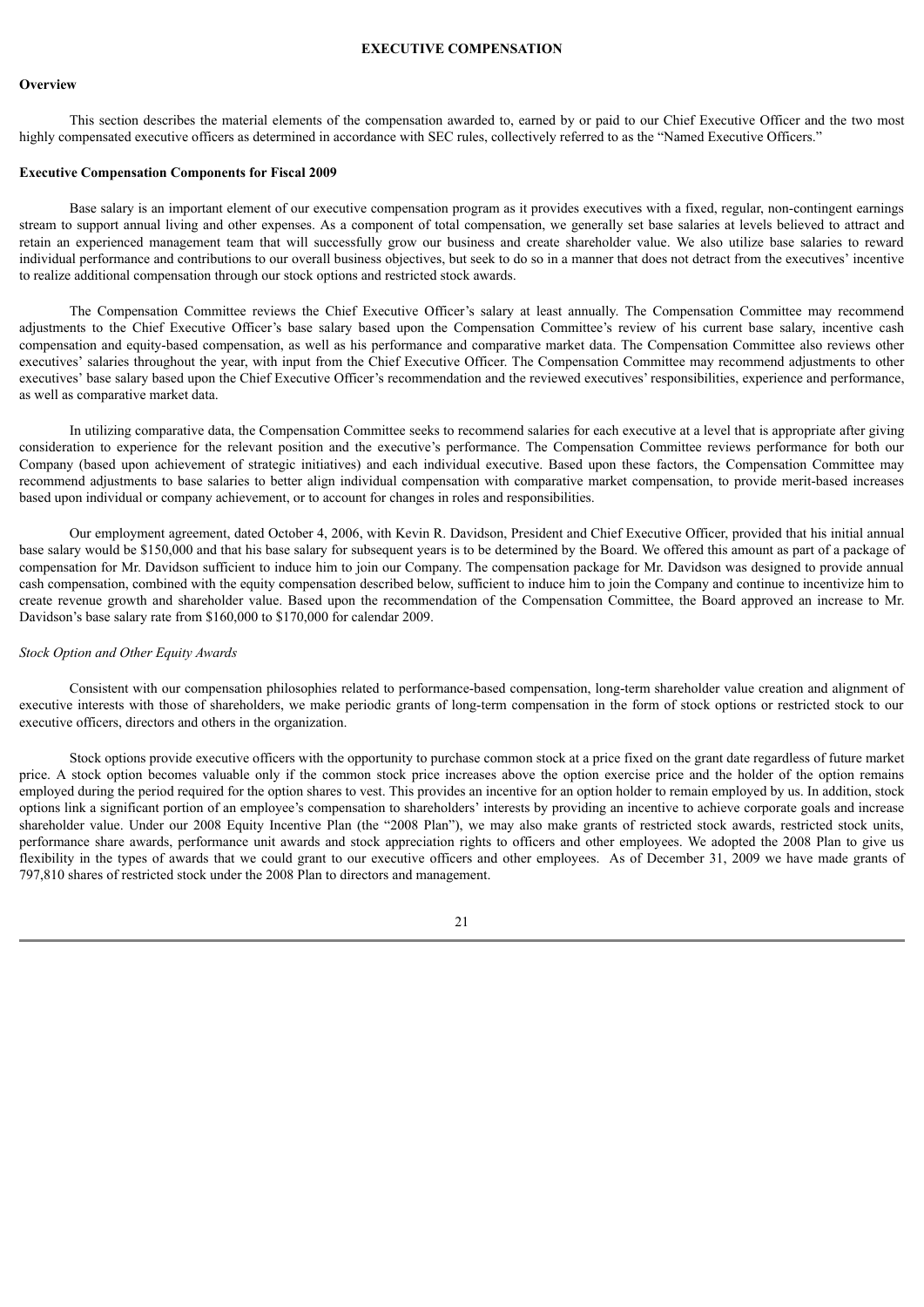# *Limited Perquisites; Other Benefits*

We intend to provide our employees with a full complement of employee benefits, including health and dental insurance, short term and long term disability insurance, life insurance and a 401(k) plan but have currently only provided a health insurance plan due to limited funding. As our business grows we will look to implement the balance of the benefit plans that will be competitive with other companies in our industry and within our geographical area.

# **Potential Payments Upon Termination or Change of Control**

Most of our stock option agreements provide for an acceleration of vesting in the event of a change in control as defined in the agreements. Additionally, the restricted stock agreements that were awarded to management and directors in 2009 also provide for an acceleration of vesting in the event there is a change in control as defined in the 2008 Plan.

Under the employment agreements with Mr. Davidson and Mr. Ruwe they will be entitled to severance pay equal to twelve months pay in the event their employment is terminated as a result of a "Change in Control," defined as a change in control of more than 40% of the Company's common stock.

# **Summary Compensation Table for Fiscal 2008 and 2009**

The following table provides information regarding the compensation earned during the fiscal years ended December 31, 2009 and December 31, 2008 by each of the Named Executive Officers:

| Name<br>and<br>Principal<br>Position<br>Kevin R. Davidson<br>President, Chief<br><b>Executive Officer</b><br>and Chief Financial<br>Officer | Year<br>2009<br>2008 |   | Salary<br>170,000<br>160,000        | ъ | <b>Bonus</b><br>25,000 |           | (3)<br>Stock<br>Awards<br>150,000<br>$\sim$ | (4)<br>Option<br>Awards<br>186,307 |      | Non-<br>Equity<br>Incentive<br>Plan<br>Compen-<br>sation<br>۰<br>$\sim$ | - 3      | Nonquali-<br>fied<br>Deferred<br>Compen-<br>sation<br>Earnings<br>$\sim$ | ъ            | Total<br>Compensation<br>320,000<br>371,307 |
|---------------------------------------------------------------------------------------------------------------------------------------------|----------------------|---|-------------------------------------|---|------------------------|-----------|---------------------------------------------|------------------------------------|------|-------------------------------------------------------------------------|----------|--------------------------------------------------------------------------|--------------|---------------------------------------------|
| Chad A. Ruwe (1)<br><b>Chief Operating</b><br>Officer                                                                                       | 2009<br>2008         |   | 135,000<br>80,375                   | S | ٠<br>15,000            | - 39      | 100,000<br>$\sim$                           | $\sim$<br>$\sim$ .                 |      | $\sim$<br>$\sim$                                                        | J.<br>D. | $\sim$ $-$<br>$\sim$ 10 $\pm$                                            | ъ            | 235,000<br>95,375                           |
| Kirsten Doerfert (2)<br><b>Vice President Sales</b><br>and Marketing                                                                        | 2009<br>2008         | ъ | 115,208<br>$\overline{\phantom{a}}$ | S | $\sim$<br>$\sim$       | ъ<br>- 39 | 37,500<br>$\sim$                            | $\sim$                             | $-5$ | $\sim$                                                                  | -S       | $\sim$ 10 $\,$                                                           | <sup>3</sup> | 152,708                                     |

(1) Mr. Ruwe joined the Company as Executive Vice President of Operations in June 2008 and became Chief Operating Officer in 2009.

(2) Ms. Doerfert joined the Company in February 2009 and terminated her employment January 31, 2010.

- (3) Restricted stock awards were granted to management and directors under the 2008 Plan on August 24, 2009. The value of the stock was determined to be \$.50 per common share on the date of the grant as determined pursuant to FASB ASC 718 - *Stock Compensation.*
- (4) Represents the full value of an option to purchase 80,000 shares of common stock at \$.35 per share that will be issued when the Company raises a minimum of \$3 million in additional equity. The value expressed represents the actual compensation cost recognized during 2008 as determined pursuant to FASB ASC 718 - *Stock Compensation* utilizing the assumptions discussed in Note 3, "Stock Options and Warrants," in the notes to financial statements included in the Company's Form 10-K filed on March 31, 2010.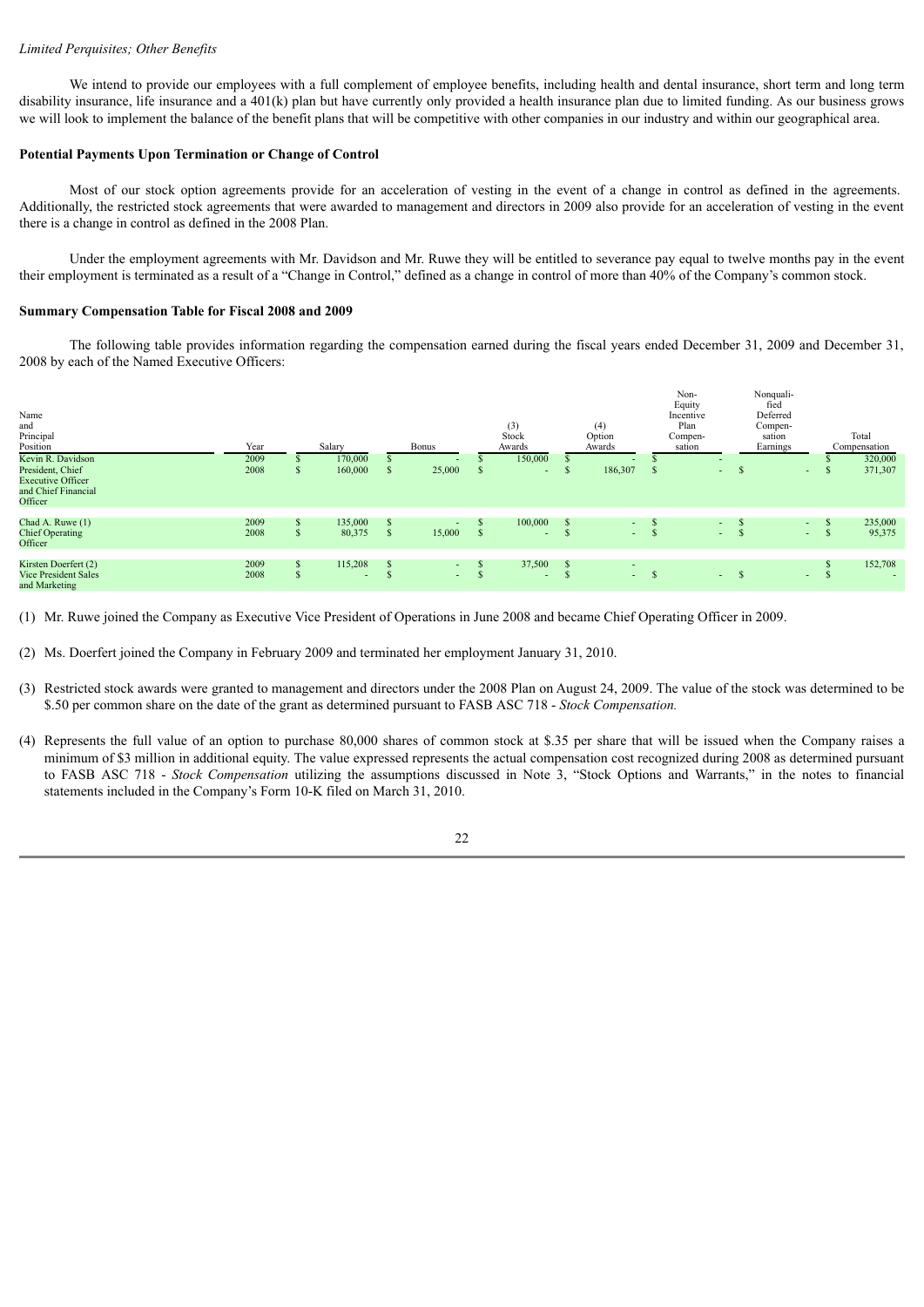### **Outstanding Equity Awards at Fiscal Year-end for Fiscal 2009**

The following table sets forth certain information regarding outstanding equity awards held by the Named Executive Officers as of December 31, 2009:

|                         |                                    |                                                         | <b>Option Awards</b>                                    |                    |                    |                       |                                                               | <b>Stock Awards</b>                                           |
|-------------------------|------------------------------------|---------------------------------------------------------|---------------------------------------------------------|--------------------|--------------------|-----------------------|---------------------------------------------------------------|---------------------------------------------------------------|
|                         | Grant                              | Number of<br><b>Securities</b><br>Underlying<br>Options | Number of<br><b>Securities</b><br>Underlying<br>Options |                    | Option<br>Exercise | Option<br>Expiration  | Equity<br>Incentive<br>Plan<br>Awards:<br>Number<br>of Shares | Equity<br>Incentive<br>Plan<br>Awards:<br>Number<br>of Shares |
|                         | Date                               | Exercisable                                             | Unexercisable                                           |                    | Price              | Date                  | Vested                                                        | Unvested                                                      |
| Kevin R. Davidson       | 6/5/2008<br>6/11/2008<br>8/24/2009 | 543,292                                                 | 80,000                                                  | \$<br>$\mathbb{S}$ | 0.01<br>0.35       | 6/5/2018<br>6/11/2013 |                                                               | 300,000                                                       |
|                         |                                    |                                                         |                                                         |                    |                    |                       |                                                               |                                                               |
| Chad A. Ruwe            | 6/16/2008<br>8/24/2009             | 200,000                                                 | $50,000$ \$                                             |                    | 0.35               | 6/16/2013             |                                                               | 200,000                                                       |
|                         |                                    |                                                         |                                                         |                    |                    |                       |                                                               |                                                               |
| <b>Kirsten Doerfert</b> | 2/1/2009<br>8/24/2009              | 60,000                                                  | 40,000                                                  | <sup>S</sup>       | 0.35               | 2/1/2014              |                                                               | 75,000                                                        |

### **DIRECTOR COMPENSATION**

The directors of BioDrain Medical, Inc. are not paid cash compensation for their service on the Board except for Lawrence Gadbaw, who is paid \$2,000 per month for his service as Chairman of the Board. In addition, Mr. Gadbaw receives \$2,000 per month as payment under his Separation Agreement and Release dated August 13, 2008. The final payment under this agreement will be the earlier of August 15, 2010 or upon the Company raising an additional \$3 million in equity.

Beginning in 2009, the Board instituted an annual restricted stock award program for non-employee directors, except for the Chairman, under which they will be awarded 20,000 shares of restricted stock annually on each anniversary date of service on the Board. The Board further determined that Mr. McGoldrick, Mr. Reding and Dr. Morawetz would be awarded 40,000 shares, 20,000 shares and 100,000 shares of common stock, respectively, for their prior service on the Board. Mr. Gadbaw is entitled to a stock option, as of September 30 of each year that he continues to serve as Chairman of the Board, to purchase 30,000 shares of common stock for a fixed price that is determined by the Board to be the market value on the date of grant. Mr. Gadbaw was granted an option to purchase 30,000 shares of common stock at \$.50 per share on November 13, 2009. The option is immediately vested and has a term of three years.

# **Director Compensation Table for Fiscal 2009**

The following table summarizes the compensation paid to each non-employee director in the fiscal year ended December 31, 2009.

|                      | <b>Name</b> | <b>Fees Earned or</b><br>Paid in Cash<br>(1) | <b>Stock Awards</b><br>(2) |               | Option<br>Awards<br>(1)(2) |     | Total<br><b>(\$)</b> |
|----------------------|-------------|----------------------------------------------|----------------------------|---------------|----------------------------|-----|----------------------|
| Lawrence W. Gadbaw   |             | \$<br>48,000                                 |                            | S             | 5,728                      | -S  | 53,728               |
| Peter L. Morawetz    |             |                                              | 50,000                     | <sup>\$</sup> | 22,658                     | \$. | 72,658               |
| Thomas J. McGoldrick |             |                                              | \$<br>20,000               |               |                            | \$  | 20,000               |
| Andrew P. Reding     |             |                                              | 10.000                     |               |                            | \$  | 10,000               |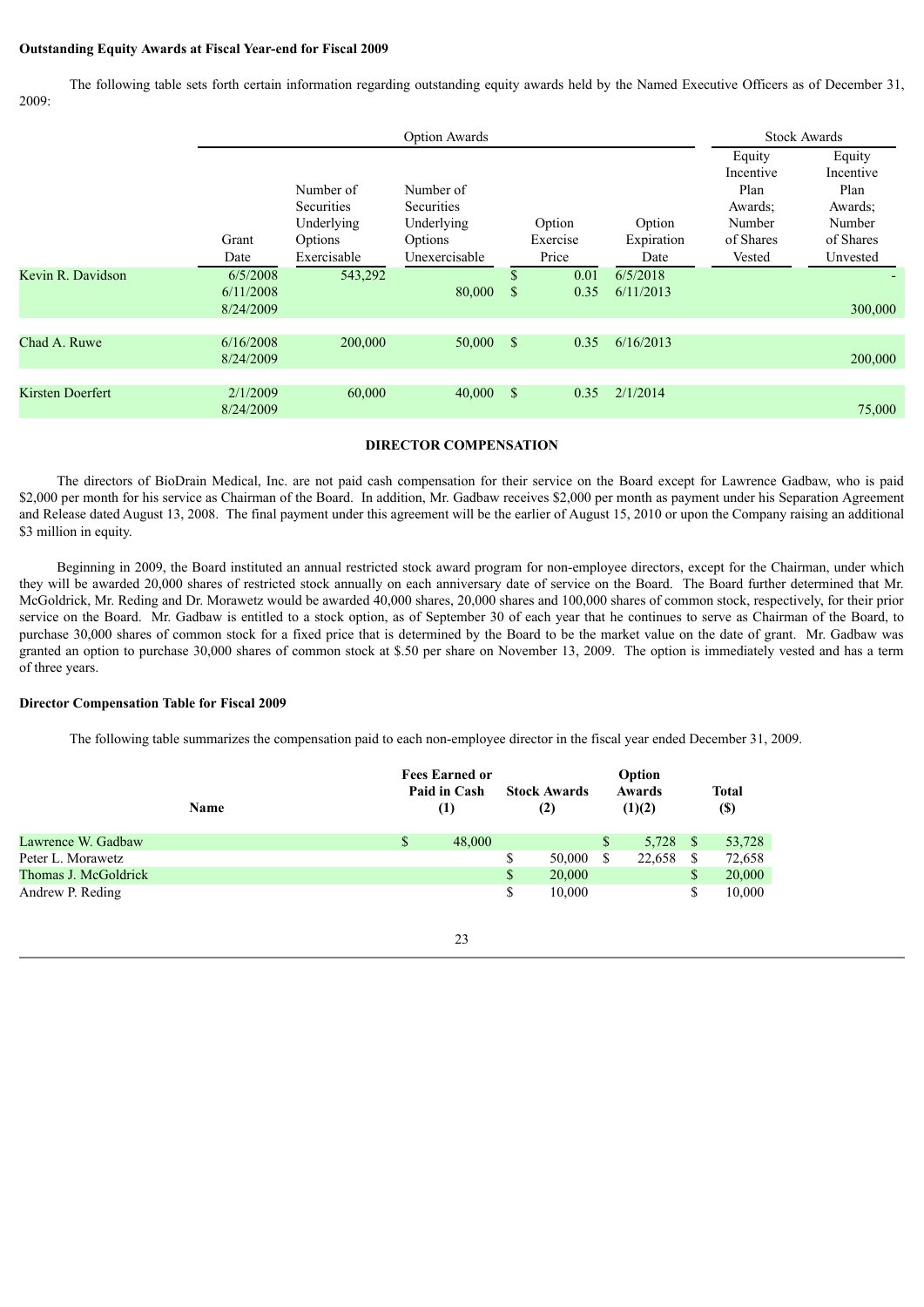- (1) Mr. Gadbaw received \$2,000 per month as compensation for serving as Chairman of the Board, \$2,000 per month as payment under a Separation Agreement and Release dated August 13, 2008 and an option to purchase 30,000 shares of common stock at \$.50 per share on November 13, 2009. The value of the option was determined to be \$5,728 in accordance with FASB ASC 718 - *Stock Compensation* using the Black-Scholes option valuation model and, because the option was immediately vested, this amount was expensed in full during fiscal 2009.
- (2) Dr. Morawetz received 100,000 shares of restricted stock on August 24, 2009, with a value of \$50,000, as compensation for his prior years' service on the Board. In addition, the Company agreed to grant Dr. Morawetz an option to buy 75,000 shares of common stock at \$.35 per share upon the Company raising an additional \$3 million in equity in return for his agreement to forgive approximately \$85,000 in consulting fees that had accrued in prior years. The value of the option was determined to be \$22,658 in accordance with FASB ASC 718 - *Stock Compensation*, using the Black-Scholes option valuation model and this amount was expensed in full during fiscal 2009. Mr. McGoldrick received 40,000 shares of restricted stock and Mr. Reding received 20,000 shares of restricted stock on August 24, 2009 as compensation for their prior years' service on the Board. The stock was determined to have a value of \$.50 per share or \$20,000 and \$10,000, respectively, for Mr. McGoldrick and Mr. Reding.

### **TRANSACTIONS WITH RELATED PERSONS**

The Audit Committee has the responsibility to review and approve all transactions to which a related party and the Company may be a party prior to their implementation, to assess whether such transactions meet applicable legal requirements. Except as described in this Report, since the beginning of fiscal 2009, there were no related party transactions arising or existing requiring disclosure, as would be required if we were subject to Nasdaq listing standards, SEC rules and regulations or the Company's policy and procedures.

### **SECURITY OWNERSHIP OF CERTAIN BENEFICIAL OWNERS AND MANAGEMENT**

The following table sets forth as of May 28, 2010 certain information regarding beneficial ownership of our common stock by:

- **•** Each person known to us to beneficially own 5% or more of our common stock and those shareholders who would beneficially own 5% or more of our common stock except for a 61 day notice of intent to exercise warrants (see Note 11);
- **•** Each executive officer named in the Summary Compensation Table on page 20, who in this Report are collectively referred to as the "Named Executive Officers;"
- **•** Each of our directors; and
- All of our executive officers (as that term is defined under the rules and regulations of the SEC) and directors as a group.

We have determined beneficial ownership in accordance with Rule 13d-3 under the Exchange Act. Beneficial ownership generally means having sole or shared voting or investment power with respect to securities. Unless otherwise indicated in the footnotes to the table, each shareholder named in the table has sole voting and investment power with respect to the shares of common stock set forth opposite the shareholder's name. We have based our calculation of the percentage of beneficial ownership on 12,031,761 shares of the Company's common stock outstanding on April 20, 2010. Unless otherwise noted below, the address for each person or entity listed in the table is c/o BioDrain Medical, Inc., 2060 Centre Pointe Boulevard, Suite 7, Mendota Heights, Minnesota 55120.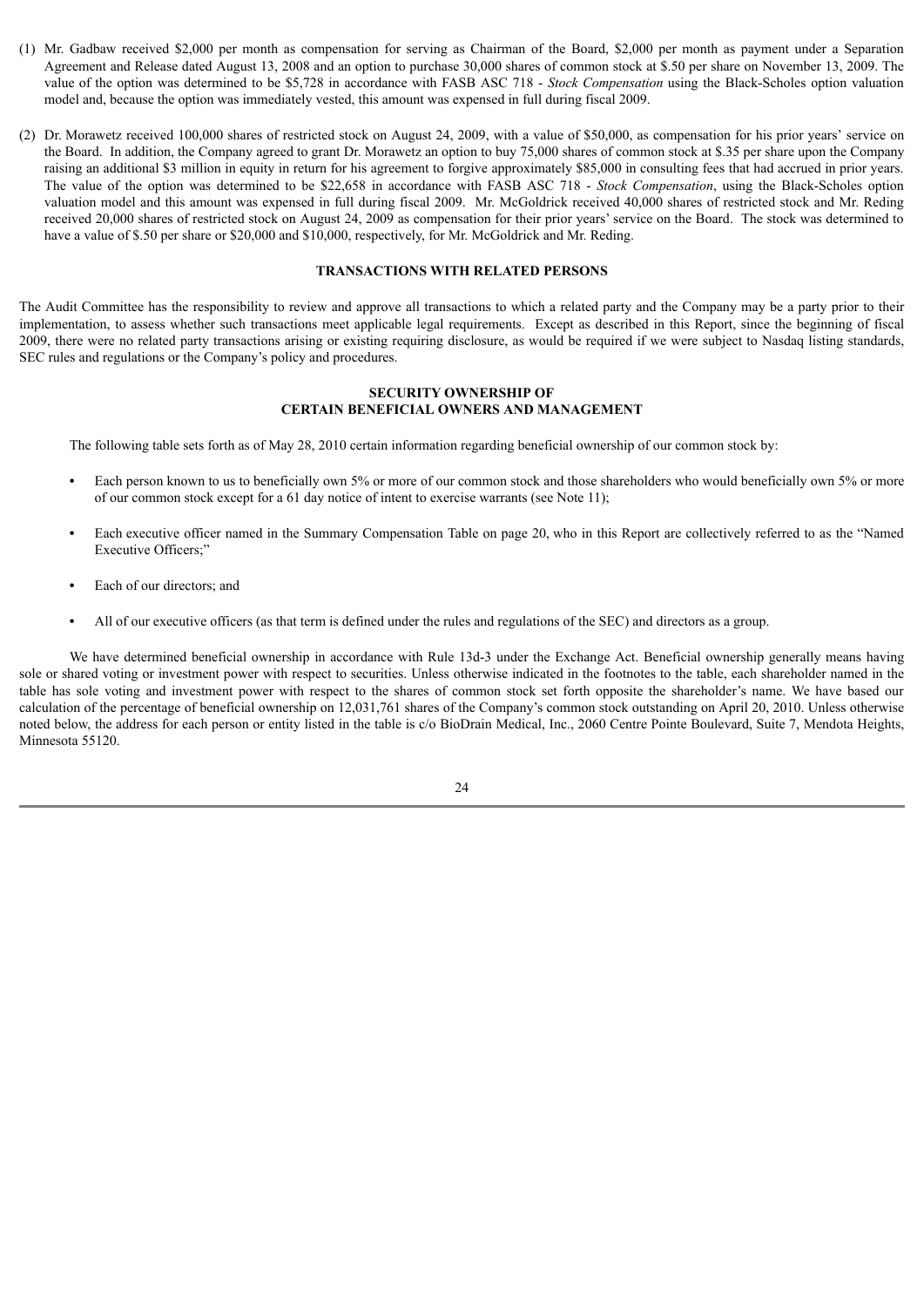| <b>Name of Beneficial Owner</b>                             | <b>Amount</b> and<br><b>Nature of</b><br><b>Beneficial</b><br>Ownership | Percent<br>of<br><b>Class</b> |
|-------------------------------------------------------------|-------------------------------------------------------------------------|-------------------------------|
| Lawrence W. Gadbaw (1)                                      | 169,563                                                                 | 1.4%                          |
| Kevin R. Davidson (2)                                       | 876,725                                                                 | 7.0%                          |
| Chad A. Ruwe (3)(11)                                        | 1,021,429                                                               | 8.4%                          |
| Kirsten Doerfert (14)                                       | 150,000                                                                 | 1.2%                          |
| Jess Carsello (15)                                          | 8,332                                                                   | 0.1%                          |
| Peter L. Morawetz (4)                                       | 211,245                                                                 | 1.8%                          |
| Thomas J. McGoldrick (5)                                    | 67,447                                                                  | 0.6%                          |
| Andrew P. Reding (6)                                        | 47,447                                                                  | 0.4%                          |
| James E. Dauwalter (9)(11)                                  | 1,051,429                                                               | 8.6%                          |
| Carl Schwartz (7)(11)                                       | 500,000                                                                 | 4.2%                          |
| Bernard Puder Revocable Trust (8)                           | 430,000                                                                 | 3.6%                          |
| James R. Taylor IV $(10)$ $(11)$                            | 771,429                                                                 | 6.3%                          |
| Nimish Patel (12)                                           | 710,780                                                                 | 5.9%                          |
| Erick Richardson (13)                                       | 697,912                                                                 | 5.8%                          |
|                                                             | <b>Total</b><br>6,713,738                                               | 49.9%                         |
| All directors and executive officers as a group (9 persons) | 3,453,617                                                               | 26.4%                         |

(1) Includes 139,563 shares of common stock and an option to purchase 30,000 shares of common stock at a price of \$.50 per share. Does not include an option to purchase 160,000 shares of common stock at \$.35 per share to be issued upon the Company raising an additional \$3 million in equity.

- (2) Includes (i) 33,433 shares of common stock, (ii) 300,000 shares of restricted stock issued August 24, 2009 under the 2008 Equity Incentive Plan and (iii) options to acquire up to an additional 543,292 shares of common stock of the Company, all of which are presently exercisable. Does not include an option to purchase 80,000 shares of common stock at \$.35 per share to be issued upon the Company raising an additional \$3 million in equity.
- (3) Includes 621,429 shares of common stock, 200,000 shares of restricted stock issued August 24, 2009 under the 2008 Equity Incentive Plan and options to acquire an additional 200,000 shares of common stock at \$.35 per share that are presently exercisable. Does not include options to purchase 50,000 shares of common stock at \$.35 per share that are not exercisable until achievement of certain performance targets as provided in Mr. Ruwe's employment agreement, and does not include warrants to purchase 621,429 shares of common stock that are not currently exercisable.

25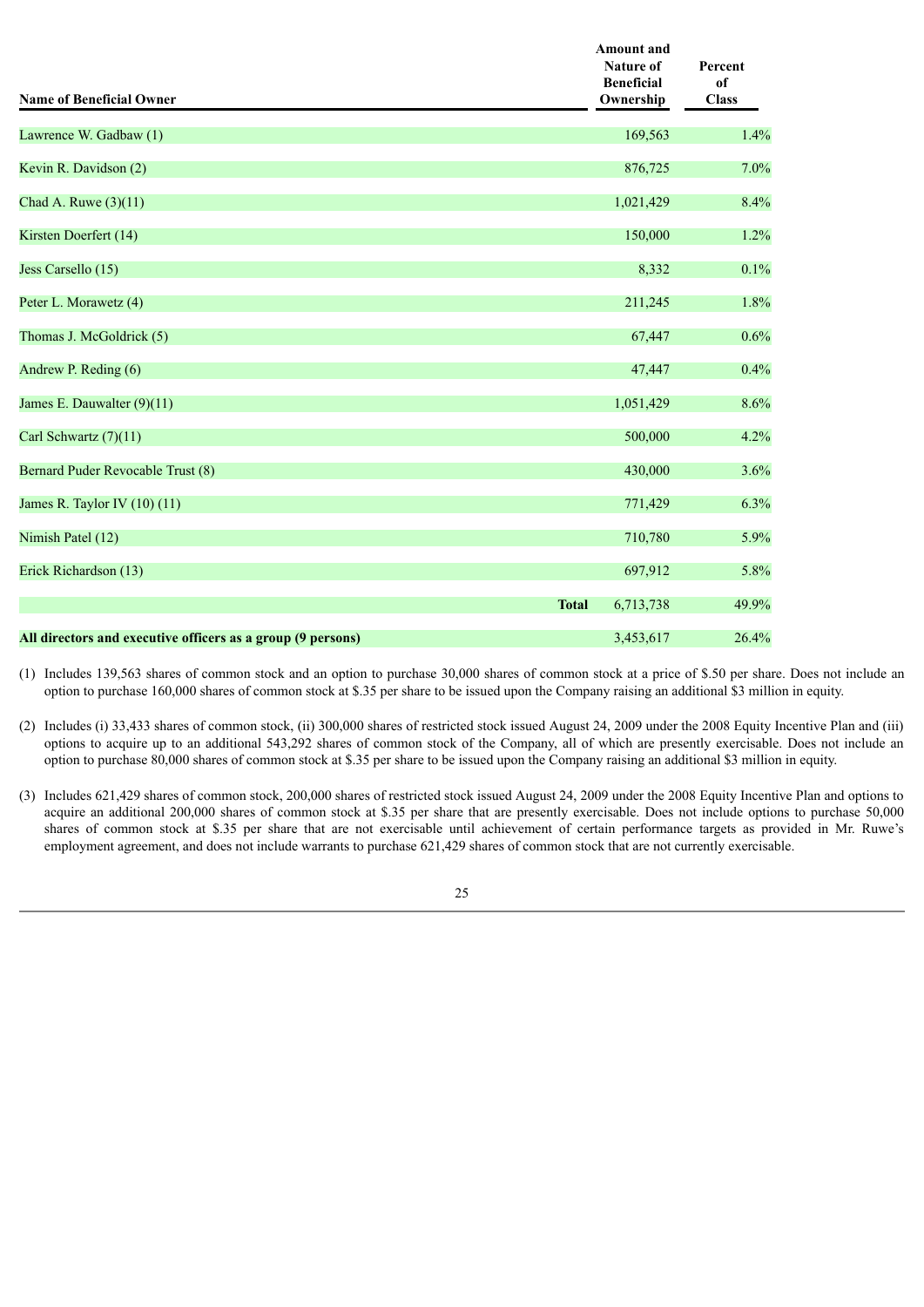- (4) Includes 111,245 shares of common stock and 100,000 shares of restricted stock, issued August 24, 2009 under the 2008 Equity Incentive Plan, but does not include an option to purchase 75,000 shares of common stock at \$.35 per share to be issued upon the Company raising an additional \$3 million in equity.
- (5) Includes 3,506 shares of common stock and 40,000 restricted shares, issued August 24, 2009 under the 2008 Equity Incentive Plan, and an option to acquire up to 23,941 shares of common stock, which are presently exercisable, granted pursuant to a director stock option agreement by and between Mr. McGoldrick and the Company.
- (6) Includes 3,506 shares of common stock and 20,000 restricted shares, issued August 24, 2009 under the 2008 Equity Incentive Plan, and an option to acquire up to 23,941 shares of common stock, which are presently exercisable, granted pursuant to a director stock option agreement by and between Mr. Reding and the Company.
- (7) Includes 500,000 shares of common stock but does not include 500,000 shares of common stock underlying a warrant at \$.46 per share that is not currently exercisable.
- (8) Includes 430,000 shares of common stock but does not include 430,000 shares of common stock underlying a warrant at \$.46 per share that is not currently exercisable.
- (9) Includes 771,429 shares of common stock but does not include 771,429 shares of common stock underlying warrants at \$.46 per share and \$.65 per share that are not exercisable. Includes 200,000 shares of common stock underlying a \$50,000 convertible debt agreement based upon an estimated conversion price of \$.25 per share. Also includes an option to purchase 30,000 shares of common stock and 50,000 restricted shares, issued August 24, 2009 under the 2008 Equity Incentive Plan, held by David Dauwalter, the son of James Dauwalter. Does not include an option to purchase 20,000 shares of common stock held by David Dauwalter because such option vests only upon achieving certain performance conditions and is, therefore, not exercisable within 60 days. James Dauwalter disavows any ownership or control over the shares and options held by David Dauwalter.
- (10)Includes 571,429 shares of common stock and 200,000 shares of common stock underlying a \$50,000 convertible debt agreement based upon an estimated conversion price of \$.25 per share but does not include 571,429 shares of common stock underlying a warrant at \$.46 per share that is not currently exercisable.
- (11) These warrants are fully vested. However, they include a clause that prohibits the warrants to be exercised if it would cause the holdings of such equity holder to be in excess of 4.99% of our total outstanding shares of common stock. The warrant holder may amend the clause to eliminate this requirement. However, such amendment will not take effect until the 61<sup>st</sup> day after notice has been given. Consequently they cannot exercise their warrants within 60 days of the current date, and those warrants are not included in the total outstanding and percentage of outstanding shares.
- (12)Consists of 665,185 shares of common stock, including 142,857 shares of common stock held by RP Capital LLC, for which Nimish Patel and Erick Richardson have shared voting and dispositive control, and 45,595 shares of common stock underlying warrants. Does not include a warrant to purchase 142,857 shares of common stock held by RP Capital LLC because these warrants are not exercisable within 60 days. Does not include 60,714 shares of common stock held by Richardson & Patel LLP. The voting and dispositive control of such shares are held by Mr. Douglas Gold.
- (13)Consists of 652,317 shares of common stock, including 142,857 shares of common stock held by RP Capital LLC, for which Nimish Patel and Erick Richardson have shared voting and dispositive control, and 45,595 shares of common stock underlying warrants. Does not include a warrant to purchase 142,857 shares of common stock held by RP Capital LLC because these warrants are not exercisable within 60 days. Does not include 60,714 shares of common stock held by Richardson & Patel LLP. The voting and dispositive control of such shares are held by Mr. Douglas Gold.
- (14)Includes a warrant to purchase 15,000 shares of common stock at \$.46 per share, an option to purchase 60,000 shares of common stock at \$.35 per share and 75,000 restricted shares issued August 24, 2009 under the 2008 Equity Incentive Plan. Does not include an option to purchase 40,000 shares of common stock at \$.35 per share that are not excercisable until achievement of certain performance targets as provided in Ms. Doerfert's employment agreement. Ms. Doerfert terminated her employment on January 31, 2010.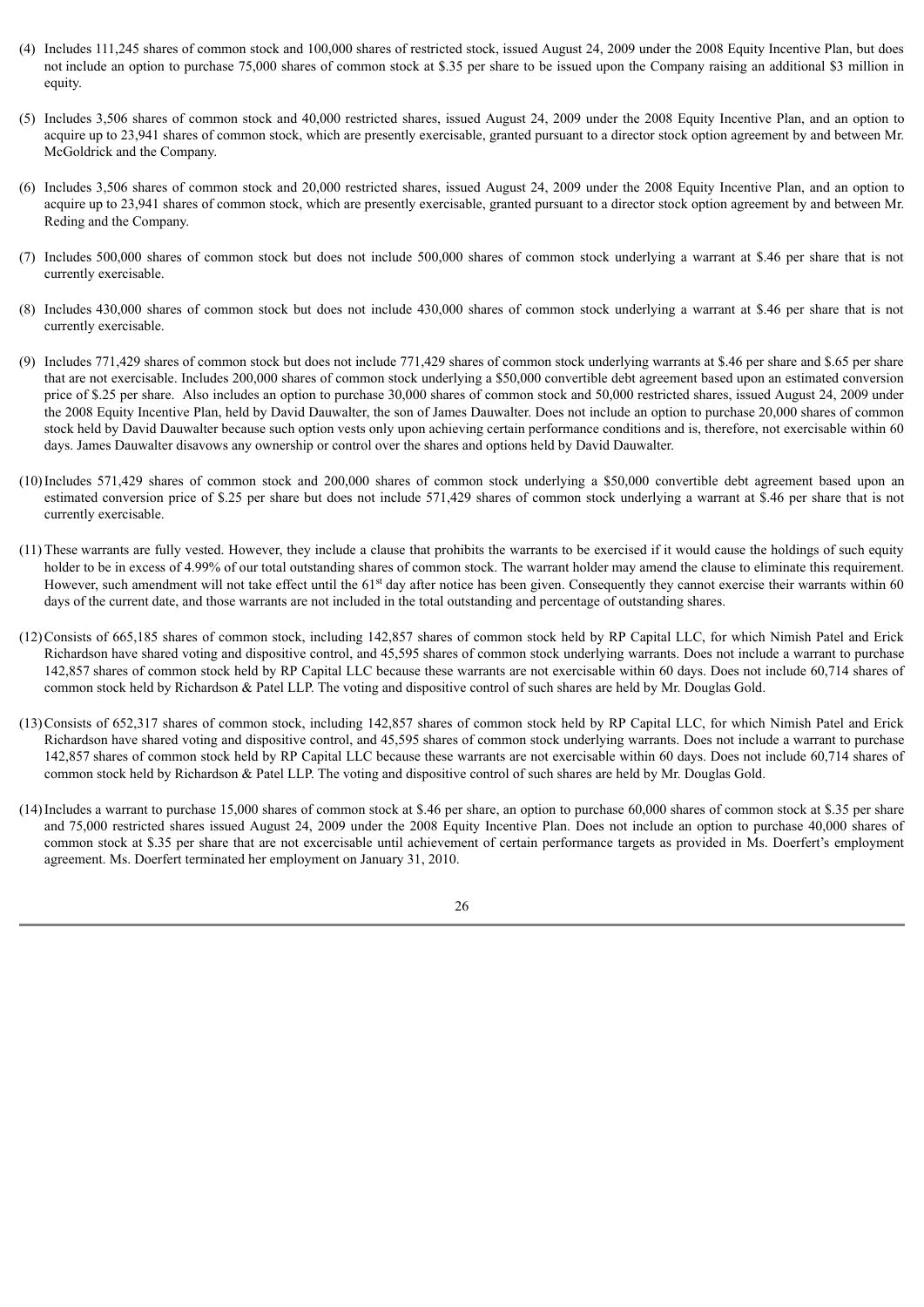(15)Includes an option to purchase 8,332 shares of common stock at \$.50 per share, under a 150,000 share stock option agreement issued to Mr. Carsello on February 2, 2010, under the Company's 2008 Equity Incentive Plan. Does not include 141,688 shares of common stock under the stock option agreement that have not vested. The option vests at 4,167 shares per month for the first 35 months of employment and 4,190 shares in month 36.

# **SECTION 16(a) BENEFICIAL OWNERSHIP REPORTING COMPLIANCE**

Section 16(a) of the Exchange Act requires the Company's directors and executive officers, and persons who own more than ten percent of a registered class of the Company's equity securities, to file with the SEC initial reports of ownership and reports of changes in ownership of common stock and other equity securities of the Company. Officers, directors and greater than ten percent shareholders are required by SEC regulation to furnish the Company with copies of all Section 16(a) forms they file.

To the Company's knowledge, based on a review of the copies of such reports furnished to the Company during the fiscal year ended December 31, 2009, all reports needed to be filed have been filed for the fiscal year ended December 31, 2009.

#### **FORM 10-K**

A COPY OF THE COMPANY'S FORM 10-K ANNUAL REPORT, AND ANY AMENDMENTS THERETO, FOR THE FISCAL YEAR ENDED DECEMBER 31, 2009 (WITHOUT EXHIBITS), ACCOMPANIES THIS NOTICE OF MEETING AND PROXY STATEMENT. NO PART OF THE ANNUAL REPORT IS INCORPORATED HEREIN AND NO PART THEREOF IS TO BE CONSIDERED PROXY SOLICITING MATERIAL. THE COMPANY WILL FURNISH WITHOUT CHARGE TO EACH PERSON WHOSE PROXY IS BEING SOLICITED, UPON WRITTEN REQUEST OF ANY SUCH PERSON, ANY EXHIBIT DESCRIBED IN THE LIST ACCOMPANYING THE FORM 10-K, UPON THE PAYMENT, IN ADVANCE, OF REASONABLE FEES RELATED TO THE COMPANY'S FURNISHING SUCH EXHIBIT(S). REQUESTS FOR COPIES OF SUCH EXHIBIT(S) SHOULD BE DIRECTED TO BIODRAIN'S SECRETARY AT 2060 CENTRE POINTE BOULEVARD, SUITE 7, MENDOTA HEIGHTS, MINNESOTA 55120.

#### **OTHER MATTERS**

The Board of Directors and management know of no other matters that will be presented for consideration at the Annual Meeting. However, since it is possible that matters of which the Board and management are not now aware may come before the meeting or any adjournment of the meeting, the proxies confer discretionary authority with respect to acting thereon, and the persons named in such properly executed proxies intend to vote, act and consent in accordance with their best judgment with respect thereto. Upon receipt of such proxies (in the form enclosed) in time for voting, the shares represented thereby will be voted as indicated thereon and in the proxy statement.

By Order of the Board of Directors

Kevin R. Davidson *President, Chief Executive Of icer, Chief Financial Of icer and Director*

Mendota Heights, Minnesota June 10, 2010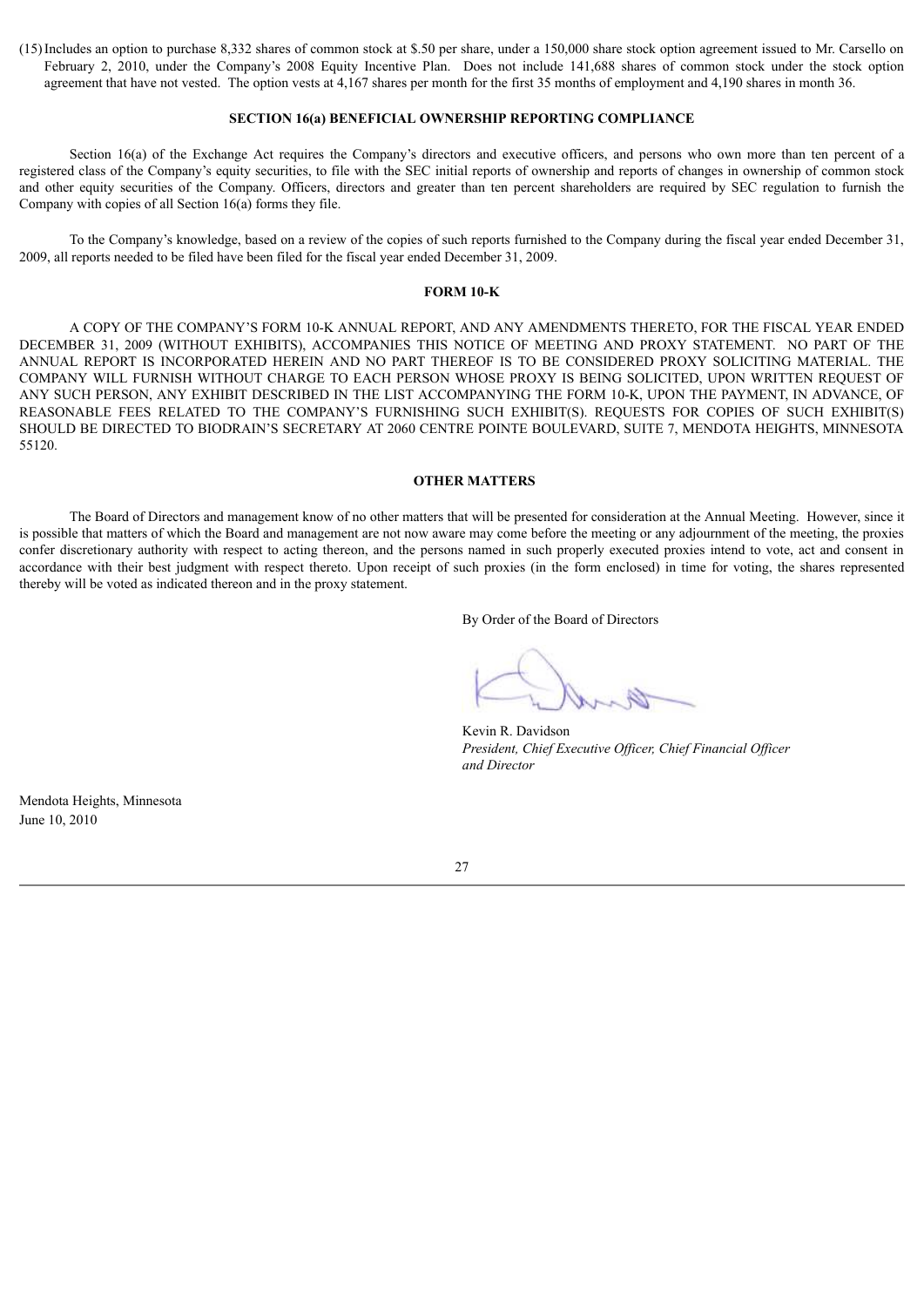# **ARTICLES OF AMENDMENT of ARTICLES OF INCORPORATION of BIODRAIN MEDICAL, INC.**

The undersigned, the President of BIODRAIN MEDICAL, INC., a Minnesota corporation (the "Corporation"), does hereby certify that the following resolution was adopted by the shareholders of the Corporation in accordance with the applicable provisions of Minnesota Statutes, Chapter 302A:

### Amendment of Articles of Incorporation

RESOLVED, that the Articles of Incorporation of the Corporation are amended by deleting Article V in full and replacing it with the following:

# "ARTICLE V

Authorized Shares: The total number of par shares which this Corporation shall have authority to issue is 80,000,000 shares with a par value of one cent (\$.01) per share; all of such shares shall be common stock."

IN WITNESS WHEREOF, I have hereunder subscribed my name this \_\_\_\_\_ day of \_\_\_\_\_\_\_\_\_\_\_\_\_\_, 2010.

Kevin R. Davidson, President and Chief Executive Officer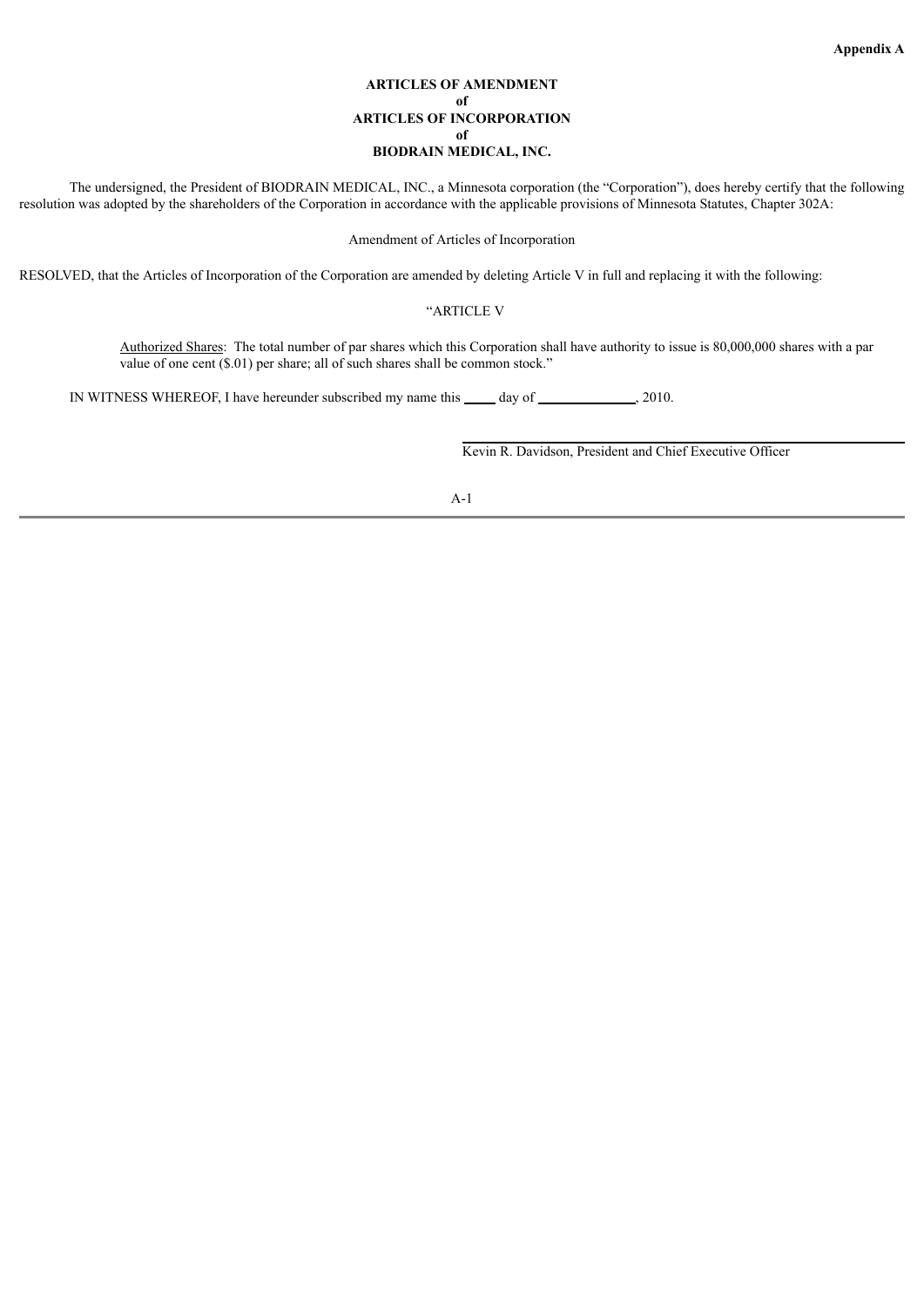# **AMENDMENT NO. 1 TO BIODRAIN MEDICAL, INC. 2008 EQUITY INCENTIVE PLAN**

**WHEREAS**, the Board of Directors (the "Board") of BioDrain Medical, Inc. (the "Company") previously adopted, and the shareholders approved, the BioDrain Medical, Inc. 2008 Equity Incentive Plan (the "Plan");

**WHEREAS**, pursuant to Section 12.1 of the Plan, the Board has the authority to amend the Plan at any time; and

**WHEREAS**, the Board has adopted, and the shareholders have approved, an amendment to increase the number of shares of common stock reserved for the Plan.

**NOW, THEREFORE, RESOLVED**, that the BioDrain Medical, Inc. 2008 Equity Incentive Plan be and it is hereby amended as follows:

1. Section 4.1 of the Plan is hereby amended by increasing the number of shares of common stock reserved for the Plan from 975,405 to 3,000,000.

2. Except as amended herein, all provisions of the Plan shall remain in full force and effect.

\* \* \* \* \*

I hereby certify that the foregoing Amendment No. 1 was duly adopted by the Board of Directors of BioDrain Medical, Inc. on May 28, 2010.

Executed on this 28th day of May, 2010.

By /s/ Alan G. Shuler Name: Alan G. Shuler Title: Secretary \* \* \* \* \*

I hereby certify that the foregoing Amendment No. 1 was duly adopted by the shareholders of BioDrain Medical, Inc. on  $\sim$  , 2010.

Executed on this  $\_\_\_\_\_\$  day of  $\_\_\_\_\_\$  2010.

By

Title: Secretary

Name:

B-1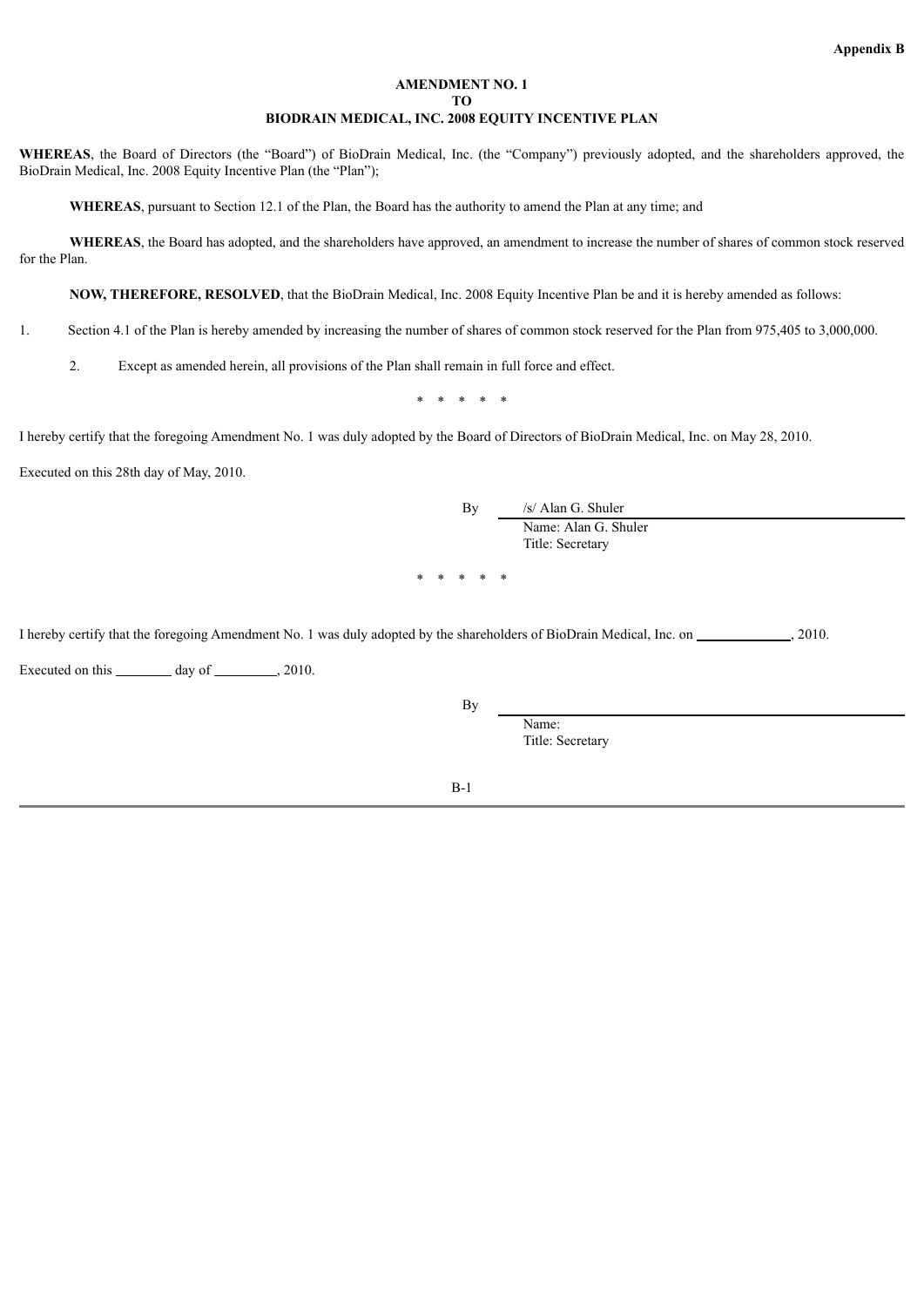# **BIODRAIN MEDICAL, INC.**

# **ANNUAL MEETING OF SHAREHOLDERS**

Tuesday, June 22, 2010 3:30 p.m. (Central Time)

At the Company's offices at 2060 Centre Pointe Boulevard, Suite 7 Mendota Heights, Minnesota 55120

# **IMPORTANT NOTICE REGARDING THE AVAILABILITY OF PROXY MATERIALS FOR THE ANNUAL MEETING OF SHAREHOLDERS TO BE HELD ON JUNE 22, 2010:**

The Proxy Statement and the Annual Report on Form 10-K of BioDrain Medical, Inc. are available at www.Biodrainmedical.investorroom.com

**BioDrain Medical, Inc. 2060 Centre Pointe Boulevard, Suite 7 Mendota Heights, Minnesota 55120 PROXY**

# This proxy is solicited by the Board of Directors for use at the Annual Meeting on June 22, 2010.

The shares of common stock you hold in your account will be voted as you specify on the reverse side.

# **If no choice is specified, the proxy will be voted "FOR" Items 1, 2, 3 and 4.**

The undersigned hereby appoints **LAWRENCE W. GADBAW AND KEVIN R. DAVIDSON,** and each of them individually, with full power of substitution, as Proxies to represent and vote, as designated below, all shares of common stock of BioDrain Medical, Inc. (the "Company") registered in the name of the undersigned at the Annual Meeting of Shareholders of the Company to be held at the Company's offices at 2060 Centre Pointe Boulevard, Suite 7 Mendota Heights, Minnesota 55120 at 3:30 p.m. (Central Time) on June 22, 2010 (if you need directions to the Annual Meeting, please contact the Company at (651) 389-4800, and at any adjournment or postponement thereof, and the undersigned hereby revokes all proxies previously given with respect to the meeting.

*See reverse for voting instructions.*